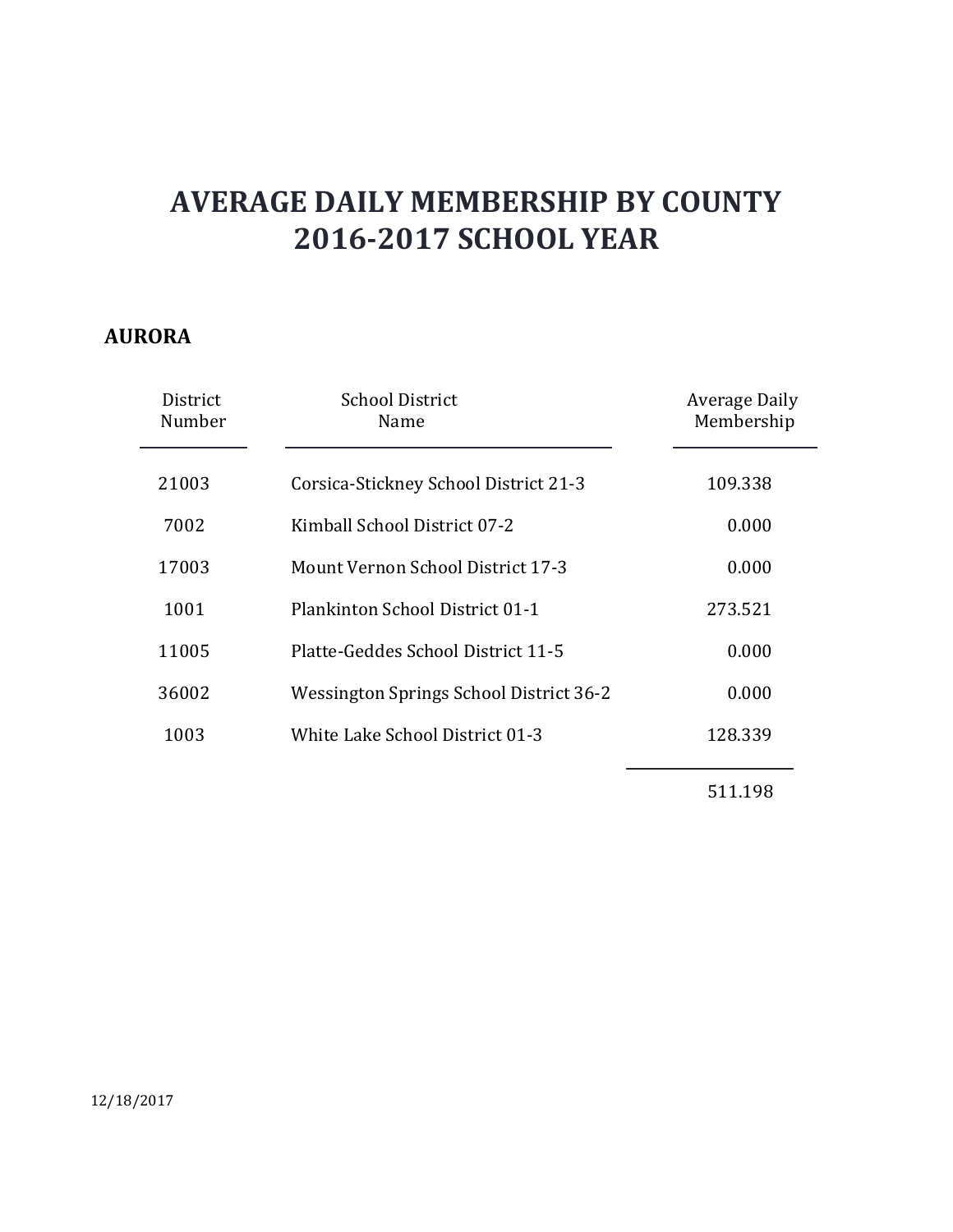### **BEADLE**

| District<br>Number | <b>School District</b><br>Name          | Average Daily<br>Membership |
|--------------------|-----------------------------------------|-----------------------------|
| 56002              | Doland School District 56-2             | 0.000                       |
| 56006              | Hitchcock-Tulare School District 56-6   | 4.000                       |
| 2002               | Huron School District 02-2              | 3,063.935                   |
| 2003               | Iroquois School District 02-3           | 194.245                     |
| 29004              | Miller School District 29-4             | 0.000                       |
| 36002              | Wessington Springs School District 36-2 | 0.000                       |
| 12003              | <b>Willow Lake School District 12-3</b> | 15.000                      |
| 2006               | Wolsey-Wessington Sch District 02-6     | 259.862                     |
|                    |                                         |                             |

3,537.042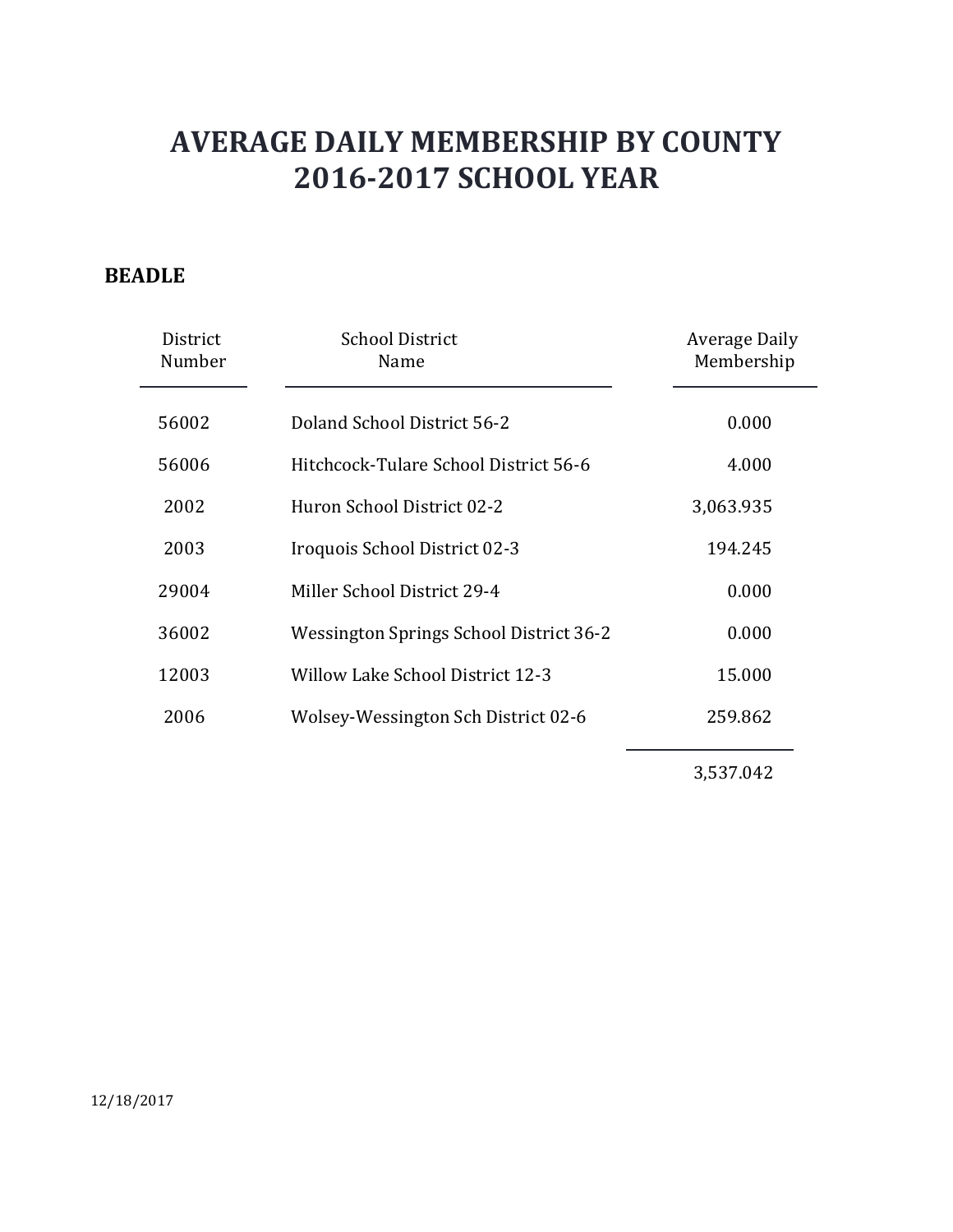#### **BENNETT**

| District<br>Number | <b>School District</b><br>Name             | Average Daily<br>Membership |
|--------------------|--------------------------------------------|-----------------------------|
| 3001               | <b>Bennett County School District 03-1</b> | 763.563                     |
|                    |                                            | 763.563                     |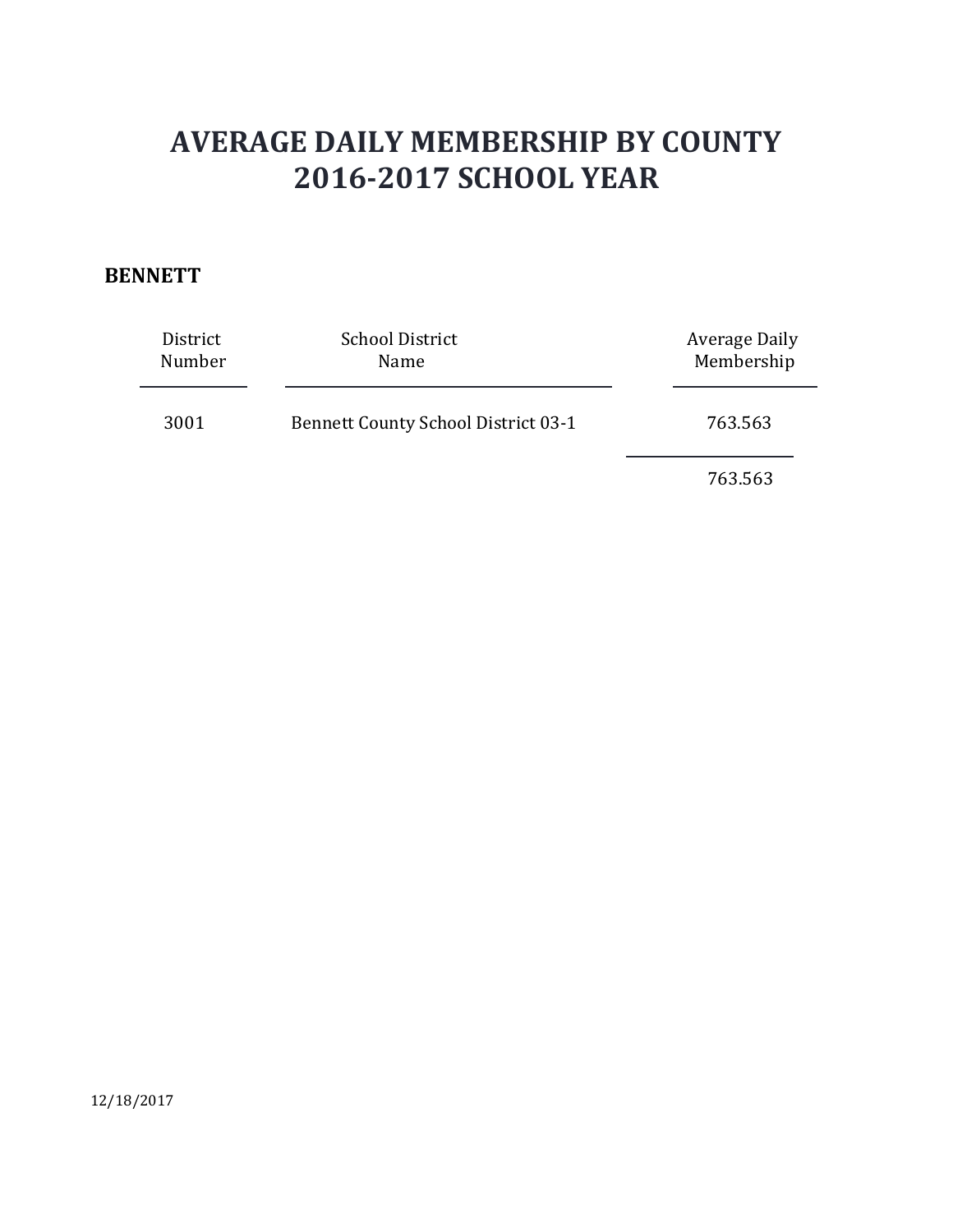### **BON HOMME**

| District<br>Number | <b>School District</b><br>Name        | Average Daily<br>Membership |
|--------------------|---------------------------------------|-----------------------------|
| 4001               | Avon School District 04-1             | 235.145                     |
| 4002               | <b>Bon Homme School District 04-2</b> | 557.338                     |
| 4003               | Scotland School District 04-3         | 267.649                     |
| 33005              | Tripp-Delmont School District 33-5    | 2.000                       |
|                    |                                       | 1,062.131                   |

12/18/2017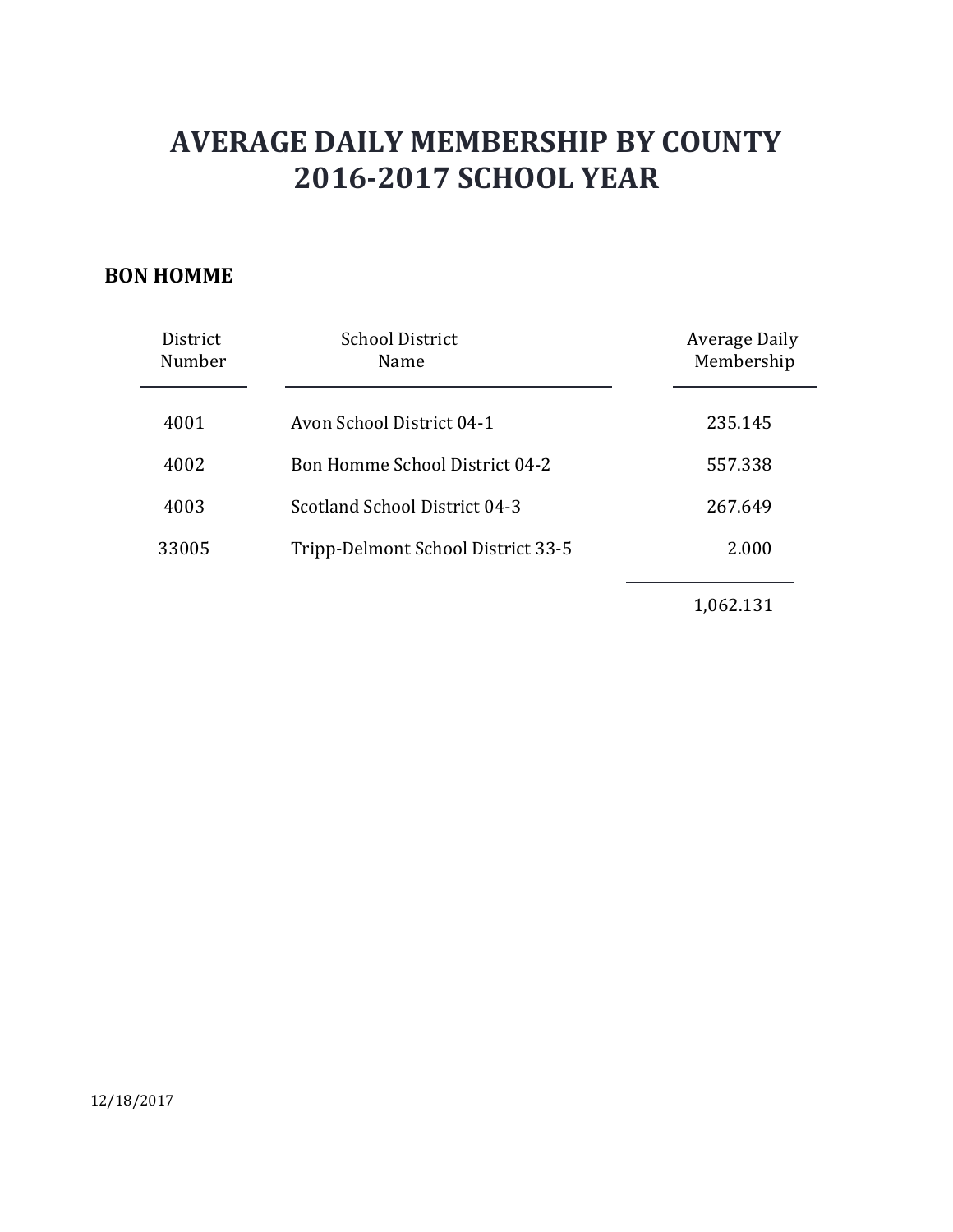### **BROOKINGS**

| District<br>Number | <b>School District</b><br>Name        | Average Daily<br>Membership |
|--------------------|---------------------------------------|-----------------------------|
| 38001              | Arlington School District 38-1        | 4.948                       |
| 5001               | <b>Brookings School District 05-1</b> | 3,425.201                   |
| 5006               | Deubrook Area School District 05-6    | 234.814                     |
| 5003               | Elkton School District 05-3           | 315.931                     |
| 28002              | Estelline School District 28-2        | 0.000                       |
| 5005               | Sioux Valley School District 05-5     | 665.501                     |
|                    |                                       |                             |

4,646.394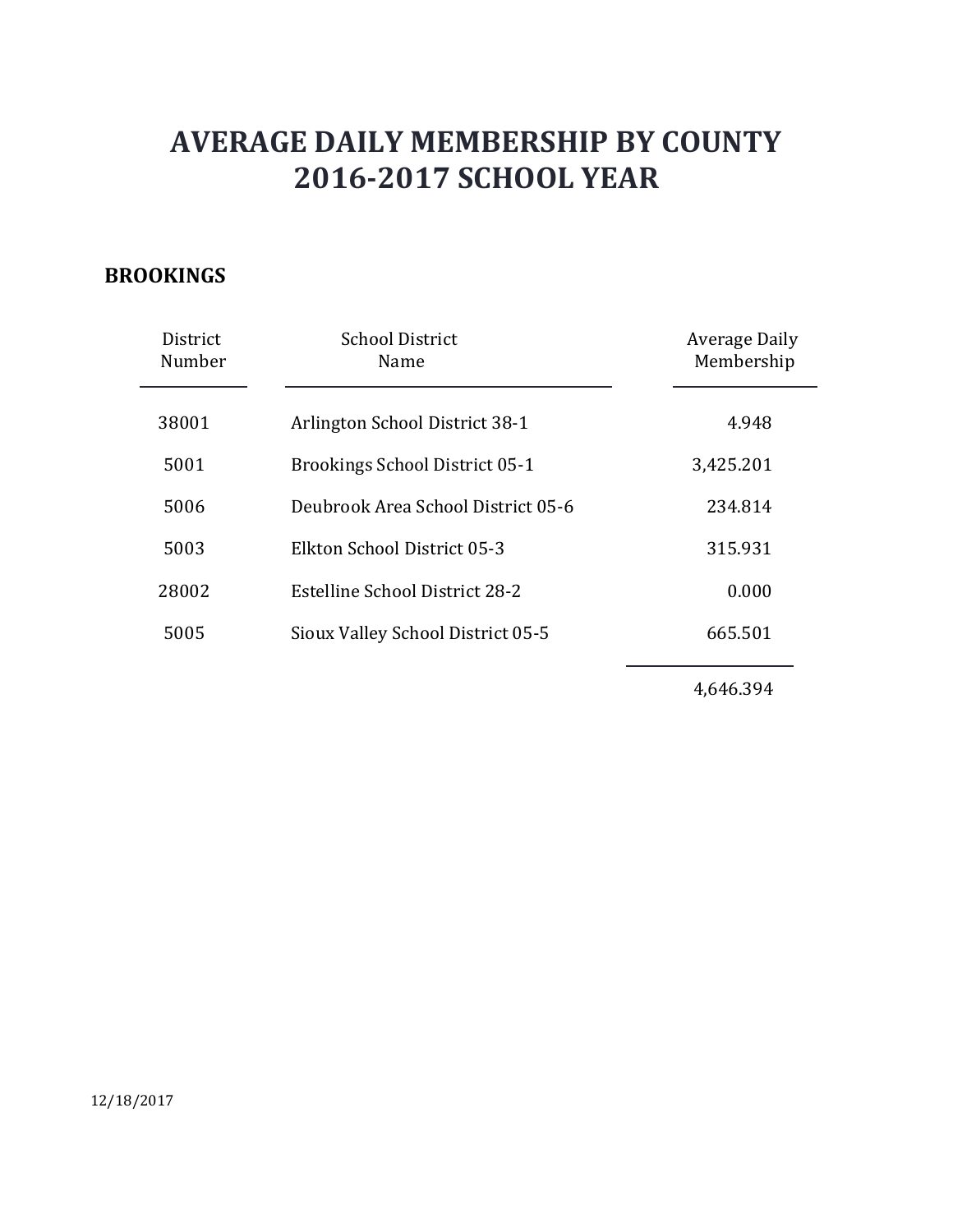#### **BROWN**

| District<br>Number | School District<br>Name                | <b>Average Daily</b><br>Membership |
|--------------------|----------------------------------------|------------------------------------|
| 6001               | Aberdeen School District 06-1          | 5,518.908                          |
| 45004              | Britton-Hecla School District 45-4     | 3.965                              |
| 6002               | Frederick Area School District 06-2    | 157.627                            |
| 6006               | Groton Area School District 06-6       | 539.743                            |
| 45005              | Langford Area School District 45-5     | 21.255                             |
| 56007              | Northwestern Area School District 56-7 | 1.000                              |
| 6005               | Warner School District 06-5            | 252.554                            |
|                    |                                        |                                    |

6,495.052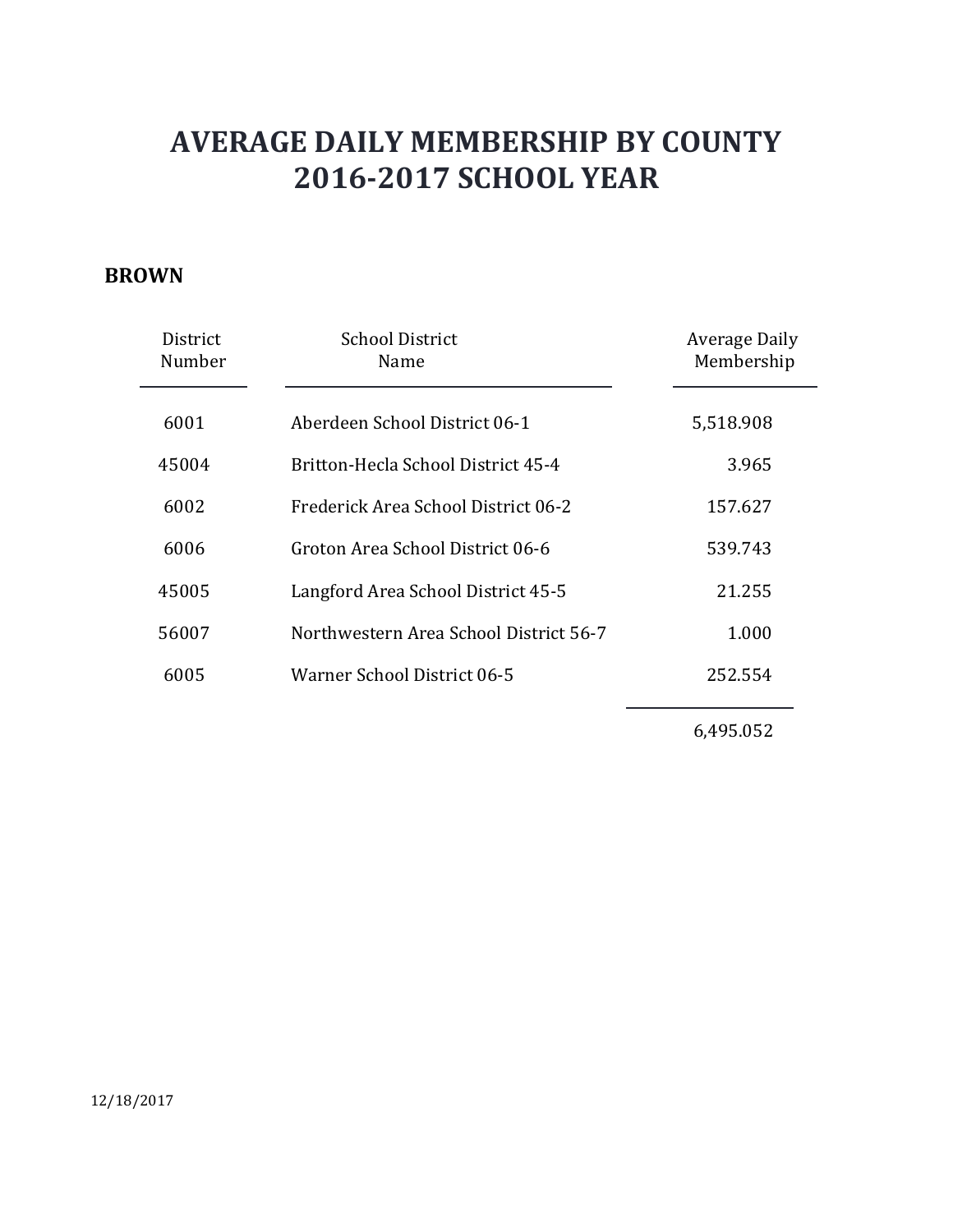### **BRULE**

| <b>District</b><br>Number | <b>School District</b><br>Name          | Average Daily<br>Membership |
|---------------------------|-----------------------------------------|-----------------------------|
| 7001                      | Chamberlain School District 07-1        | 978.619                     |
| 7002                      | Kimball School District 07-2            | 250.415                     |
| 11005                     | Platte-Geddes School District 11-5      | 10.871                      |
| 36002                     | Wessington Springs School District 36-2 | 0.000                       |
| 1003                      | White Lake School District 01-3         | 0.000                       |
|                           |                                         |                             |

1,239.905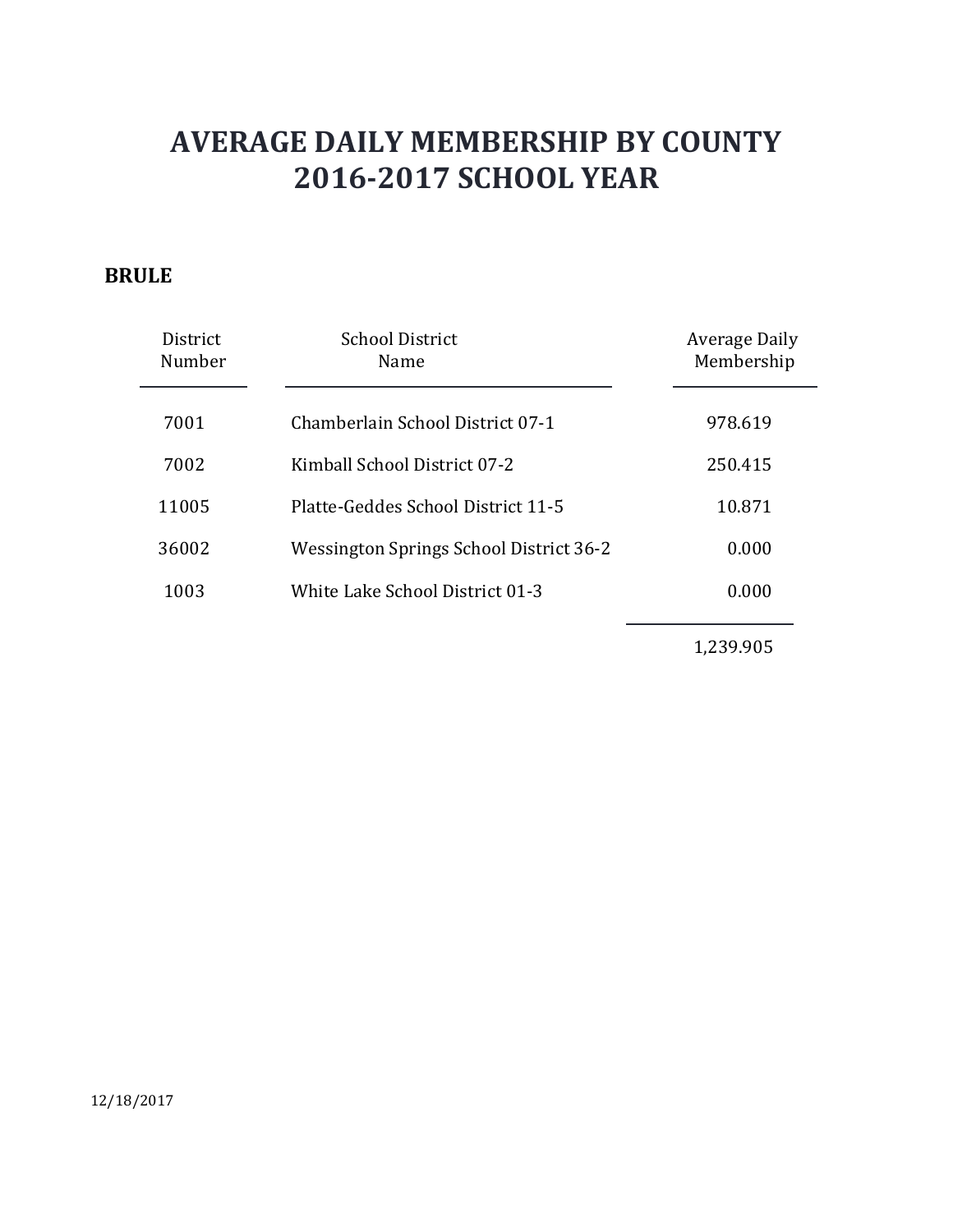### **BUFFALO**

| District<br>Number | <b>School District</b><br>Name                 | Average Daily<br>Membership |
|--------------------|------------------------------------------------|-----------------------------|
| 7001               | Chamberlain School District 07-1               | 341.597                     |
| 7002               | Kimball School District 07-2                   | 0.000                       |
| 29004              | Miller School District 29-4                    | 0.000                       |
| 36002              | <b>Wessington Springs School District 36-2</b> | 7.897                       |
|                    |                                                |                             |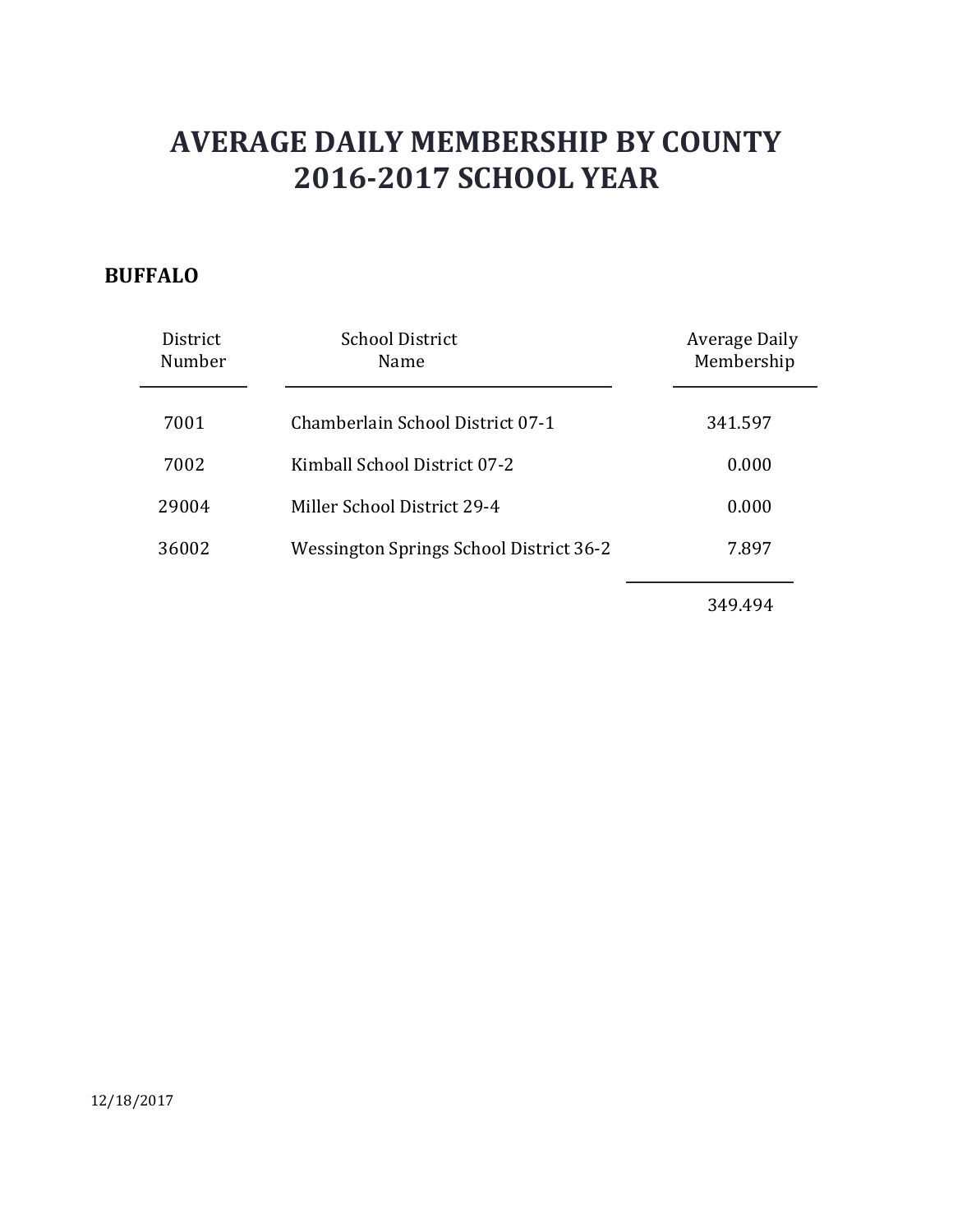### **BUTTE**

| District<br>Number | <b>School District</b><br>Name     | Average Daily<br>Membership |
|--------------------|------------------------------------|-----------------------------|
| 9001               | Belle Fourche School District 09-1 | 1,436.982                   |
| 9002               | Newell School District 09-2        | 342.632                     |
| 40002              | Spearfish School District 40-2     | 0.000                       |
|                    |                                    | 1,779.613                   |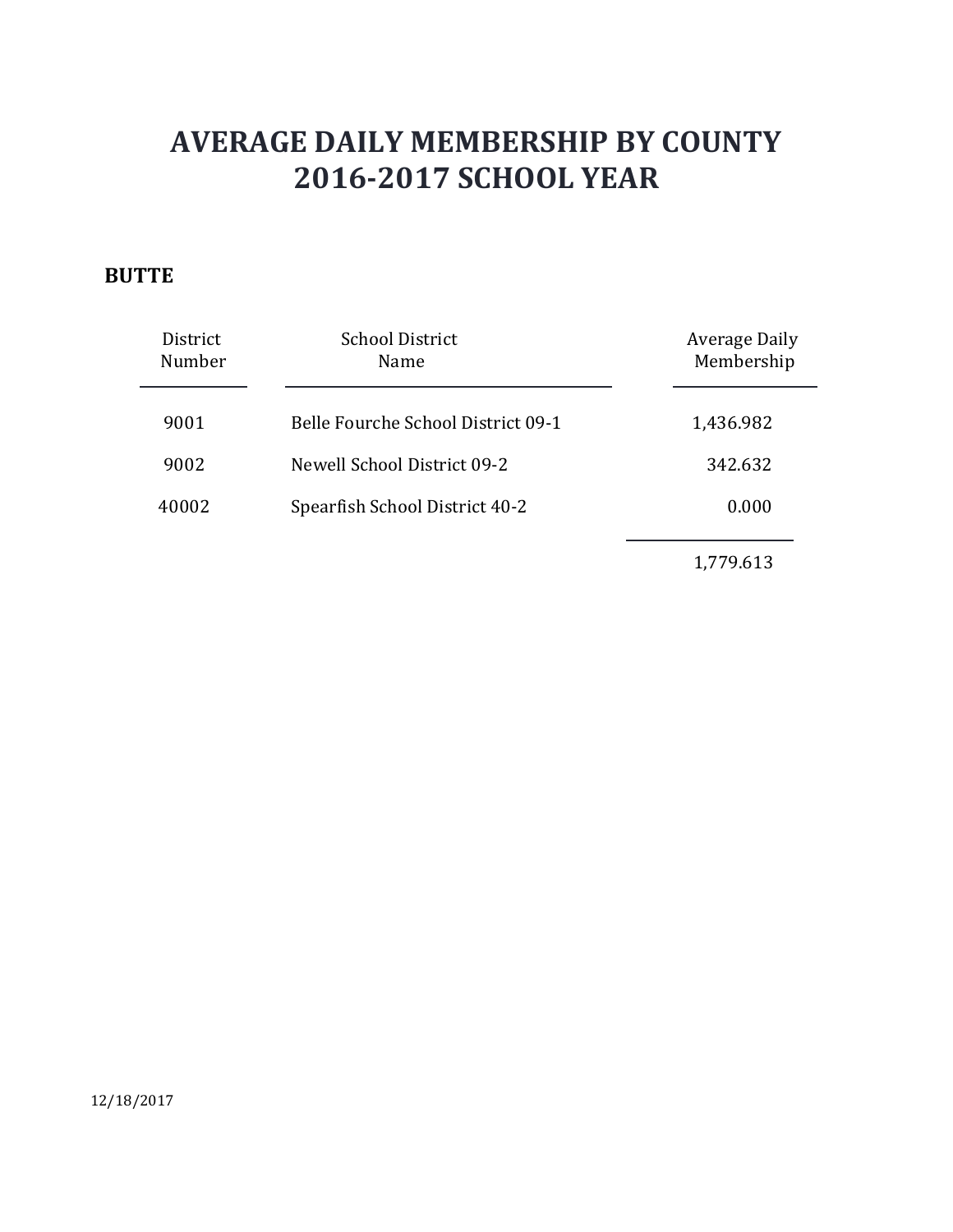### **CAMPBELL**

| District<br>Number | <b>School District</b><br>Name        | Average Daily<br>Membership |
|--------------------|---------------------------------------|-----------------------------|
| 22001              | <b>Bowdle School District 22-1</b>    | 0.000                       |
| 44001              | Eureka School District 44-1           | 0.993                       |
| 10001              | Herreid School District 10-1          | 97.021                      |
| 62006              | Mobridge-Pollock School District 62-6 | 14.898                      |
| 62005              | Selby Area School District 62-5       | 1.000                       |
|                    |                                       |                             |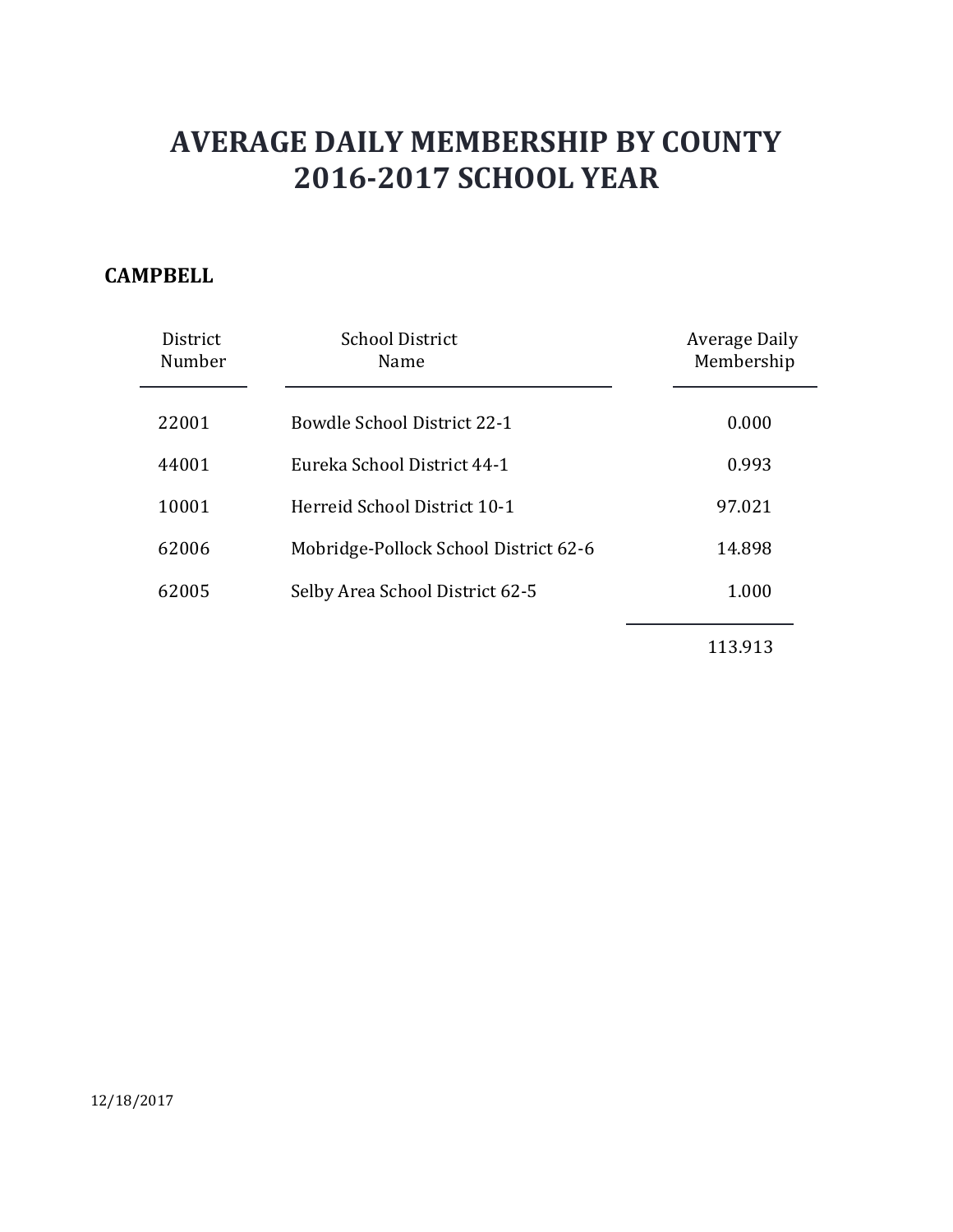### **CHARLES MIX**

| District<br>Number | <b>School District</b><br>Name               | Average Daily<br>Membership |
|--------------------|----------------------------------------------|-----------------------------|
| 11001              | Andes Central School District 11-1           | 442.671                     |
| 21001              | Armour School District 21-1                  | 0.000                       |
| 4001               | Avon School District 04-1                    | 10.524                      |
| 11005              | Platte-Geddes School District 11-5           | 559.178                     |
| 33005              | Tripp-Delmont School District 33-5           | 0.000                       |
| 11004              | <b>Wagner Community School District 11-4</b> | 912.398                     |
|                    |                                              |                             |

1,924.770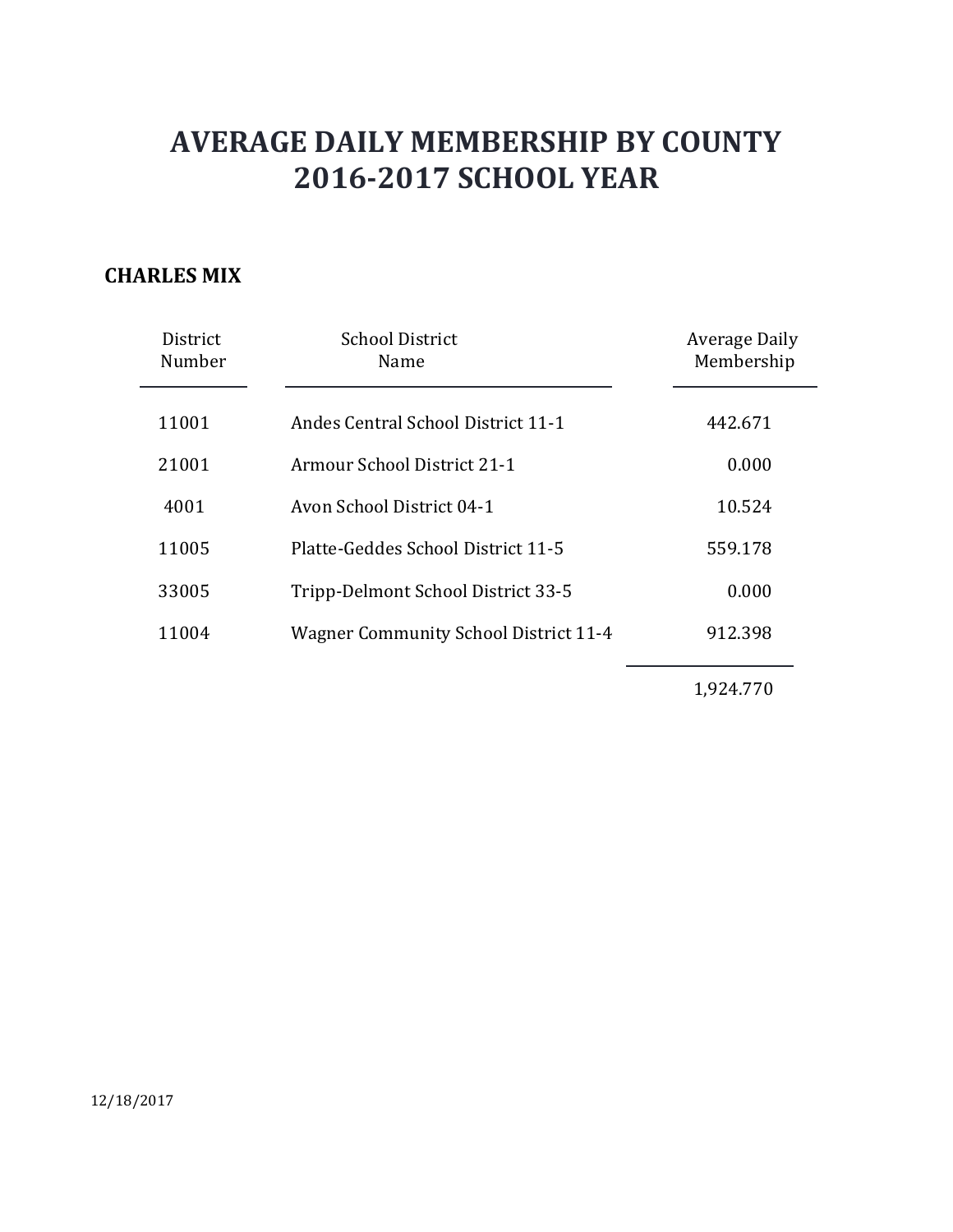### **CLARK**

| District<br>Number | <b>School District</b><br>Name    | Average Daily<br>Membership |
|--------------------|-----------------------------------|-----------------------------|
| 12002              | Clark School District 12-2        | 395.102                     |
| 38002              | De Smet School District 38-2      | 0.000                       |
| 56002              | Doland School District 56-2       | 0.000                       |
| 6006               | Groton Area School District 06-6  | 0.000                       |
| 28003              | Hamlin School District 28-3       | 1.995                       |
| 14002              | Henry School District 14-2        | 0.000                       |
| 18005              | Webster Area School District 18-5 | 12.578                      |
| 12003              | Willow Lake School District 12-3  | 192.560                     |
|                    |                                   |                             |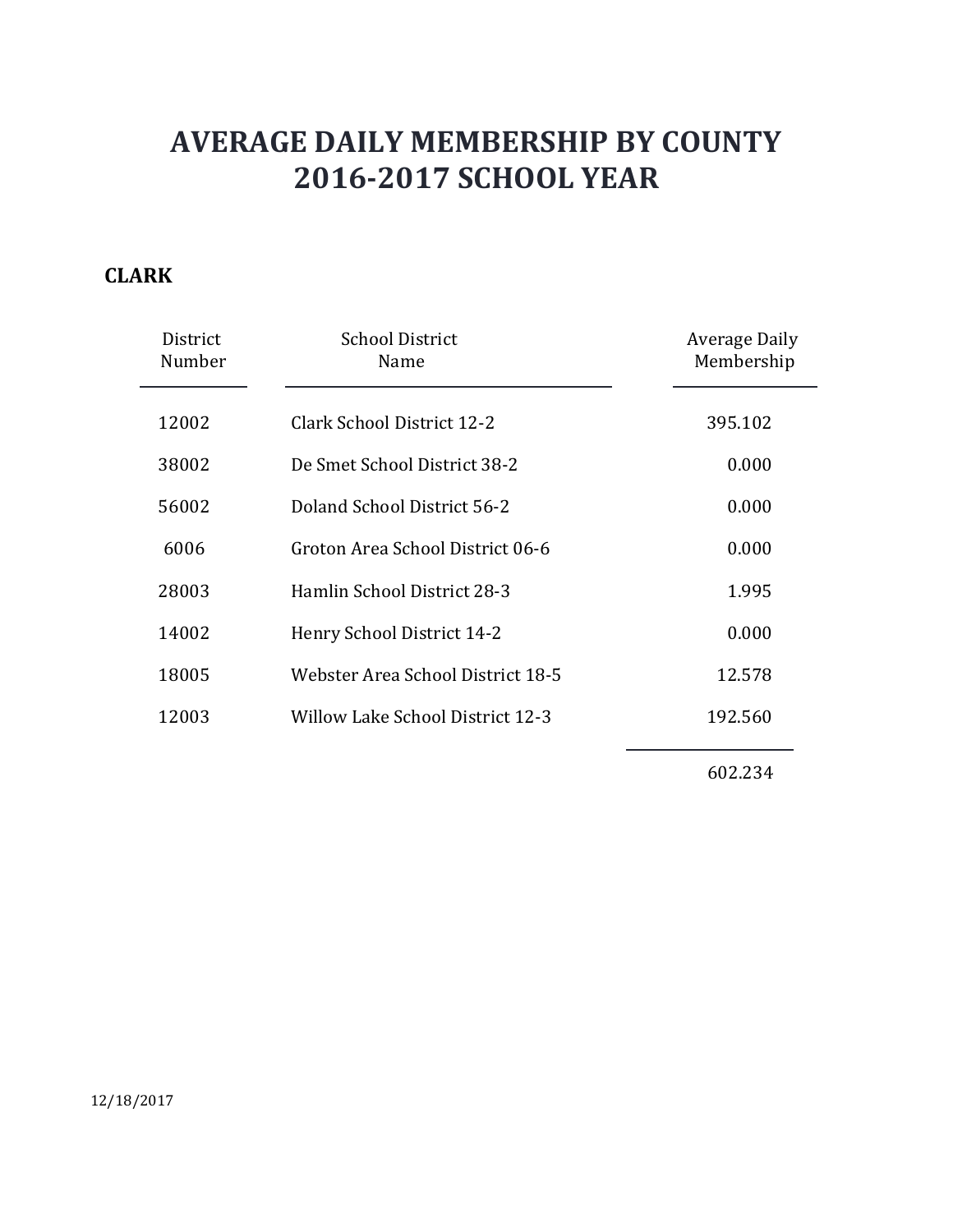### **CLAY**

| District<br>Number | <b>School District</b><br>Name      | Average Daily<br>Membership |
|--------------------|-------------------------------------|-----------------------------|
| 61002              | Beresford School District 61-2      | 55.395                      |
| 60001              | Centerville School District 60-1    | 18.210                      |
| 63001              | Gayville-Volin School District 63-1 | 2.653                       |
| 13003              | Irene-Wakonda School District 13-3  | 183.866                     |
| 13001              | Vermillion School District 13-1     | 1,285.917                   |
| 60006              | Viborg-Hurley School District 60-6  | 0.000                       |
|                    |                                     |                             |

1,546.041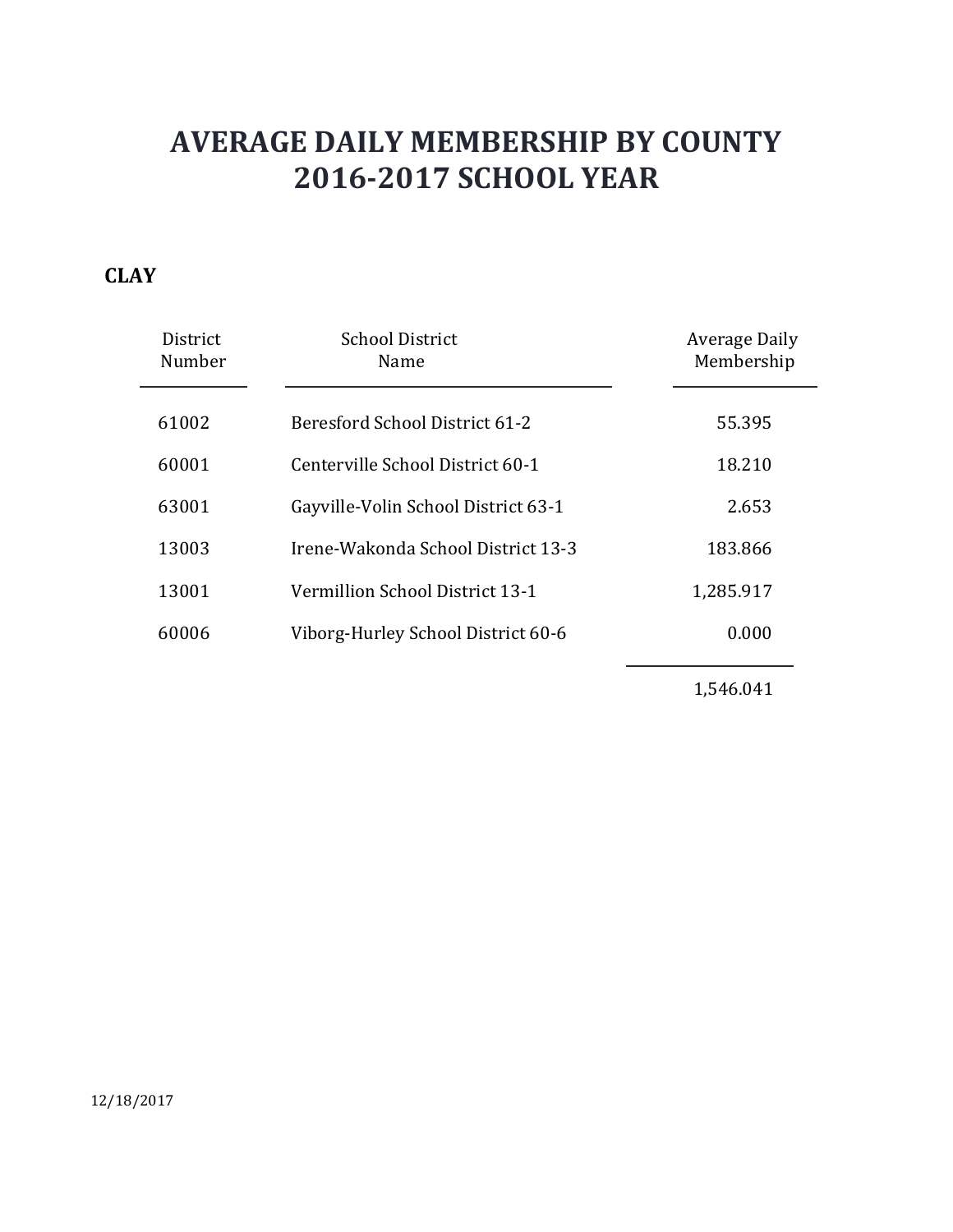### **CODINGTON**

| District<br>Number | <b>School District</b><br>Name      | Average Daily<br>Membership |
|--------------------|-------------------------------------|-----------------------------|
| 28001              | Castlewood School District 28-1     | 0.000                       |
| 14001              | Florence School District 14-1       | 170.308                     |
| 25003              | Grant-Deuel School District 25-3    | 0.000                       |
| 28003              | Hamlin School District 28-3         | 0.905                       |
| 14002              | Henry School District 14-2          | 111.578                     |
| 14004              | Watertown School District 14-4      | 4,587.946                   |
| 14005              | <b>Waverly School District 14-5</b> | 158.650                     |
| 18005              | Webster Area School District 18-5   | 14.688                      |
|                    |                                     |                             |

5,044.076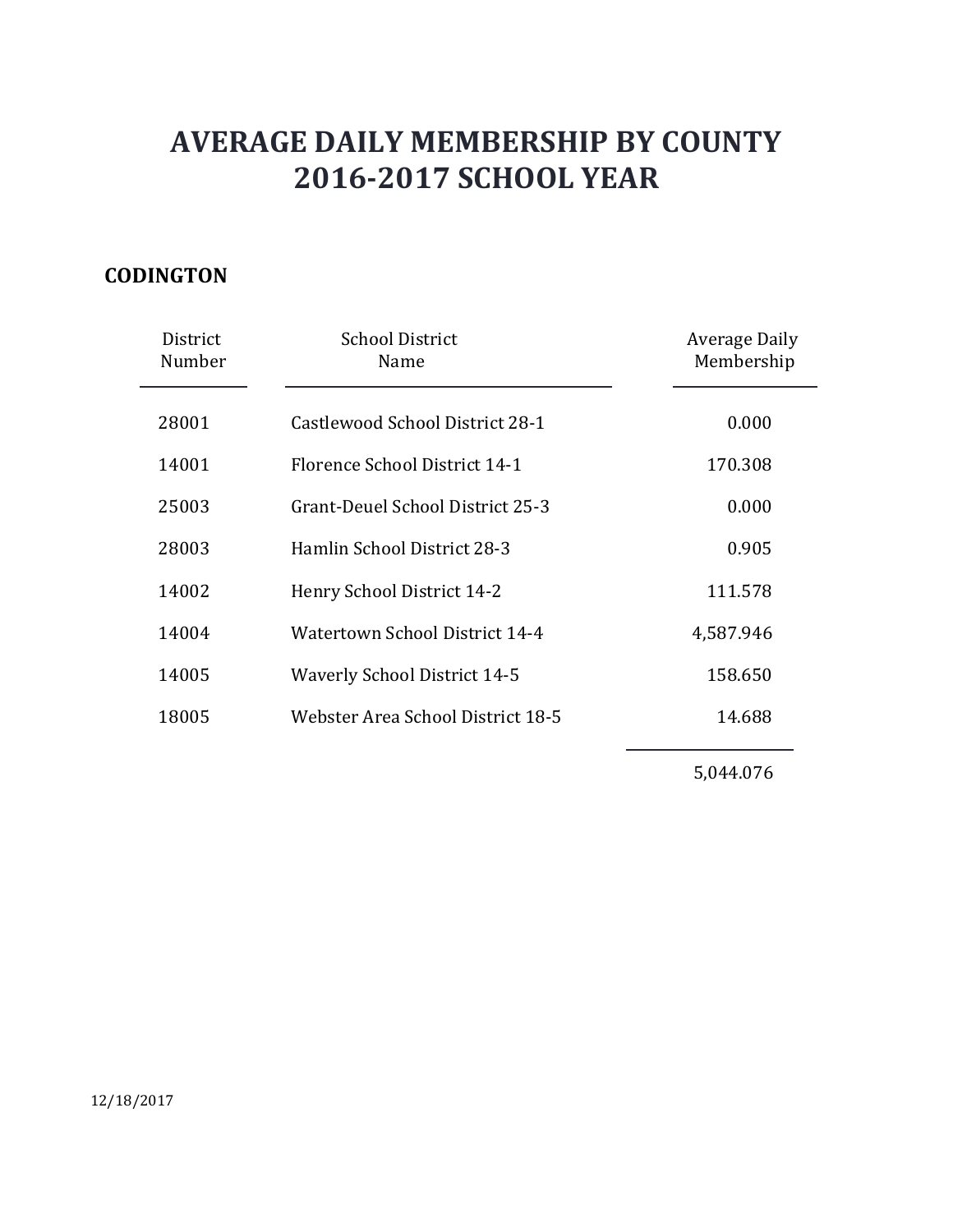### **CORSON**

| <b>District</b><br>Number | <b>School District</b><br>Name   | Average Daily<br>Membership |
|---------------------------|----------------------------------|-----------------------------|
| 52004                     | Lemmon School District 52-4      | 6.872                       |
| 15001                     | McIntosh School District 15-1    | 110.795                     |
| 15002                     | McLaughlin School District 15-2  | 705.771                     |
| 15003                     | Smee School District 15-3        | 147.028                     |
| 20003                     | Timber Lake School District 20-3 | 8.707                       |
|                           |                                  |                             |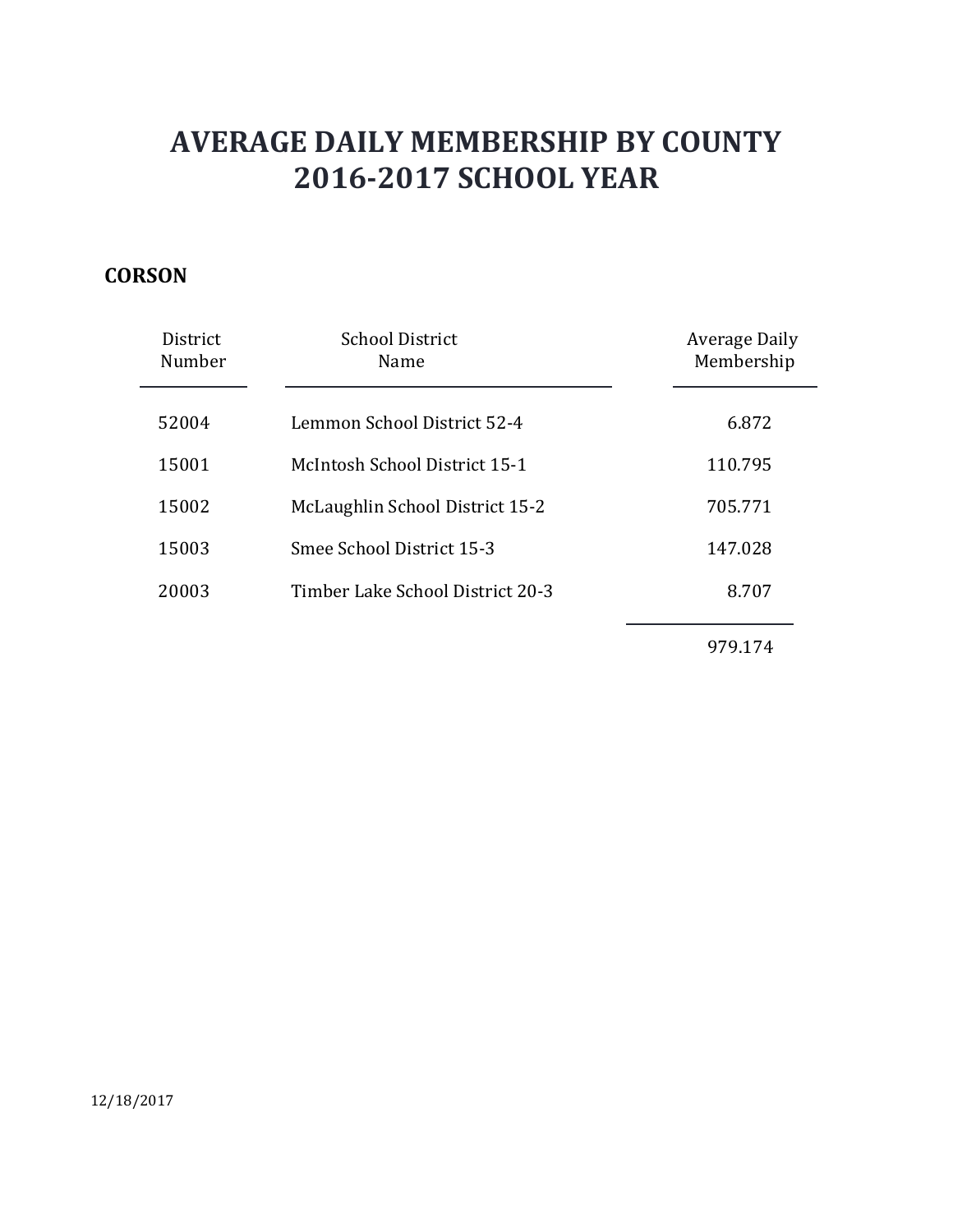### **CUSTER**

| District<br>Number | <b>School District</b><br>Name    | Average Daily<br>Membership |
|--------------------|-----------------------------------|-----------------------------|
| 16001              | Custer School District 16-1       | 1,036.128                   |
| 16002              | Elk Mountain School District 16-2 | 15.074                      |
| 23002              | Hot Springs School District 23-2  | 0.000                       |
|                    |                                   | 1,051.202                   |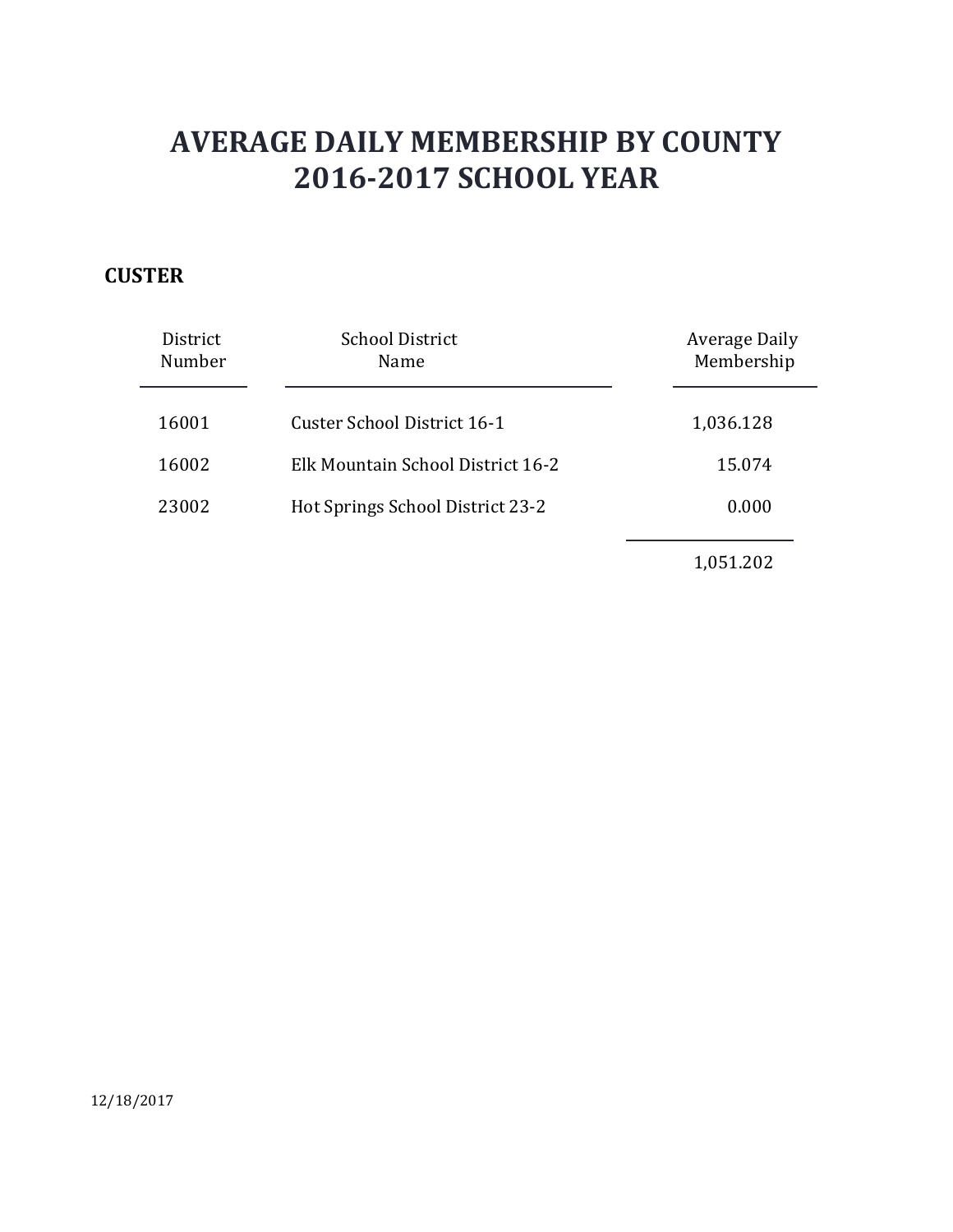### **DAVISON**

| District<br>Number | <b>School District</b><br>Name           | Average Daily<br>Membership |
|--------------------|------------------------------------------|-----------------------------|
| 21003              | Corsica-Stickney School District 21-3    | 0.000                       |
| 17001              | Ethan School District 17-1               | 150.951                     |
| 17002              | Mitchell School District 17-2            | 3,093.284                   |
| 17003              | <b>Mount Vernon School District 17-3</b> | 161.354                     |
| 33003              | Parkston School District 33-3            | 5.799                       |
| 1001               | <b>Plankinton School District 01-1</b>   | 0.000                       |
| 55005              | Sanborn Central School District 55-5     | 0.000                       |
|                    |                                          |                             |

3,411.388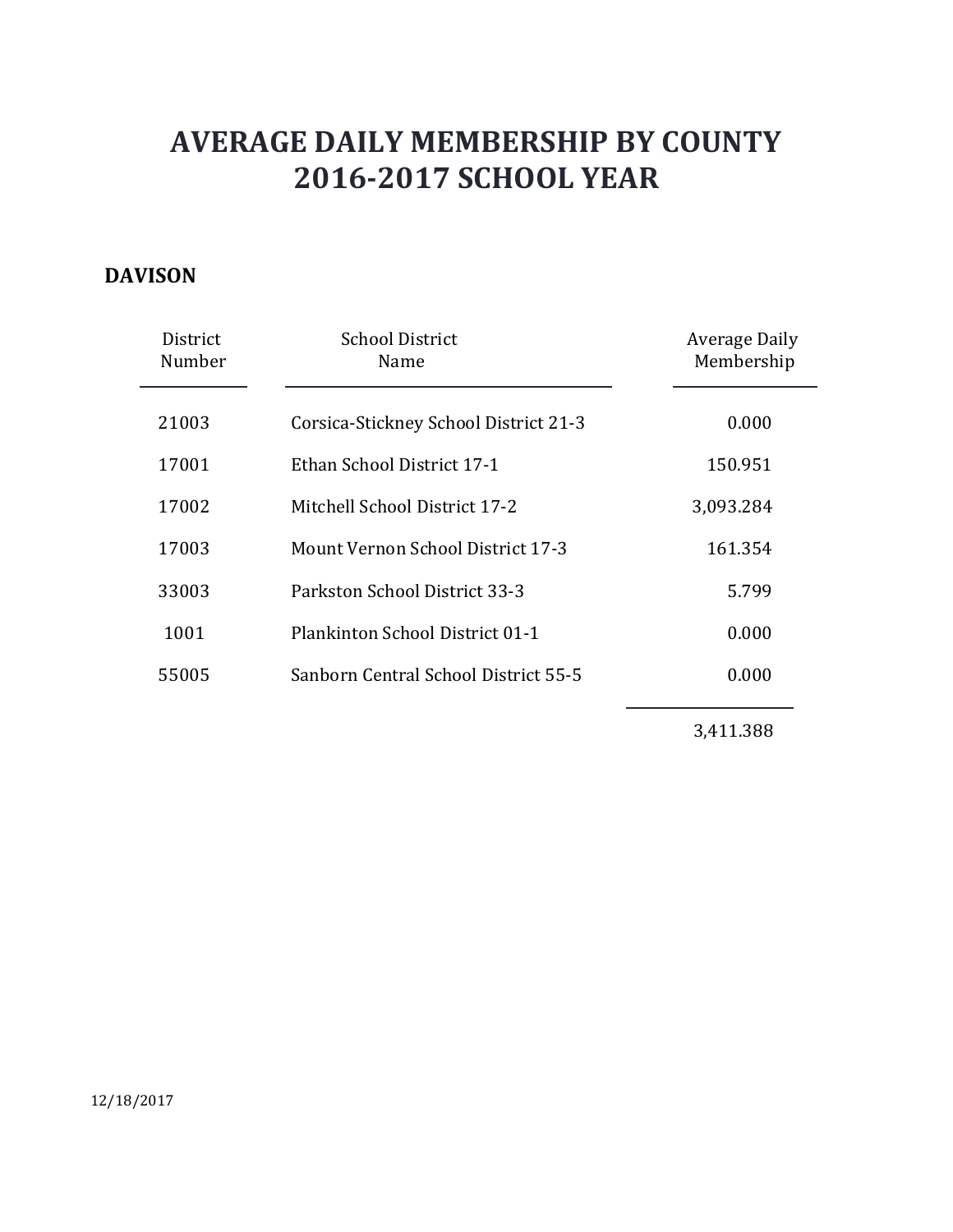### **DAY**

| District<br>Number | <b>School District</b><br>Name      | Average Daily<br>Membership |
|--------------------|-------------------------------------|-----------------------------|
| 14001              | Florence School District 14-1       | 0.967                       |
| 6006               | Groton Area School District 06-6    | 58.127                      |
| 45005              | Langford Area School District 45-5  | 38.559                      |
| 18003              | <b>Waubay School District 18-3</b>  | 246.329                     |
| 14005              | <b>Waverly School District 14-5</b> | 0.000                       |
| 18005              | Webster Area School District 18-5   | 505.986                     |
|                    |                                     |                             |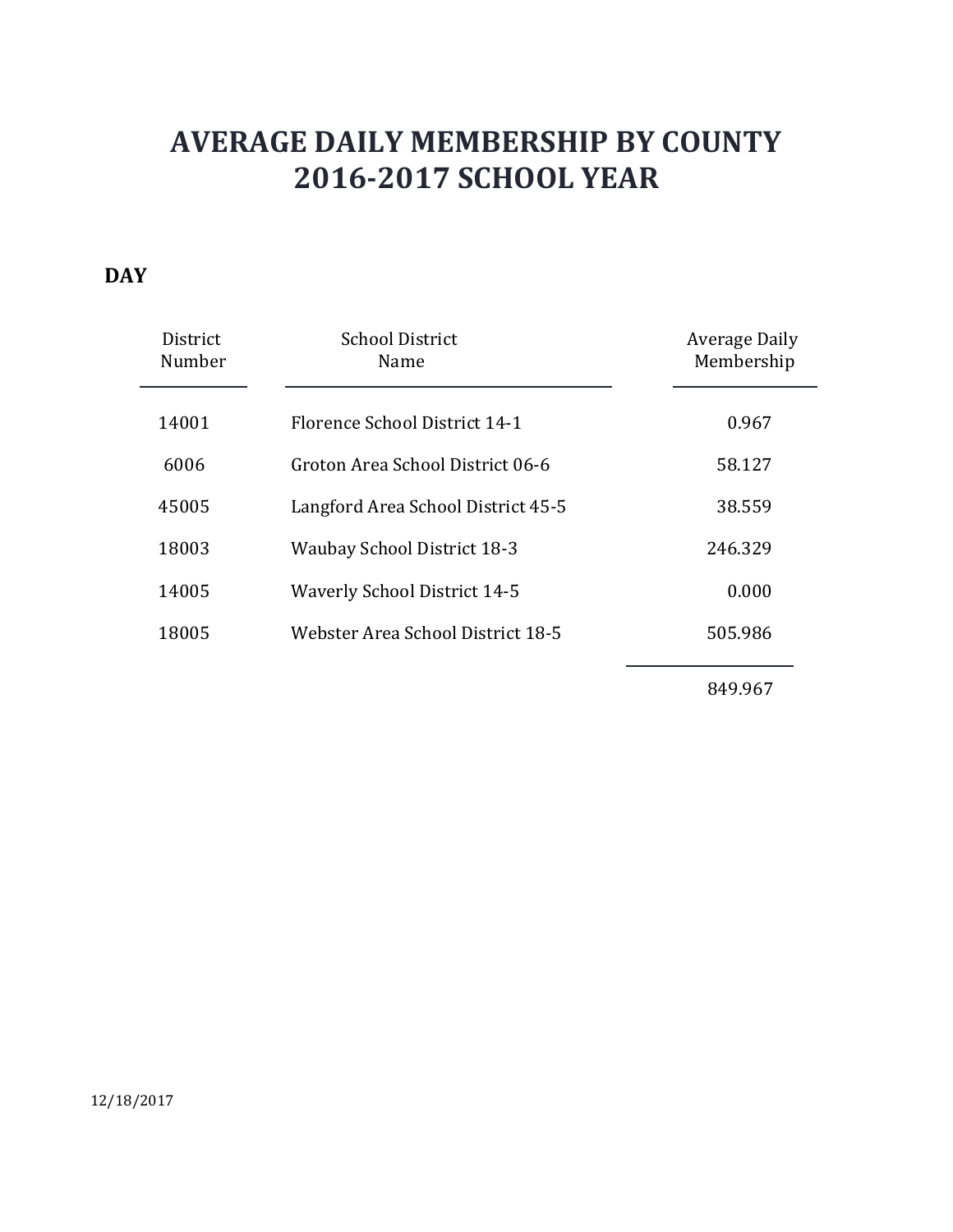### **DEUEL**

| District<br>Number | <b>School District</b><br>Name      | Average Daily<br>Membership |
|--------------------|-------------------------------------|-----------------------------|
| 28001              | Castlewood School District 28-1     | 0.000                       |
| 5006               | Deubrook Area School District 05-6  | 96.215                      |
| 19004              | Deuel School District 19-4          | 553.748                     |
| 28002              | Estelline School District 28-2      | 0.000                       |
| 25003              | Grant-Deuel School District 25-3    | 4.000                       |
| 14004              | Watertown School District 14-4      | 1.000                       |
| 14005              | <b>Waverly School District 14-5</b> | 0.000                       |
|                    |                                     |                             |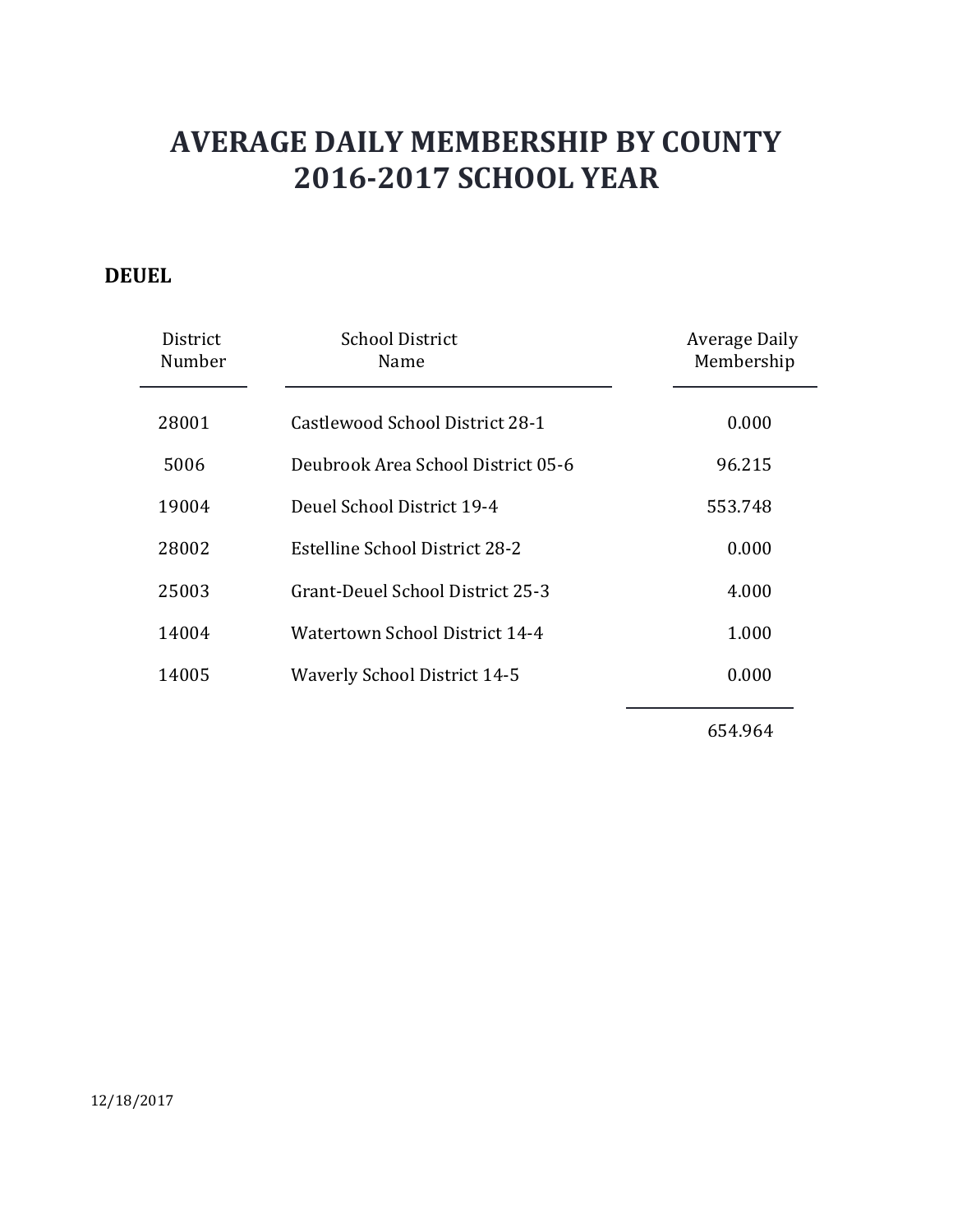#### **DEWEY**

| District<br>Number | <b>School District</b><br>Name   | Average Daily<br>Membership |
|--------------------|----------------------------------|-----------------------------|
| 64002              | Dupree School District 64-2      | 0.982                       |
| 20001              | Eagle Butte School District 20-1 | 1,401.142                   |
| 20003              | Timber Lake School District 20-3 | 264.990                     |
|                    |                                  | 1,667.114                   |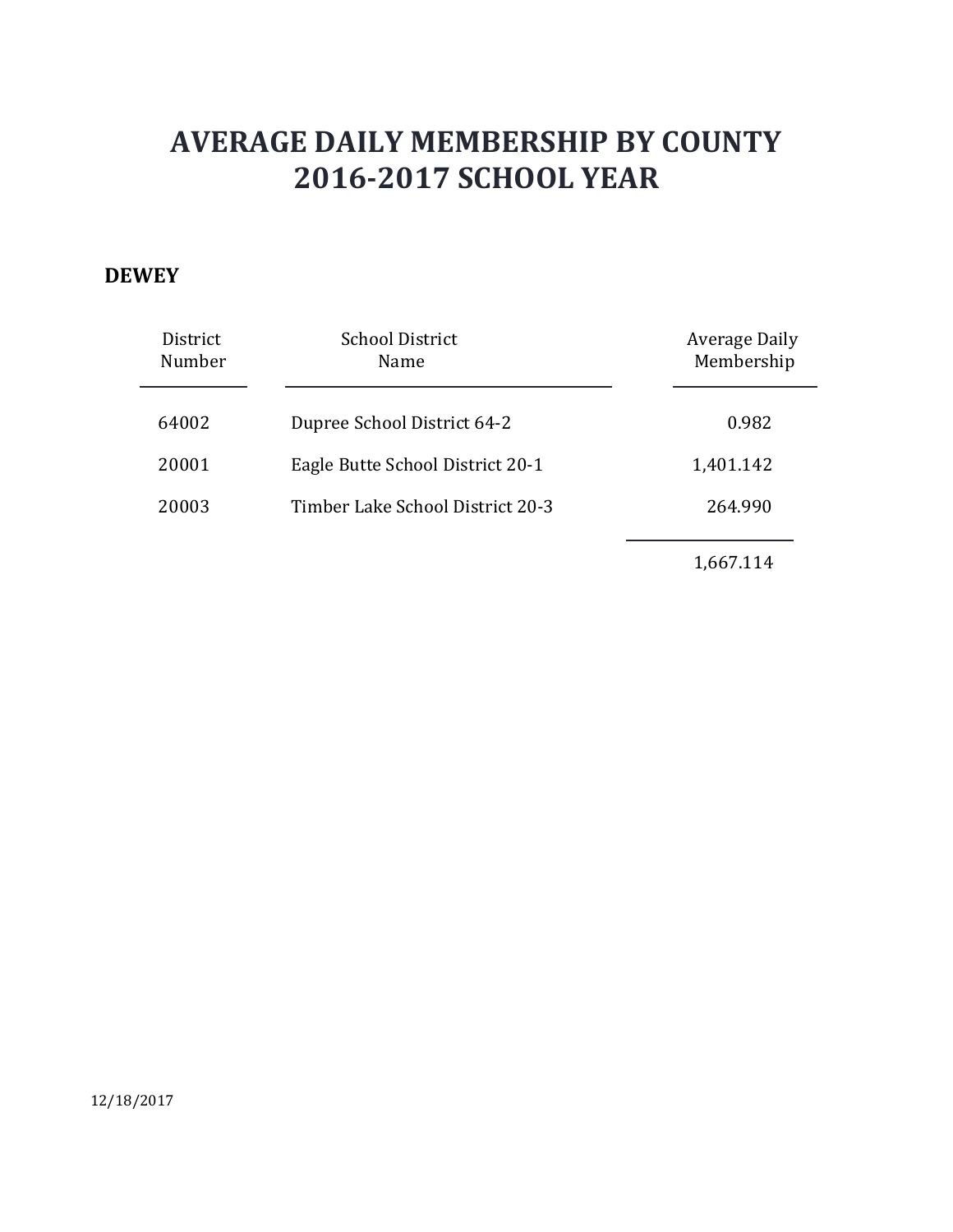### **DOUGLAS**

| District<br>Number | <b>School District</b><br>Name        | <b>Average Daily</b><br>Membership |
|--------------------|---------------------------------------|------------------------------------|
| 21001              | Armour School District 21-1           | 166.910                            |
| 21003              | Corsica-Stickney School District 21-3 | 223.982                            |
| 33003              | Parkston School District 33-3         | 11.864                             |
| 11005              | Platte-Geddes School District 11-5    | 4.942                              |
| 33005              | Tripp-Delmont School District 33-5    | 23.057                             |
|                    |                                       |                                    |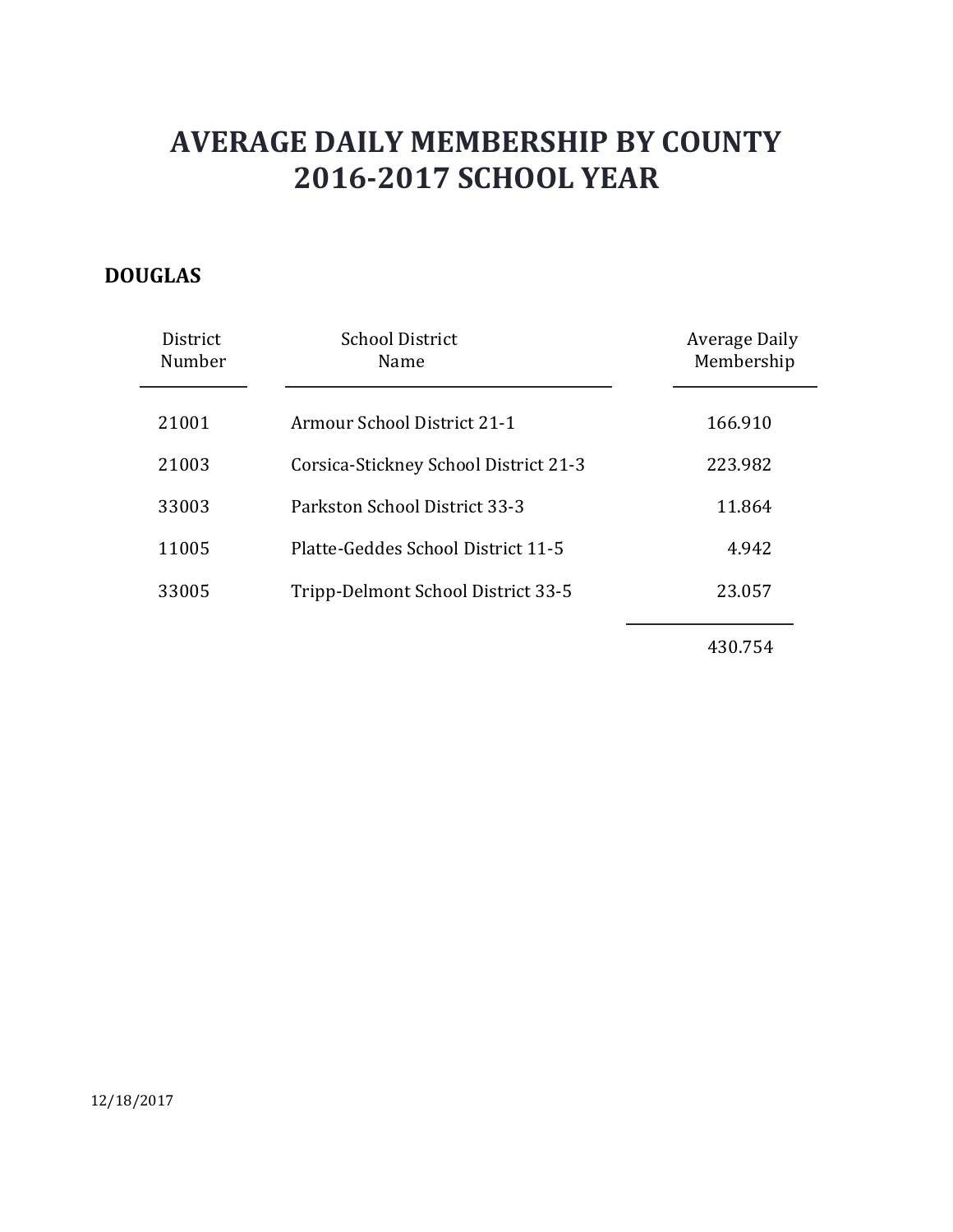### **EDMUNDS**

| District<br>Number | <b>School District</b><br>Name         | Average Daily<br>Membership |
|--------------------|----------------------------------------|-----------------------------|
| 22001              | Bowdle School District 22-1            | 103.691                     |
| 22005              | Edmunds Central School District 22-5   | 139.752                     |
| 53002              | Hoven School District 53-2             | 0.800                       |
| 22006              | Ipswich Public School District 22-6    | 430.158                     |
| 56007              | Northwestern Area School District 56-7 | 0.000                       |
| 6005               | Warner School District 06-5            | 0.000                       |
|                    |                                        |                             |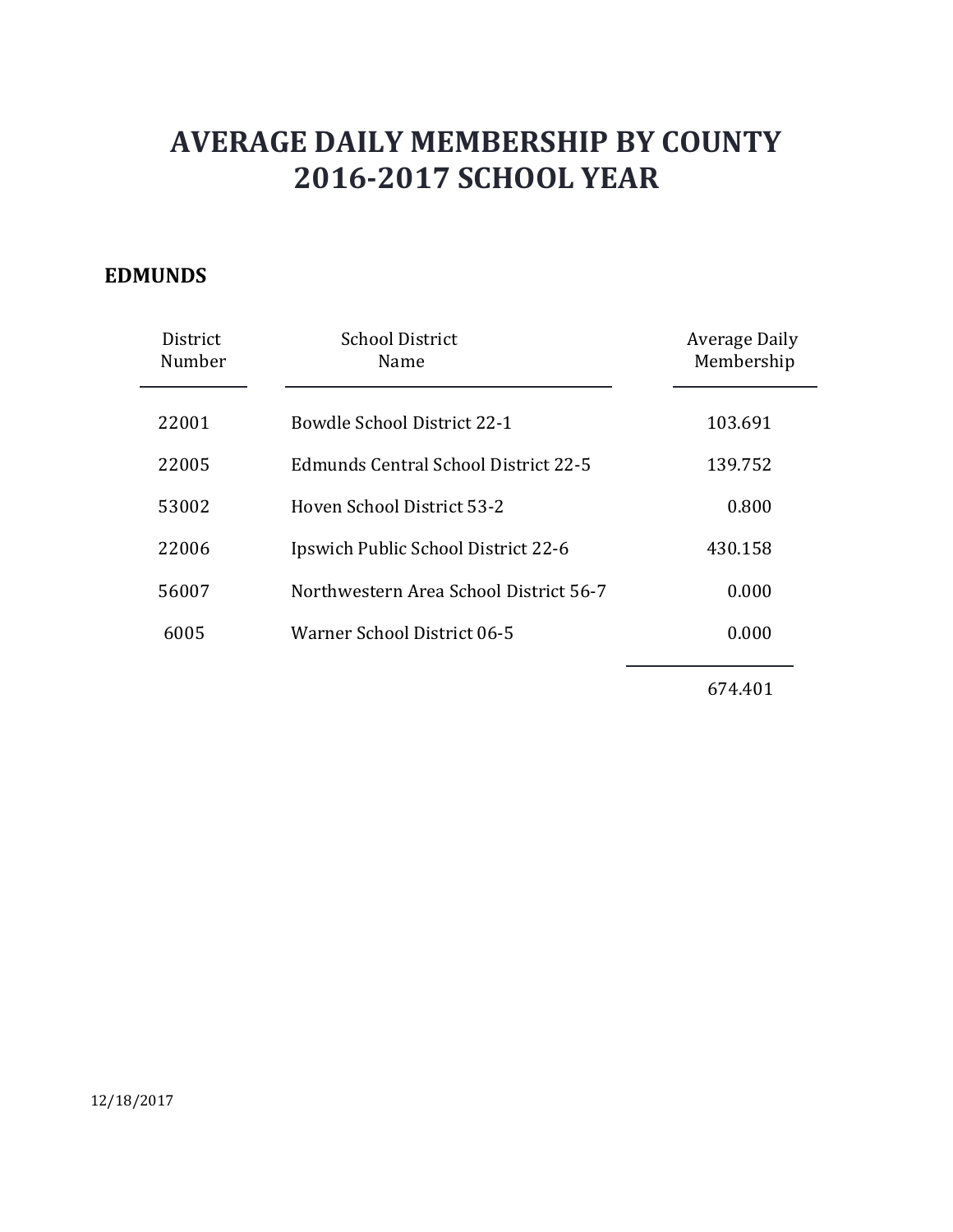### **FALL RIVER**

| District<br>Number | <b>School District</b><br>Name   | Average Daily<br>Membership |
|--------------------|----------------------------------|-----------------------------|
| 23001              | Edgemont School District 23-1    | 136.705                     |
| 23002              | Hot Springs School District 23-2 | 807.687                     |
| 23003              | Oelrichs School District 23-3    | 38.963                      |
|                    |                                  | 983.355                     |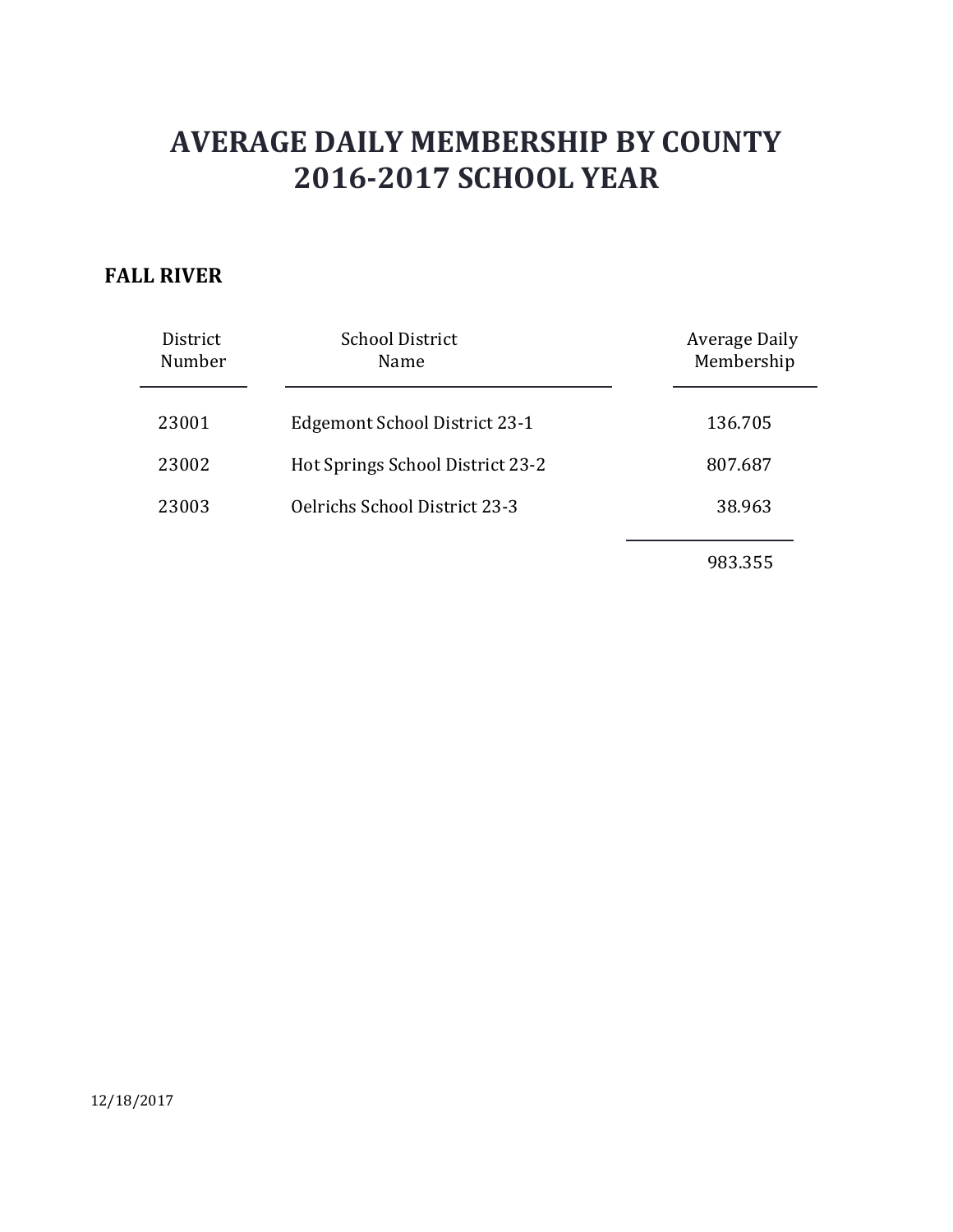### **FAULK**

| District<br>Number | <b>School District</b><br>Name             | Average Daily<br>Membership |
|--------------------|--------------------------------------------|-----------------------------|
| 22005              | Edmunds Central School District 22-5       | 0.000                       |
| 24004              | <b>Faulkton Area Schools District 24-4</b> | 322.176                     |
| 53002              | Hoven School District 53-2                 | 3.845                       |
| 22006              | Ipswich Public School District 22-6        | 0.000                       |
| 56007              | Northwestern Area School District 56-7     | 0.994                       |
| 56004              | Redfield School District 56-4              | 0.000                       |
|                    |                                            |                             |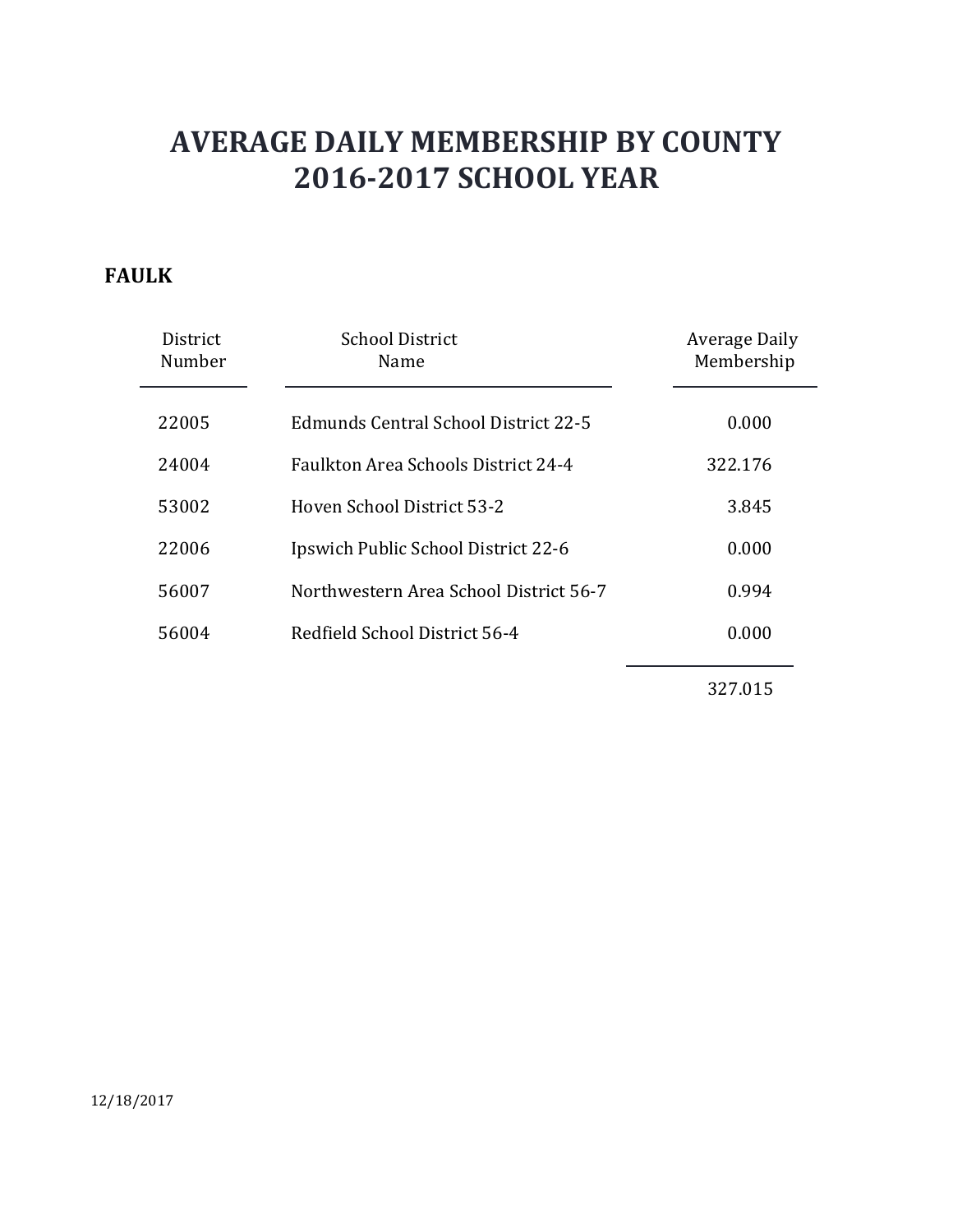### **GRANT**

| District<br>Number | <b>School District</b><br>Name      | <b>Average Daily</b><br>Membership |
|--------------------|-------------------------------------|------------------------------------|
| 25001              | Big Stone City School District 25-1 | 73.042                             |
| 14001              | Florence School District 14-1       | 0.000                              |
| 25003              | Grant-Deuel School District 25-3    | 120.775                            |
| 25004              | Milbank School District 25-4        | 962.252                            |
| 54006              | Summit School District 54-6         | 46.344                             |
| 14004              | Watertown School District 14-4      | 0.000                              |
| 18003              | <b>Waubay School District 18-3</b>  | 2.988                              |
| 14005              | <b>Waverly School District 14-5</b> | 0.000                              |
| 54007              | Wilmot School District 54-7         | 0.994                              |
|                    |                                     |                                    |

1,206.395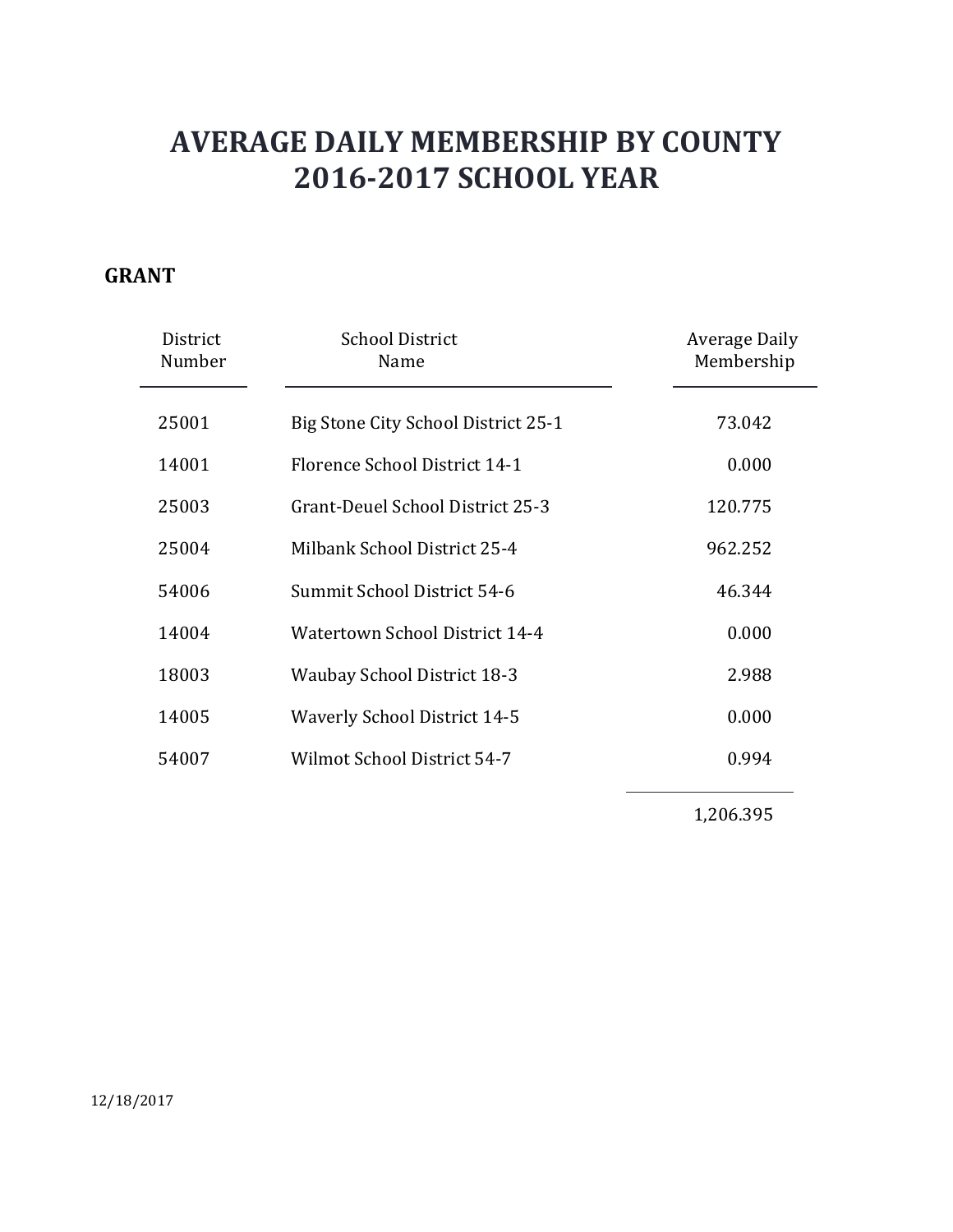### **GREGORY**

| <b>District</b><br>Number | <b>School District</b><br>Name            | Average Daily<br>Membership |
|---------------------------|-------------------------------------------|-----------------------------|
| 11001                     | <b>Andes Central School District 11-1</b> | 0.000                       |
| 26002                     | Burke School District 26-2                | 231.086                     |
| 26004                     | Gregory School District 26-4              | 358.186                     |
| 26005                     | South Central School District 26-5        | 105.536                     |
|                           |                                           | 694.808                     |

12/18/2017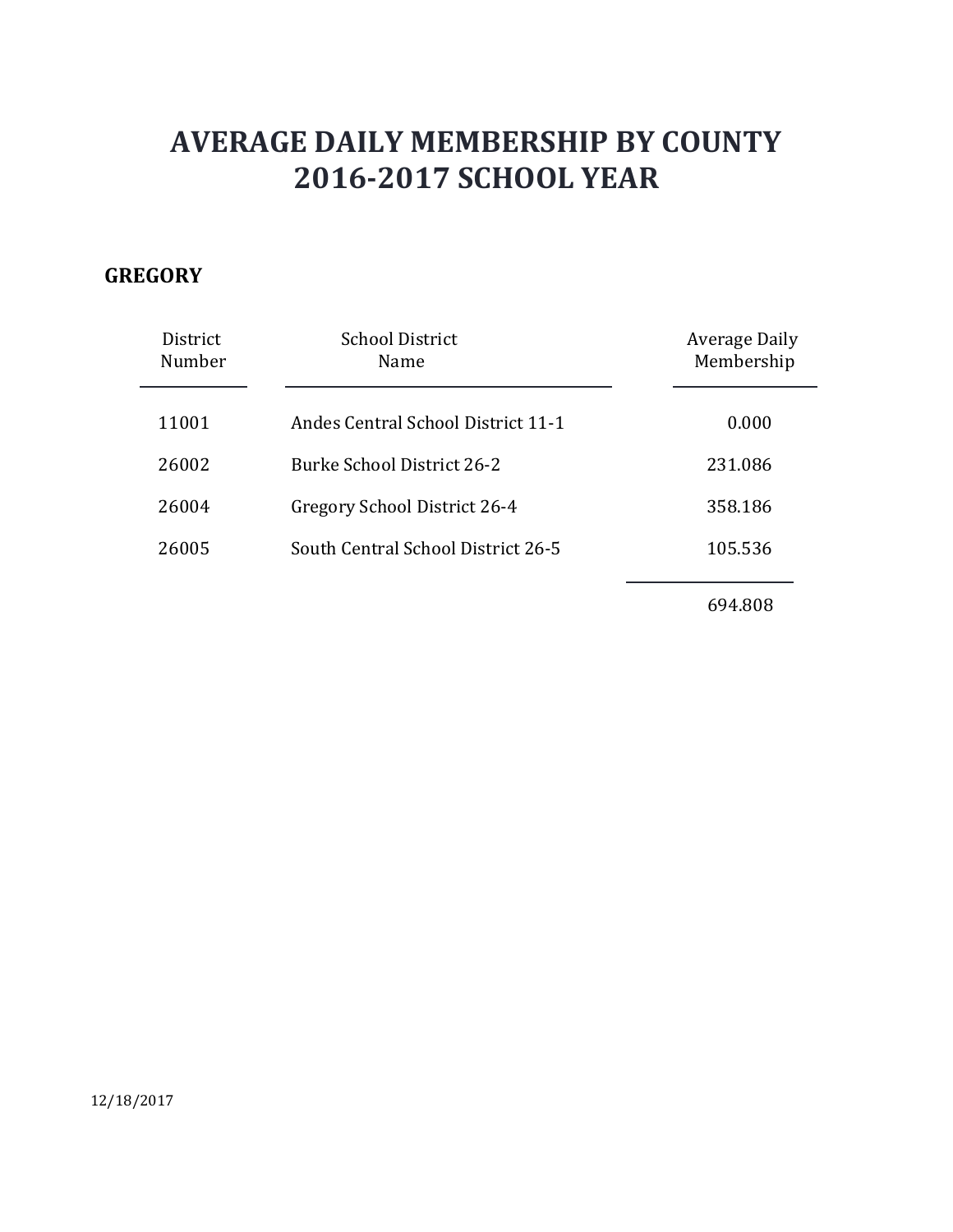#### **HAAKON**

| District<br>Number | <b>School District</b><br>Name   | Average Daily<br>Membership |
|--------------------|----------------------------------|-----------------------------|
| 27001              | Haakon School District 27-1      | 274.824                     |
| 35002              | Kadoka Area School District 35-2 | 13.682                      |
|                    |                                  | 288.506                     |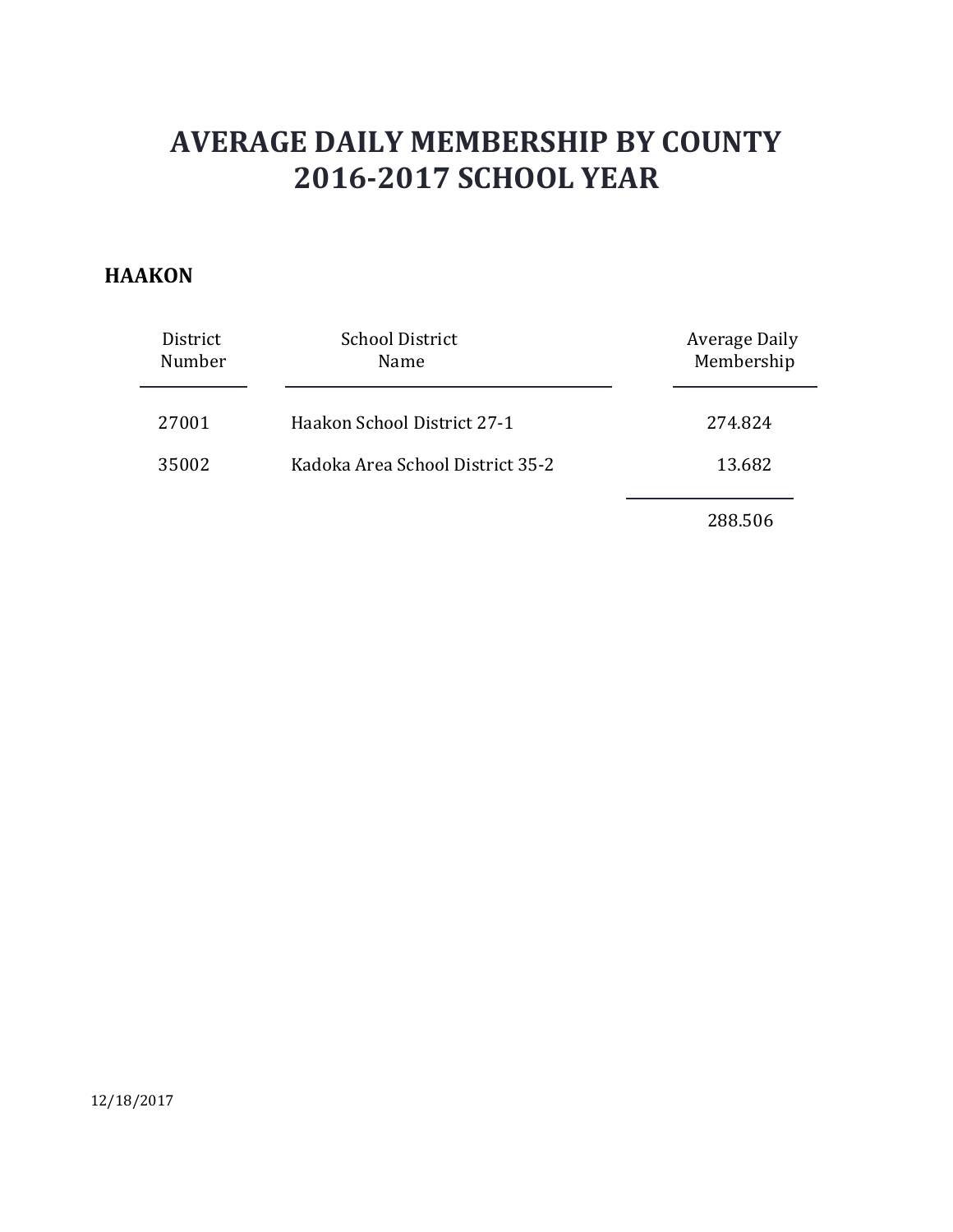#### **HAMLIN**

| District<br>Number | <b>School District</b><br>Name        | Average Daily<br>Membership |
|--------------------|---------------------------------------|-----------------------------|
| 38001              | Arlington School District 38-1        | 1.000                       |
| 28001              | Castlewood School District 28-1       | 265.050                     |
| 19004              | Deuel School District 19-4            | 0.000                       |
| 28002              | <b>Estelline School District 28-2</b> | 287.626                     |
| 28003              | Hamlin School District 28-3           | 821.554                     |
| 14002              | Henry School District 14-2            | 0.000                       |
| 14004              | Watertown School District 14-4        | 2.000                       |
| 14005              | <b>Waverly School District 14-5</b>   | 0.000                       |
|                    |                                       |                             |

1,377.230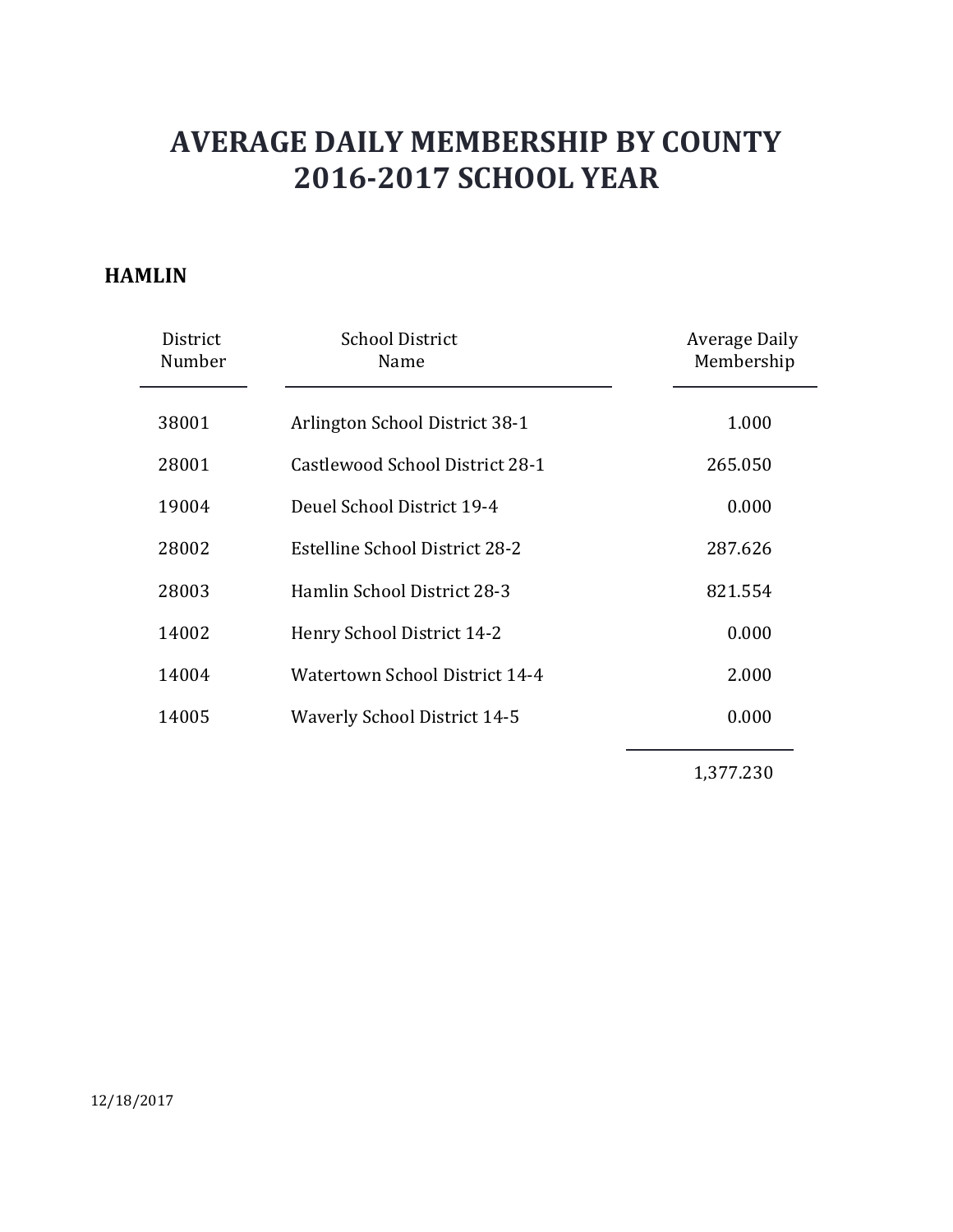#### **HAND**

| <b>District</b><br>Number | School District<br>Name                    | Average Daily<br>Membership |
|---------------------------|--------------------------------------------|-----------------------------|
| 24004                     | <b>Faulkton Area Schools District 24-4</b> | 9.930                       |
| 56006                     | Hitchcock-Tulare School District 56-6      | 0.000                       |
| 29004                     | Miller School District 29-4                | 499.772                     |
| 56004                     | Redfield School District 56-4              | 0.982                       |
| 2006                      | Wolsey-Wessington Sch District 02-6        | 0.982                       |
|                           |                                            |                             |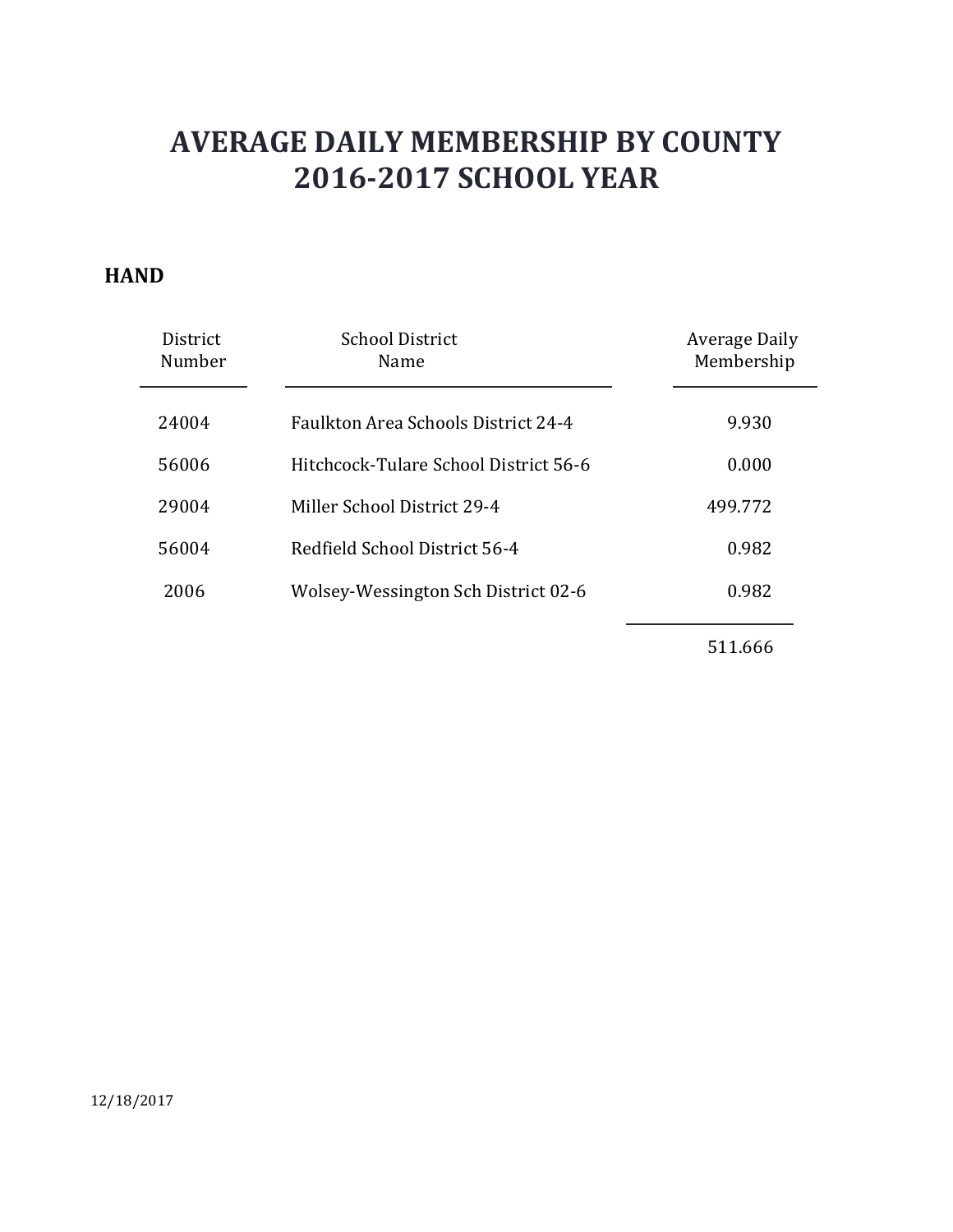#### **HANSON**

| District<br>Number | <b>School District</b><br>Name         | Average Daily<br>Membership |
|--------------------|----------------------------------------|-----------------------------|
| 30003              | Bridgewater-Emery School District 30-3 | 166.429                     |
| 17001              | Ethan School District 17-1             | 27.584                      |
| 30001              | Hanson School District 30-1            | 471.530                     |
| 48003              | Howard School District 48-3            | 1.988                       |
| 17002              | Mitchell School District 17-2          | 2.000                       |
| 33003              | Parkston School District 33-3          | 0.000                       |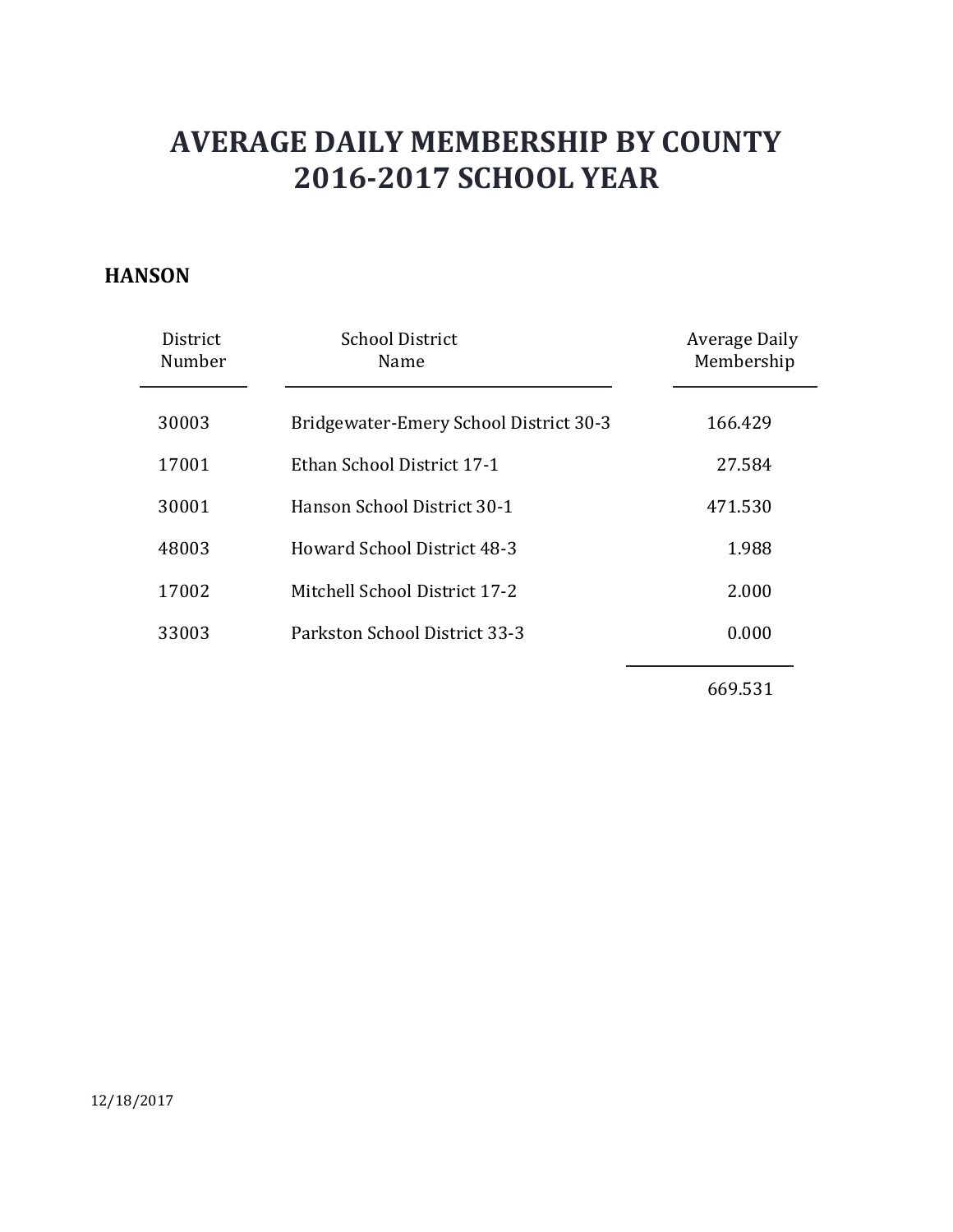### **HARDING**

| District<br>Number | <b>School District</b><br>Name      | Average Daily<br>Membership |
|--------------------|-------------------------------------|-----------------------------|
| 31001              | Harding County School District 31-1 | 206.993                     |
|                    |                                     | 206.993                     |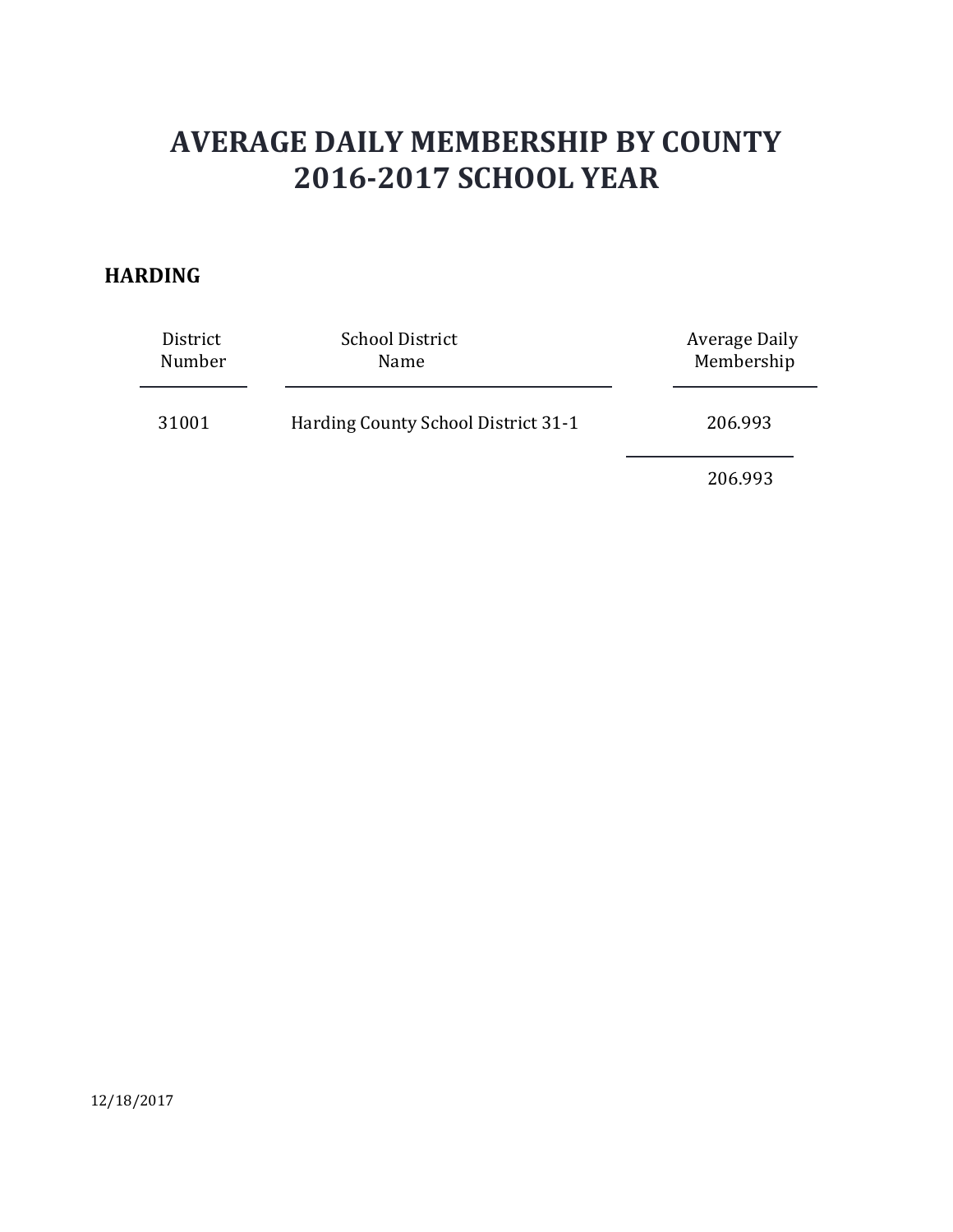### **HUGHES**

| District<br>Number | <b>School District</b><br>Name        | <b>Average Daily</b><br>Membership |
|--------------------|---------------------------------------|------------------------------------|
| 58003              | Agar-Blunt-Onida School District 58-3 | 75.667                             |
| 34002              | Highmore-Harrold School District 34-2 | 22.911                             |
| 32002              | Pierre School District 32-2           | 2,799.066                          |
|                    |                                       | 2,897.643                          |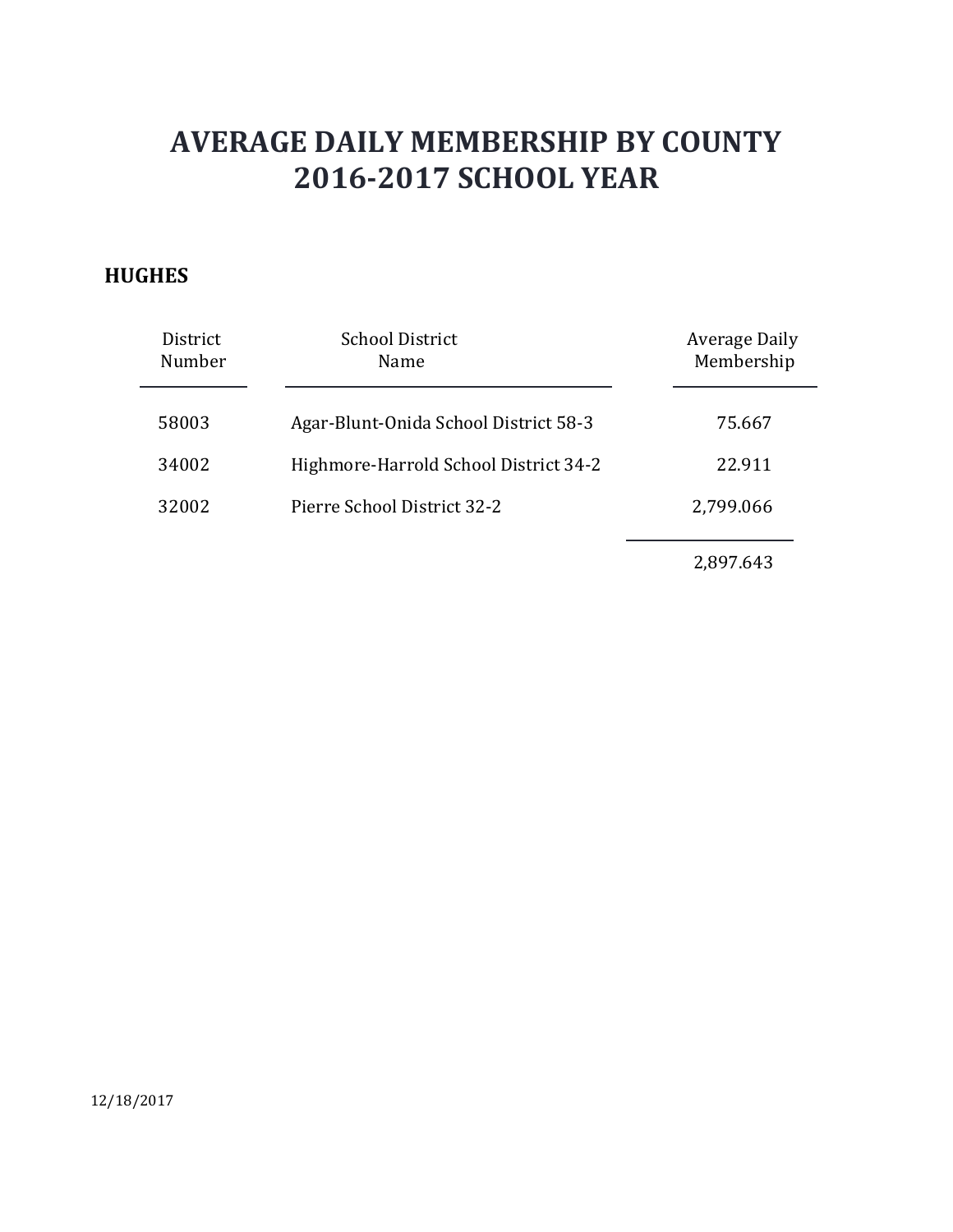### **HUTCHINSON**

| District<br>Number | <b>School District</b><br>Name         | <b>Average Daily</b><br>Membership |
|--------------------|----------------------------------------|------------------------------------|
| 30003              | Bridgewater-Emery School District 30-3 | 12.853                             |
| 17001              | Ethan School District 17-1             | 0.000                              |
| 33001              | Freeman School District 33-1           | 371.883                            |
| 33002              | Menno School District 33-2             | 217.246                            |
| 33003              | Parkston School District 33-3          | 504.686                            |
| 4003               | Scotland School District 04-3          | 8.692                              |
| 33005              | Tripp-Delmont School District 33-5     | 218.370                            |
|                    |                                        | 1,333.730                          |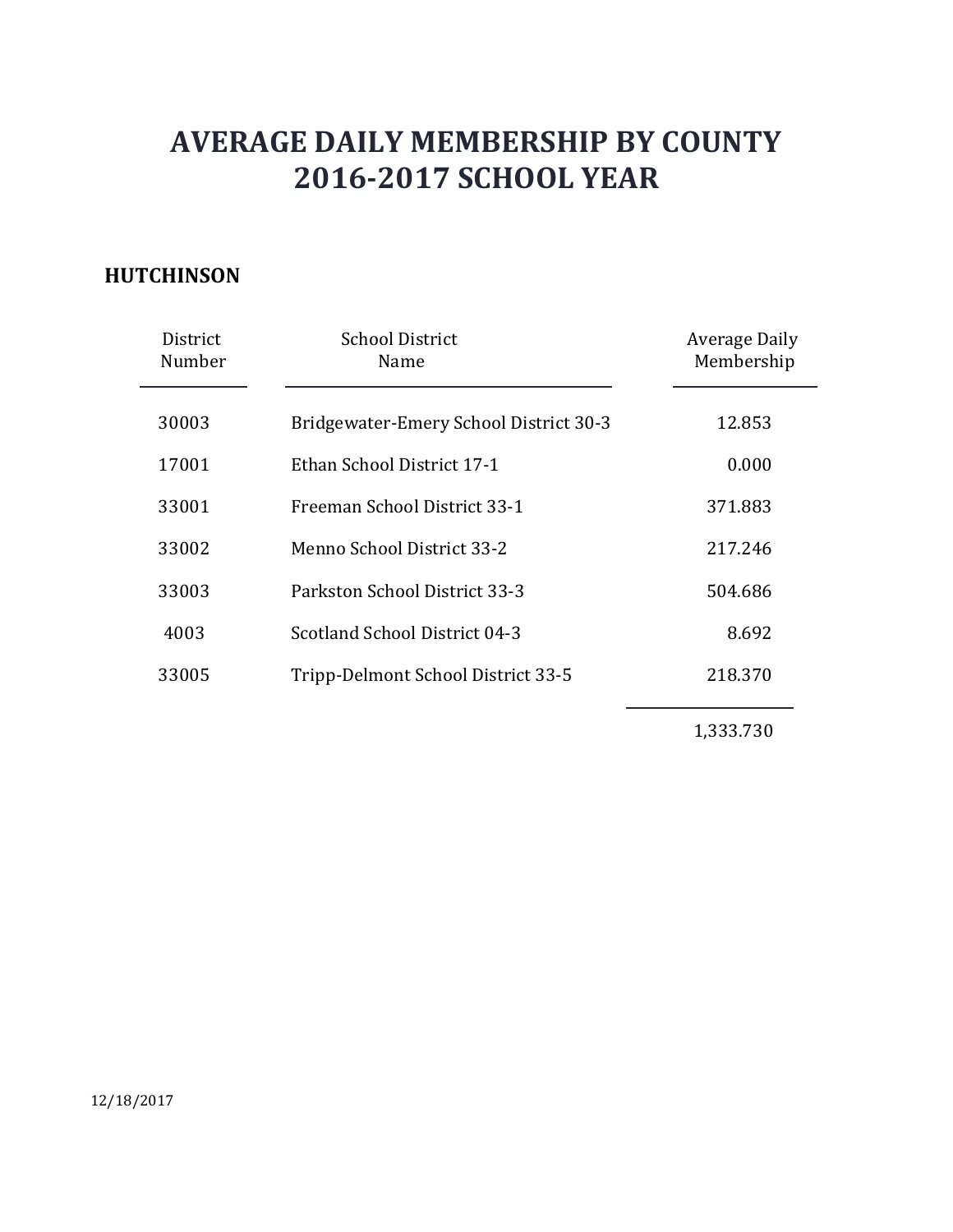#### **HYDE**

| District<br>Number | <b>School District</b><br>Name             | Average Daily<br>Membership |
|--------------------|--------------------------------------------|-----------------------------|
| 24004              | <b>Faulkton Area Schools District 24-4</b> | 0.000                       |
| 34002              | Highmore-Harrold School District 34-2      | 252.377                     |
| 29004              | Miller School District 29-4                | 0.000                       |
|                    |                                            | 252.377                     |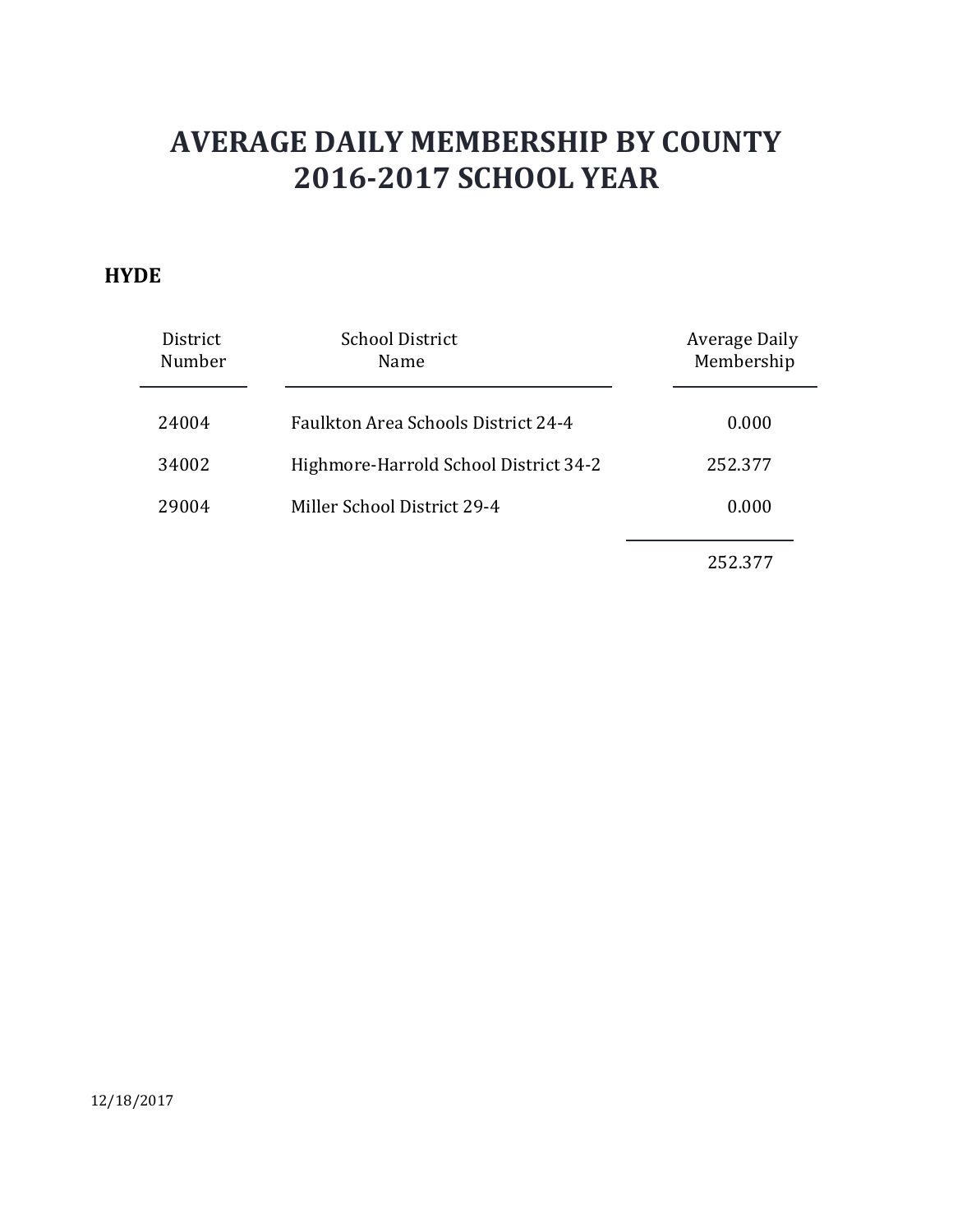### **JACKSON**

| District<br>Number | <b>School District</b><br>Name   | <b>Average Daily</b><br>Membership |
|--------------------|----------------------------------|------------------------------------|
| 27001              | Haakon School District 27-1      | 0.000                              |
| 35002              | Kadoka Area School District 35-2 | 692.402                            |
|                    |                                  | 692.402                            |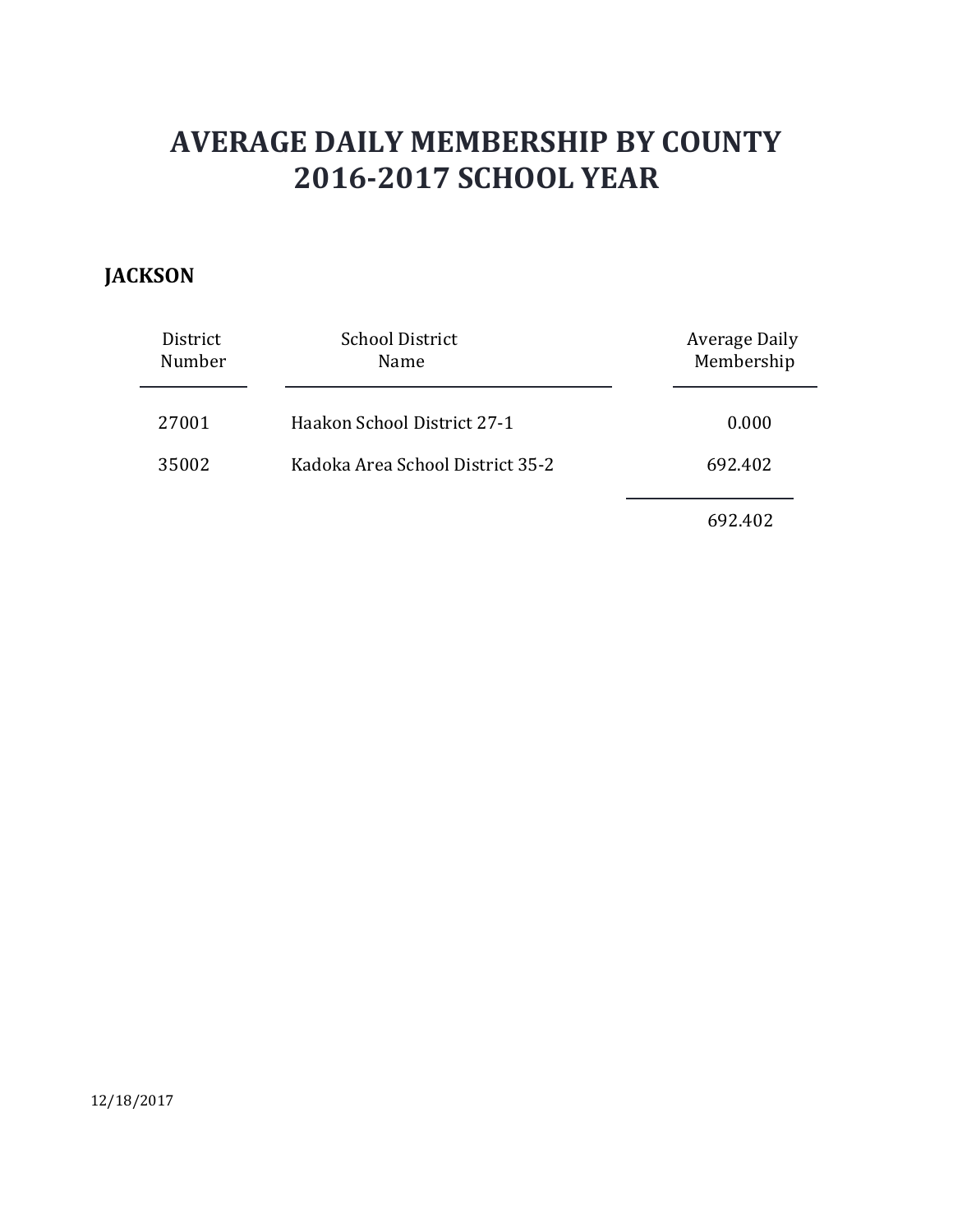### **JERAULD**

| District<br>Number | <b>School District</b><br>Name          | <b>Average Daily</b><br>Membership |
|--------------------|-----------------------------------------|------------------------------------|
| 2002               | Huron School District 02-2              | 2.965                              |
| 7002               | Kimball School District 07-2            | 0.000                              |
| 36002              | Wessington Springs School District 36-2 | 296.868                            |
| 55004              | Woonsocket School District 55-4         | 3.976                              |
|                    |                                         | 303.809                            |

12/18/2017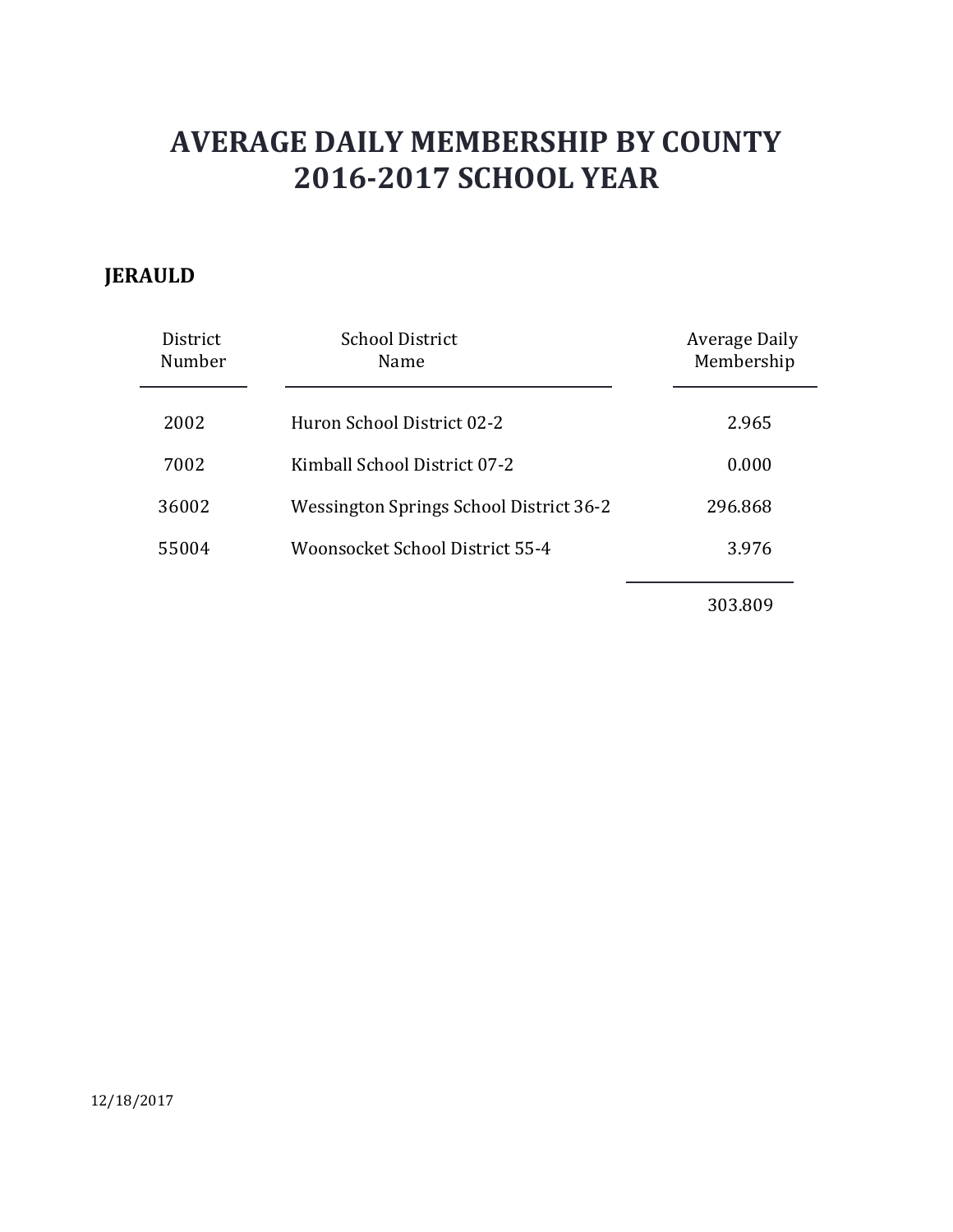### **JONES**

| District<br>Number | <b>School District</b><br>Name    | Average Daily<br>Membership |
|--------------------|-----------------------------------|-----------------------------|
| 37003              | Jones County School District 37-3 | 173.903                     |
| 35002              | Kadoka Area School District 35-2  | 0.000                       |
|                    |                                   | 173.903                     |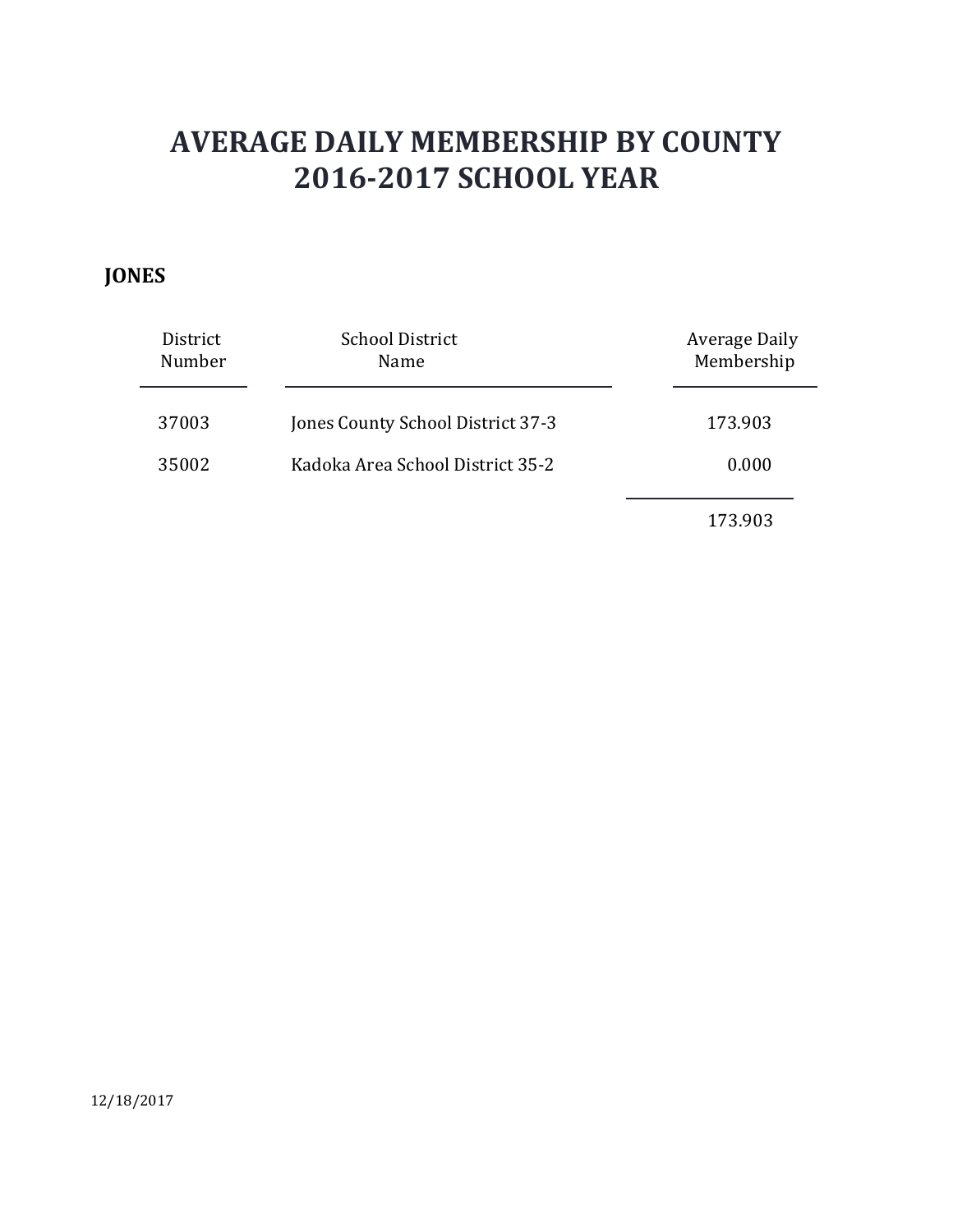### **KINGSBURY**

| District<br>Number | <b>School District</b><br>Name     | Average Daily<br>Membership |
|--------------------|------------------------------------|-----------------------------|
| 38001              | Arlington School District 38-1     | 274.615                     |
| 38002              | De Smet School District 38-2       | 270.438                     |
| 28003              | Hamlin School District 28-3        | 0.983                       |
| 48003              | <b>Howard School District 48-3</b> | 0.000                       |
| 2003               | Iroquois School District 02-3      | 12.829                      |
| 38003              | Lake Preston School District 38-3  | 153.209                     |
| 39005              | Oldham-Ramona School District 39-5 | 51.050                      |
| 12003              | Willow Lake School District 12-3   | 3.000                       |
|                    |                                    |                             |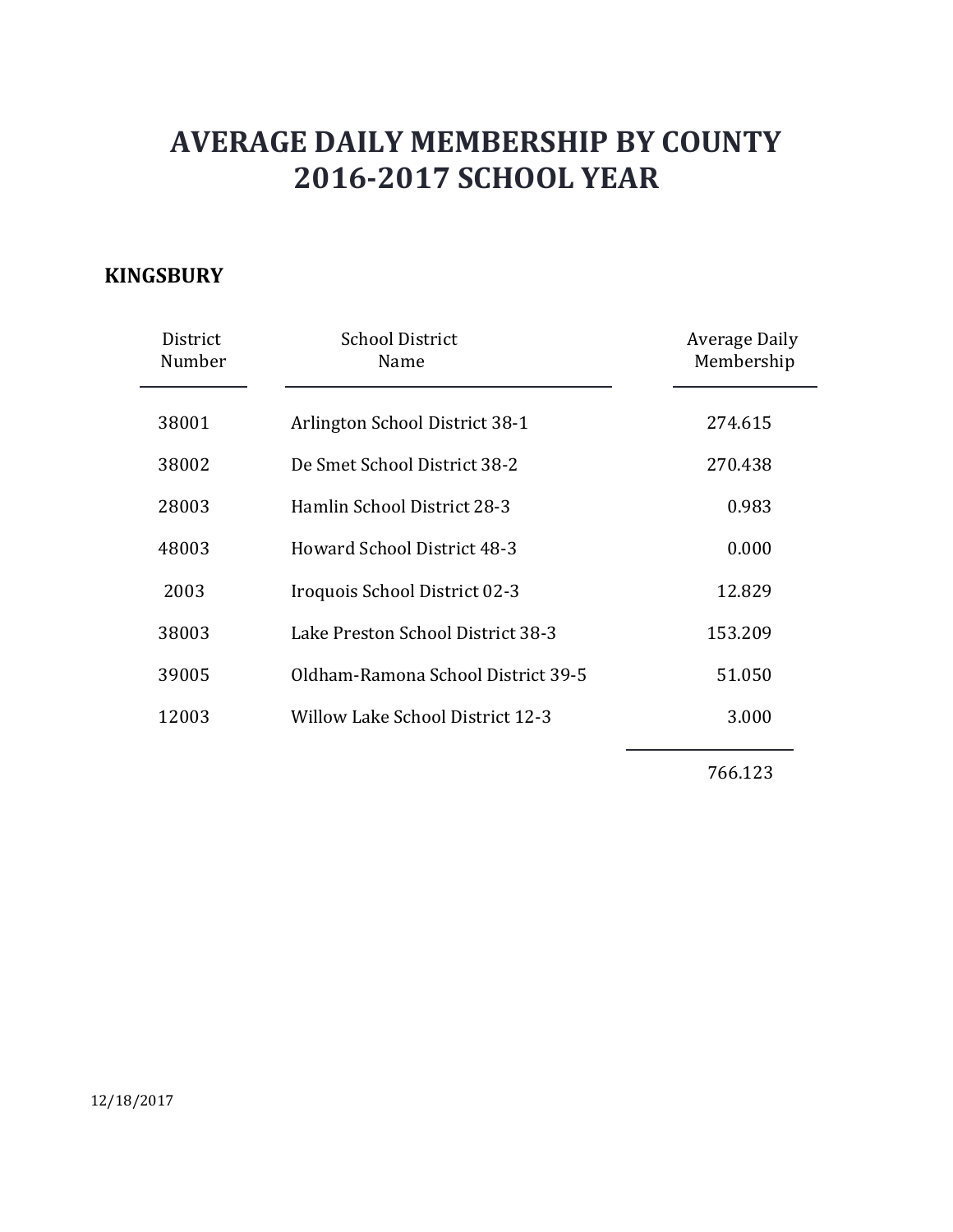### **LAKE**

| District<br>Number | <b>School District</b><br>Name              | Average Daily<br>Membership |
|--------------------|---------------------------------------------|-----------------------------|
| 39001              | <b>Chester Area School District 39-1</b>    | 328.824                     |
| 50005              | Colman-Egan School District 50-5            | 1.000                       |
| 39002              | <b>Madison Central School District 39-2</b> | 1,338.805                   |
| 43007              | McCook Central School District 43-7         | 0.000                       |
| 39005              | Oldham-Ramona School District 39-5          | 77.845                      |
| 39004              | <b>Rutland School District 39-4</b>         | 123.035                     |
| 5005               | Sioux Valley School District 05-5           | 0.000                       |
|                    |                                             | 1,869.509                   |

12/18/2017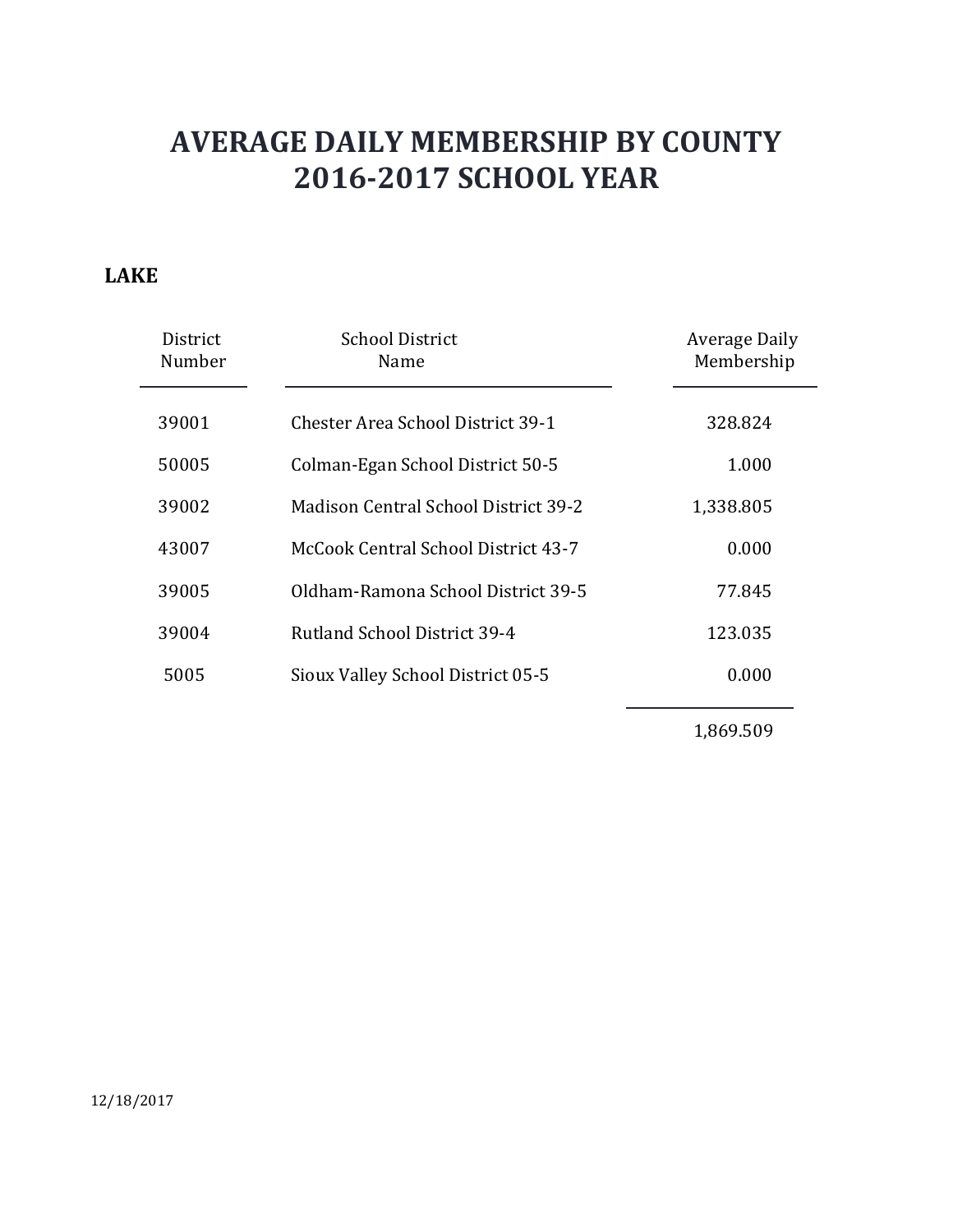### **LAWRENCE**

| <b>District</b><br>Number | <b>School District</b><br>Name     | Average Daily<br>Membership |
|---------------------------|------------------------------------|-----------------------------|
| 9001                      | Belle Fourche School District 09-1 | 5.000                       |
| 40001                     | Lead-Deadwood School District 40-1 | 768.391                     |
| 46001                     | Meade School District 46-1         | 153.912                     |
| 40002                     | Spearfish School District 40-2     | 2,366.539                   |
|                           |                                    | 3,293.842                   |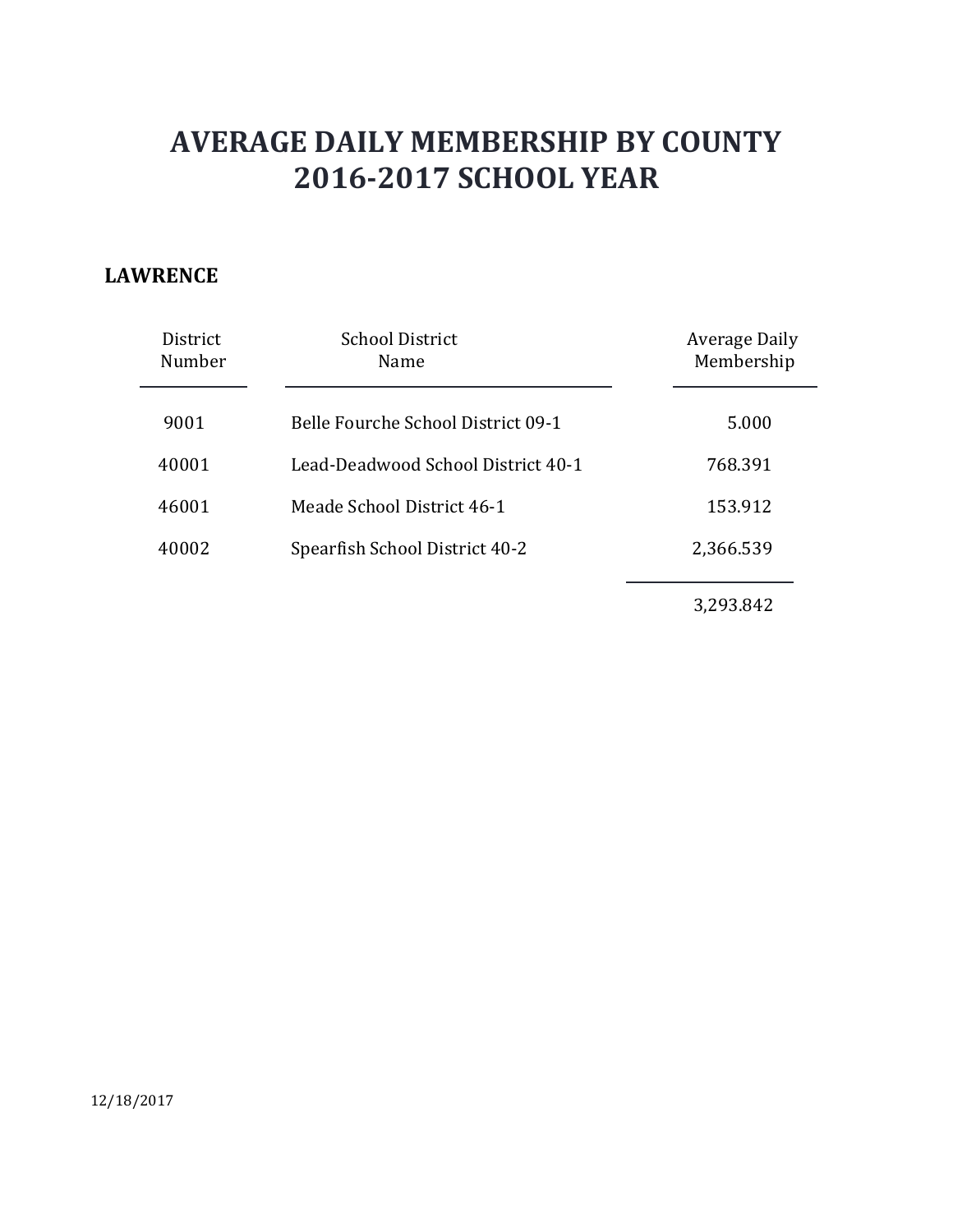### **LINCOLN**

| District<br>Number | <b>School District</b><br>Name       | Average Daily<br>Membership |
|--------------------|--------------------------------------|-----------------------------|
| 61001              | Alcester-Hudson School District 61-1 | 74.183                      |
| 61002              | Beresford School District 61-2       | 131.041                     |
| 41001              | Canton School District 41-1          | 969.767                     |
| 60001              | Centerville School District 60-1     | 18.138                      |
| 41002              | Harrisburg School District 41-2      | 4,926.874                   |
| 41004              | Lennox School District 41-4          | 974.194                     |
| 49005              | Sioux Falls School District 49-5     | 1,930.252                   |
| 41005              | Tea Area School District 41-5        | 1,615.165                   |
|                    |                                      |                             |

10,639.614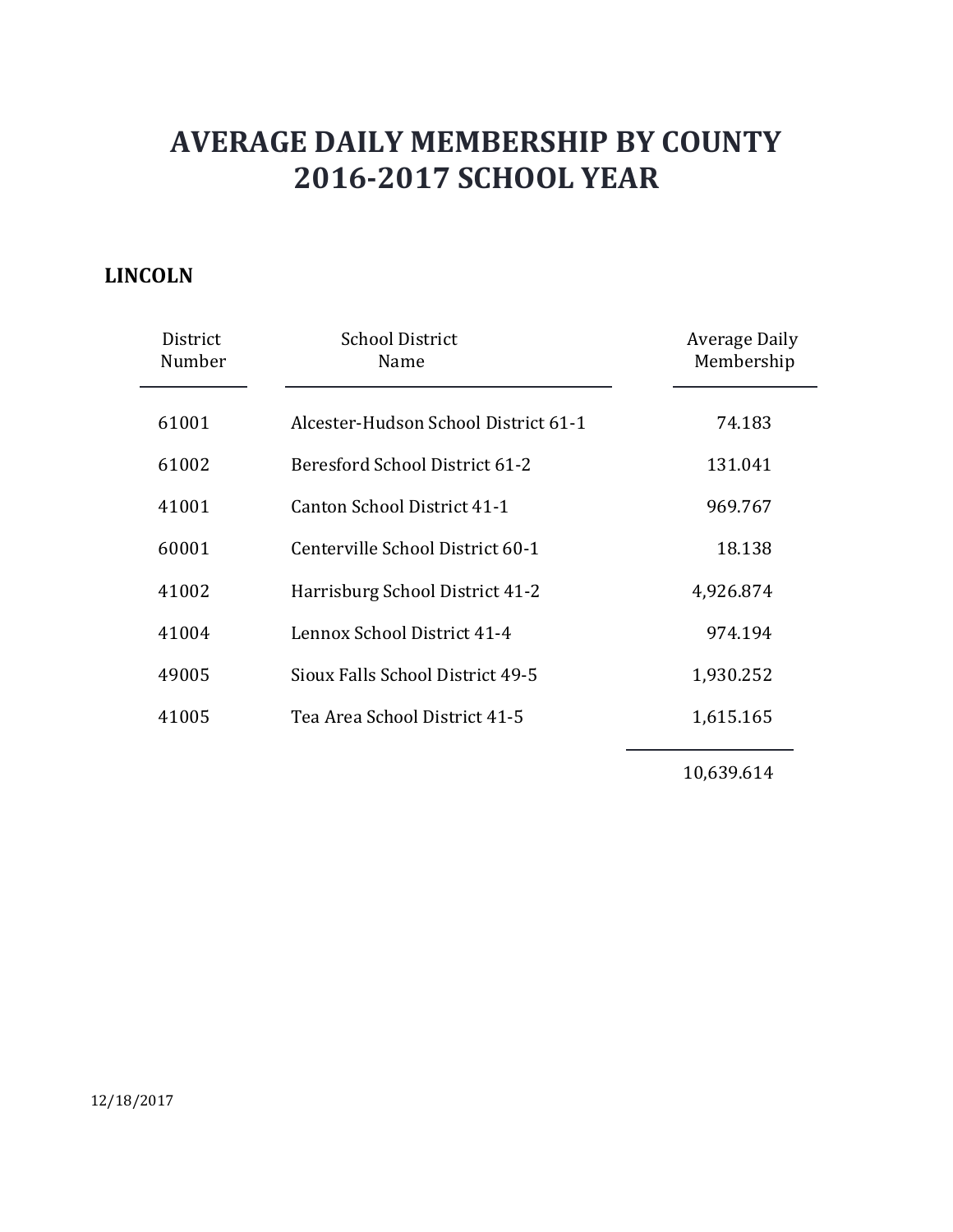#### **LYMAN**

| <b>District</b><br>Number | <b>School District</b><br>Name   | Average Daily<br>Membership |
|---------------------------|----------------------------------|-----------------------------|
| 7001                      | Chamberlain School District 07-1 | 1.000                       |
| 26004                     | Gregory School District 26-4     | 0.000                       |
| 42001                     | Lyman School District 42-1       | 753.242                     |
| 59002                     | Winner School District 59-2      | 0.000                       |
|                           |                                  | 754.242                     |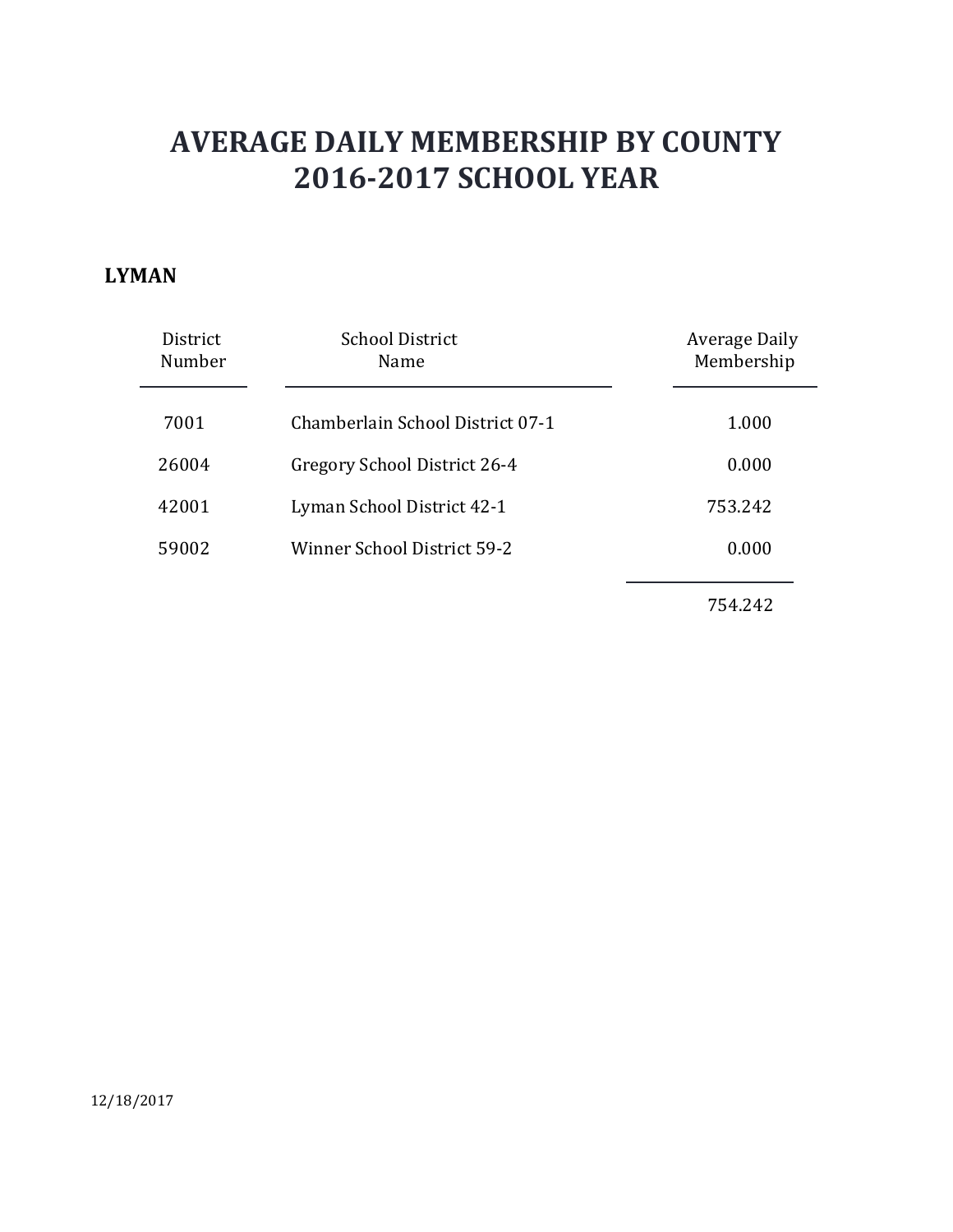### **MARSHALL**

| <b>District</b><br>Number | <b>School District</b><br>Name     | <b>Average Daily</b><br>Membership |
|---------------------------|------------------------------------|------------------------------------|
| 45004                     | Britton-Hecla School District 45-4 | 405.022                            |
| 6006                      | Groton Area School District 06-6   | 0.000                              |
| 45005                     | Langford Area School District 45-5 | 164.972                            |
| 54002                     | Sisseton School District 54-2      | 8.547                              |
| 18005                     | Webster Area School District 18-5  | 3.000                              |
|                           |                                    |                                    |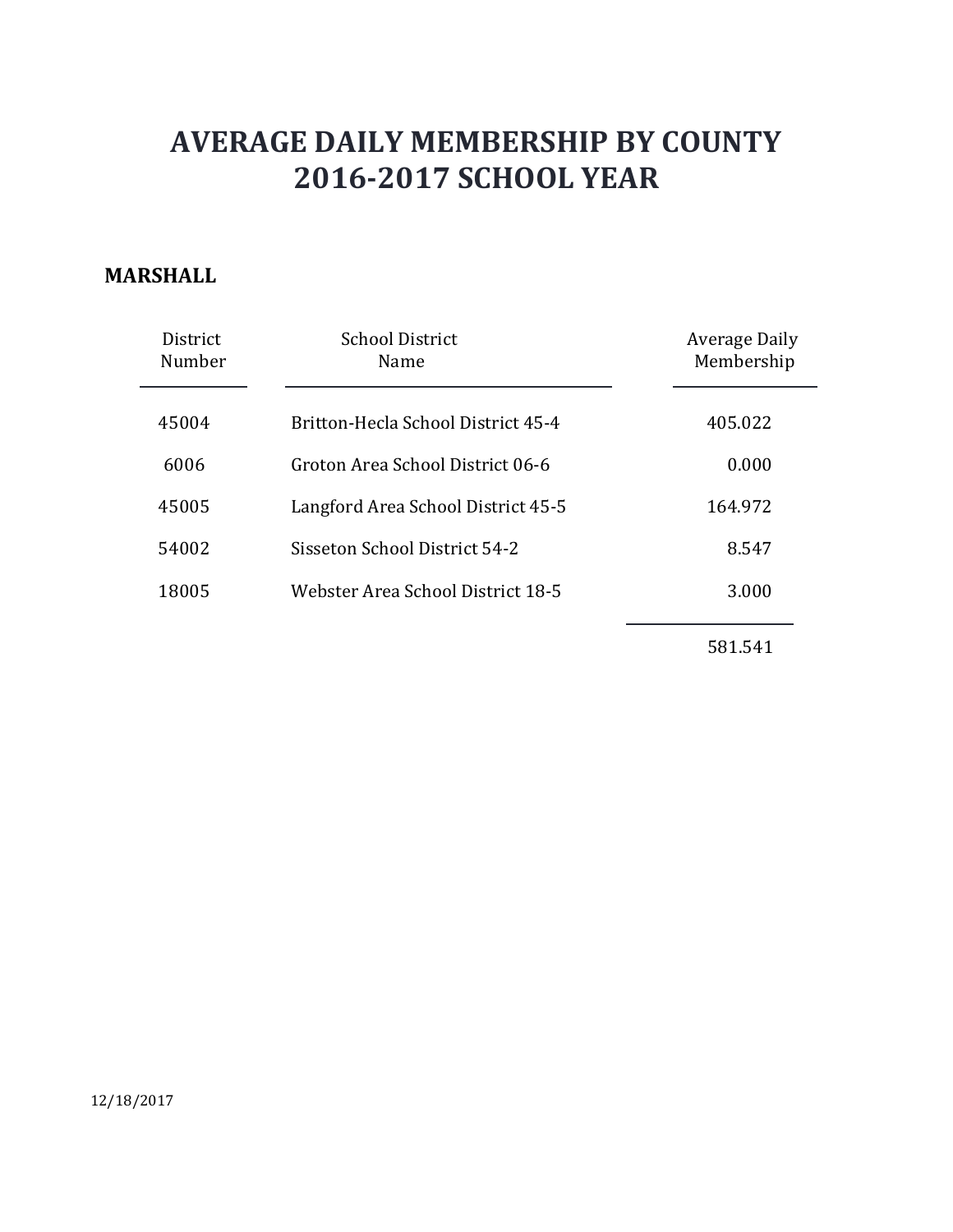### **MC COOK**

| District<br>Number | <b>School District</b><br>Name              | <b>Average Daily</b><br>Membership |
|--------------------|---------------------------------------------|------------------------------------|
| 30003              | Bridgewater-Emery School District 30-3      | 171.538                            |
| 43001              | Canistota School District 43-1              | 203.099                            |
| 39001              | <b>Chester Area School District 39-1</b>    | 0.000                              |
| 33001              | Freeman School District 33-1                | 0.000                              |
| 48003              | <b>Howard School District 48-3</b>          | 0.000                              |
| 39002              | <b>Madison Central School District 39-2</b> | 0.000                              |
| 60003              | Marion School District 60-3                 | 0.000                              |
| 43007              | McCook Central School District 43-7         | 421.902                            |
| 43002              | Montrose School District 43-2               | 246.317                            |
| 60004              | Parker School District 60-4                 | 6.951                              |
| 49007              | West Central School District 49-7           | 8.000                              |

1,057.807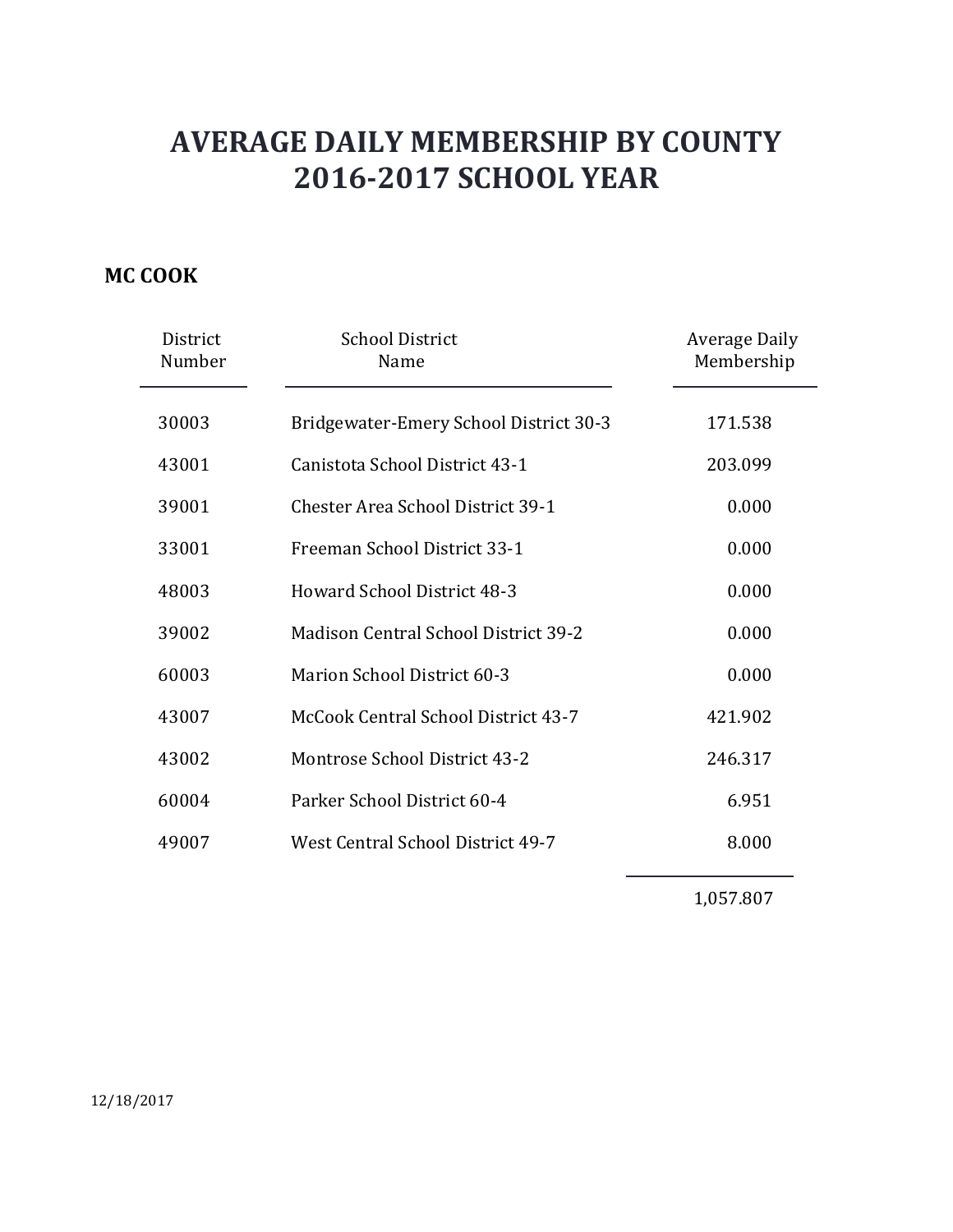### **MC PHERSON**

| District<br>Number | <b>School District</b><br>Name       | Average Daily<br>Membership |
|--------------------|--------------------------------------|-----------------------------|
| 22005              | Edmunds Central School District 22-5 | 4.939                       |
| 44001              | Eureka School District 44-1          | 139.782                     |
| 44002              | Leola School District 44-2           | 219.640                     |
|                    |                                      | 364.360                     |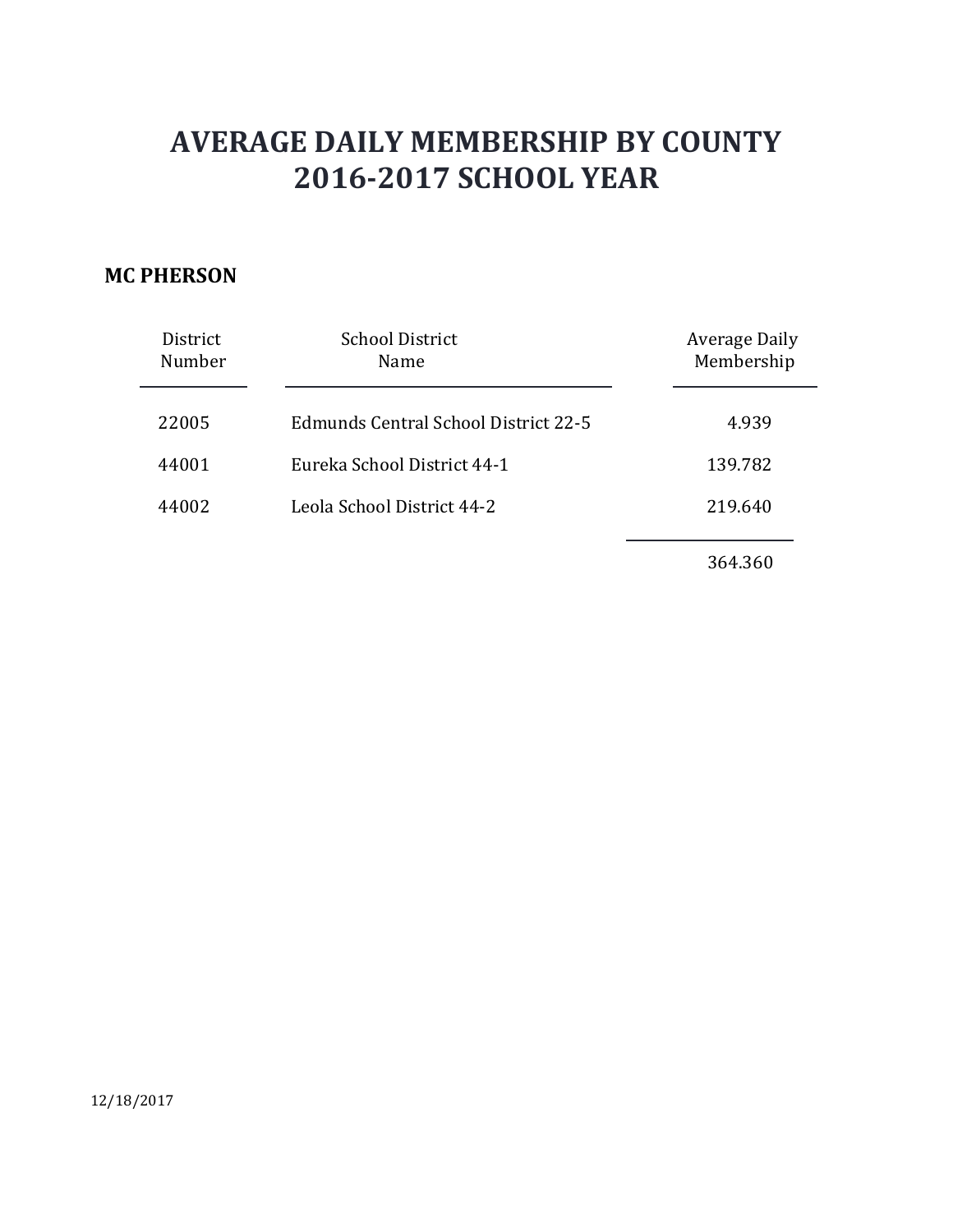#### **MEADE**

| District<br>Number | <b>School District</b><br>Name       | <b>Average Daily</b><br>Membership |
|--------------------|--------------------------------------|------------------------------------|
| 51001              | Douglas School District 51-1         | 854.707                            |
| 46002              | Faith School District 46-2           | 130.541                            |
| 46001              | Meade School District 46-1           | 2,865.558                          |
| 51003              | New Underwood School District 51-3   | 0.000                              |
| 9002               | Newell School District 09-2          | 0.000                              |
| 51004              | Rapid City Area School District 51-4 | 289.175                            |
| 51005              | Wall School District 51-5            | 0.000                              |
|                    |                                      | 4,139.981                          |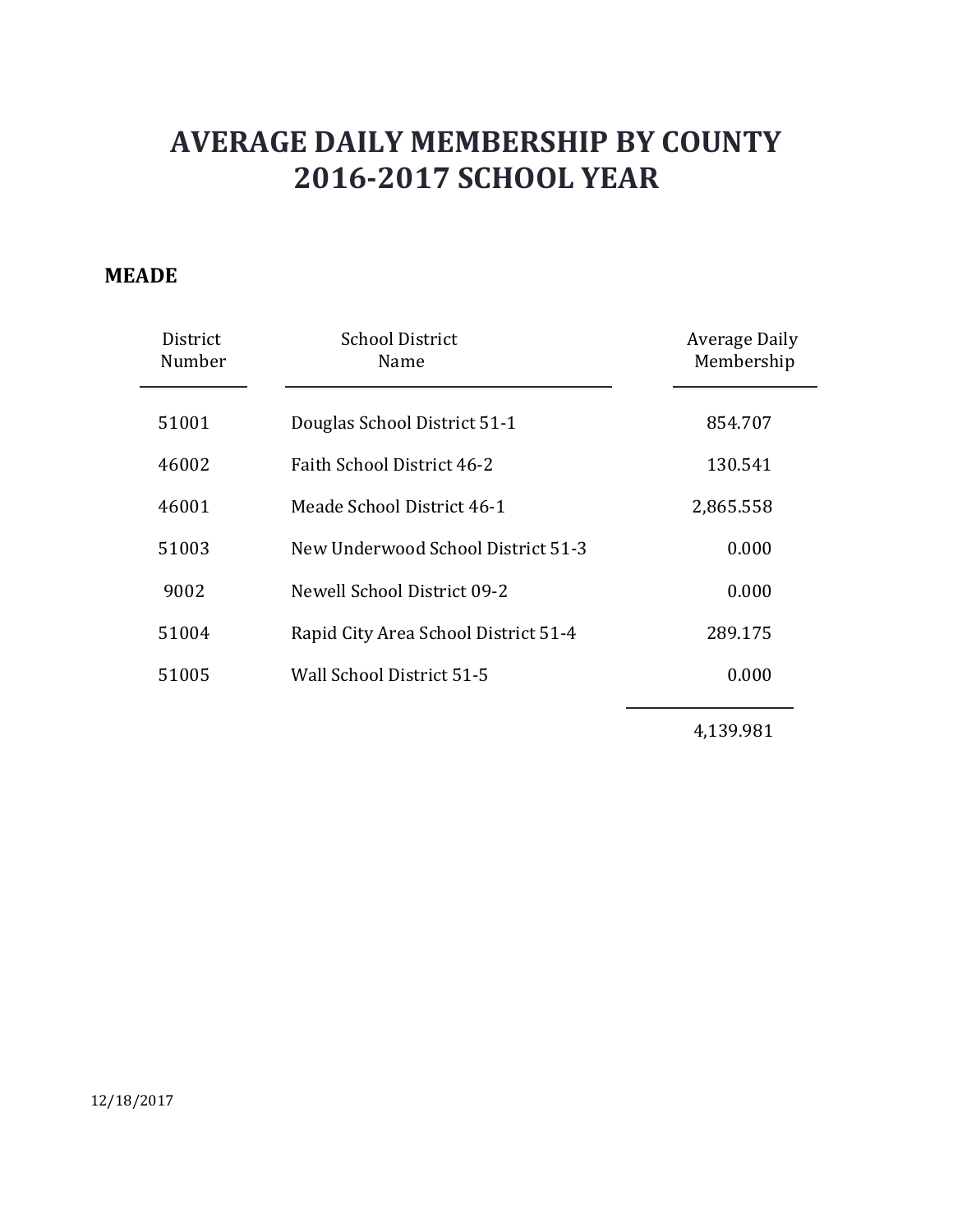#### **MELLETTE**

| District<br>Number | <b>School District</b><br>Name           | Average Daily<br>Membership |
|--------------------|------------------------------------------|-----------------------------|
| 59003              | Colome Consolidated School District 59-3 | 25.036                      |
| 37003              | Jones County School District 37-3        | 0.000                       |
| 47001              | White River School District 47-1         | 408.530                     |
|                    |                                          |                             |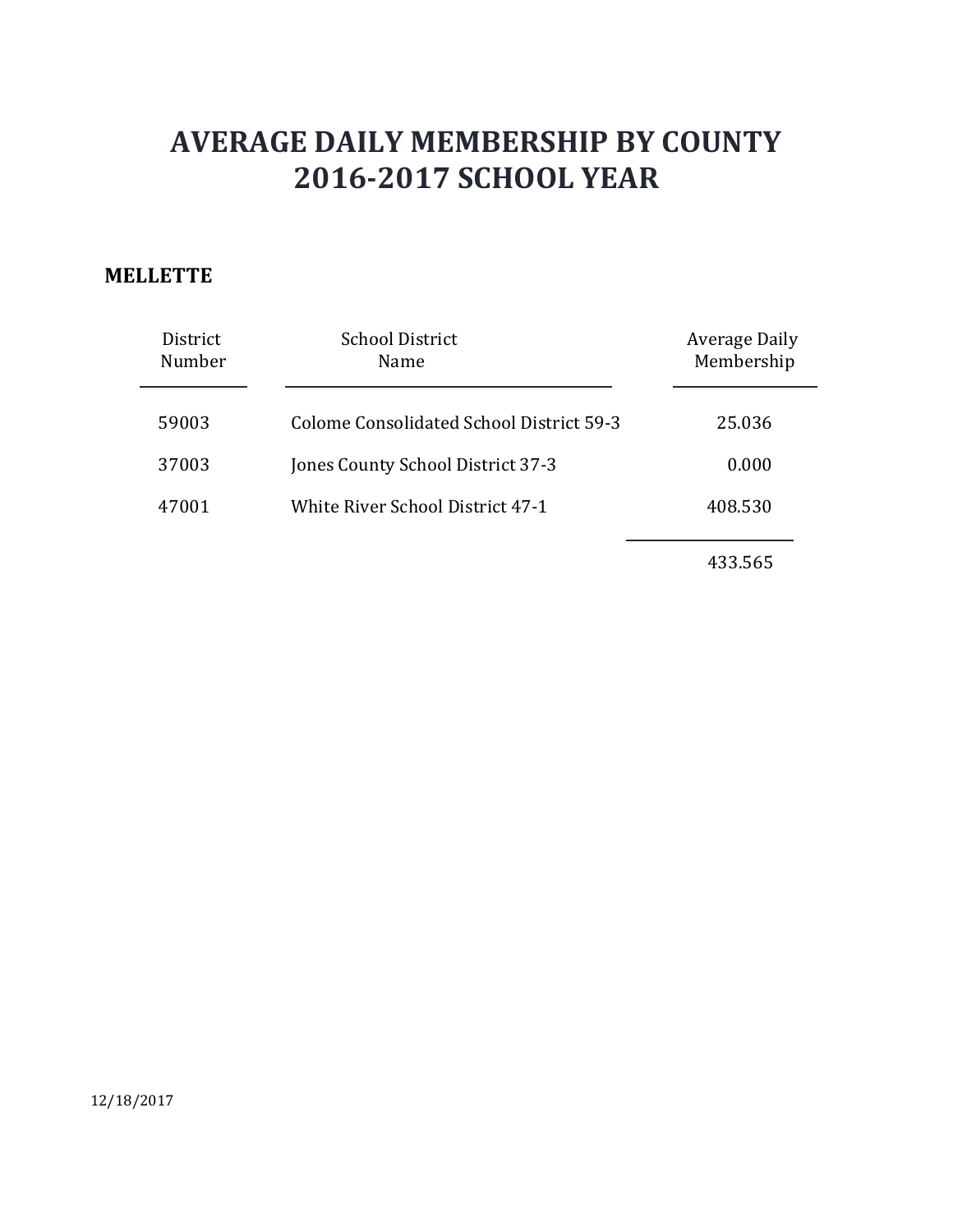#### **MINER**

| <b>District</b><br>Number | <b>School District</b><br>Name       | Average Daily<br>Membership |
|---------------------------|--------------------------------------|-----------------------------|
| 30001                     | Hanson School District 30-1          | 0.000                       |
| 48003                     | Howard School District 48-3          | 383.108                     |
| 43007                     | McCook Central School District 43-7  | 4.941                       |
| 39005                     | Oldham-Ramona School District 39-5   | 2.988                       |
| 55005                     | Sanborn Central School District 55-5 | 0.000                       |
|                           |                                      |                             |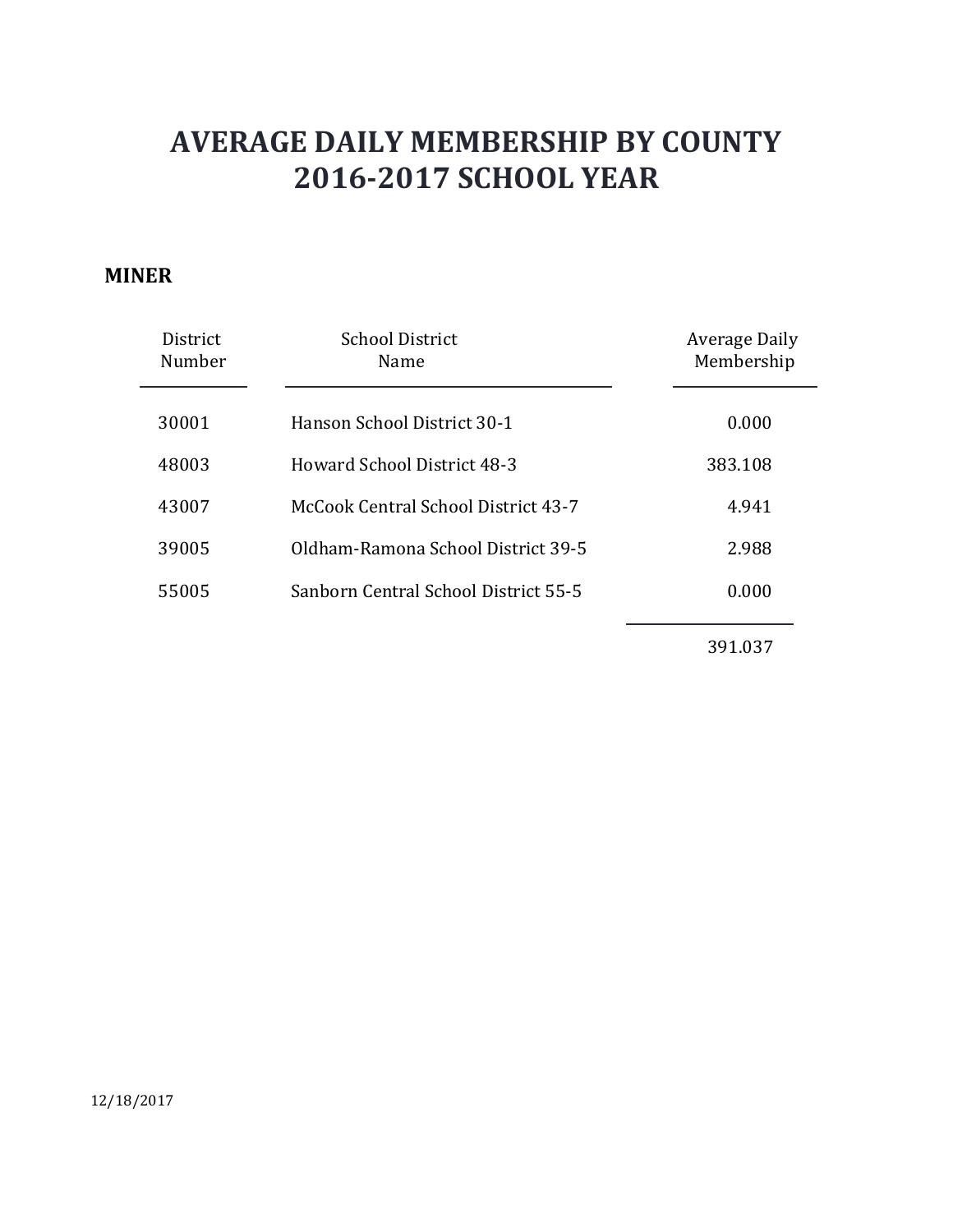### **MINNEHAHA**

| District<br>Number | <b>School District</b><br>Name           | <b>Average Daily</b><br>Membership |
|--------------------|------------------------------------------|------------------------------------|
| 49001              | <b>Baltic School District 49-1</b>       | 419.798                            |
| 49002              | Brandon Valley School District 49-2      | 4,331.277                          |
| 41001              | Canton School District 41-1              | 27.988                             |
| 39001              | <b>Chester Area School District 39-1</b> | 14.919                             |
| 49003              | Dell Rapids School District 49-3         | 1,120.872                          |
| 49004              | Garretson School District 49-4           | 460.111                            |
| 41004              | Lennox School District 41-4              | 27.826                             |
| 43002              | Montrose School District 43-2            | 6.877                              |
| 60004              | Parker School District 60-4              | 16.871                             |
| 49005              | Sioux Falls School District 49-5         | 24,559.599                         |
| 41005              | Tea Area School District 41-5            | 163.721                            |
| 49006              | Tri-Valley School District 49-6          | 993.575                            |
| 49007              | West Central School District 49-7        | 1,370.219                          |
|                    |                                          |                                    |

33,513.653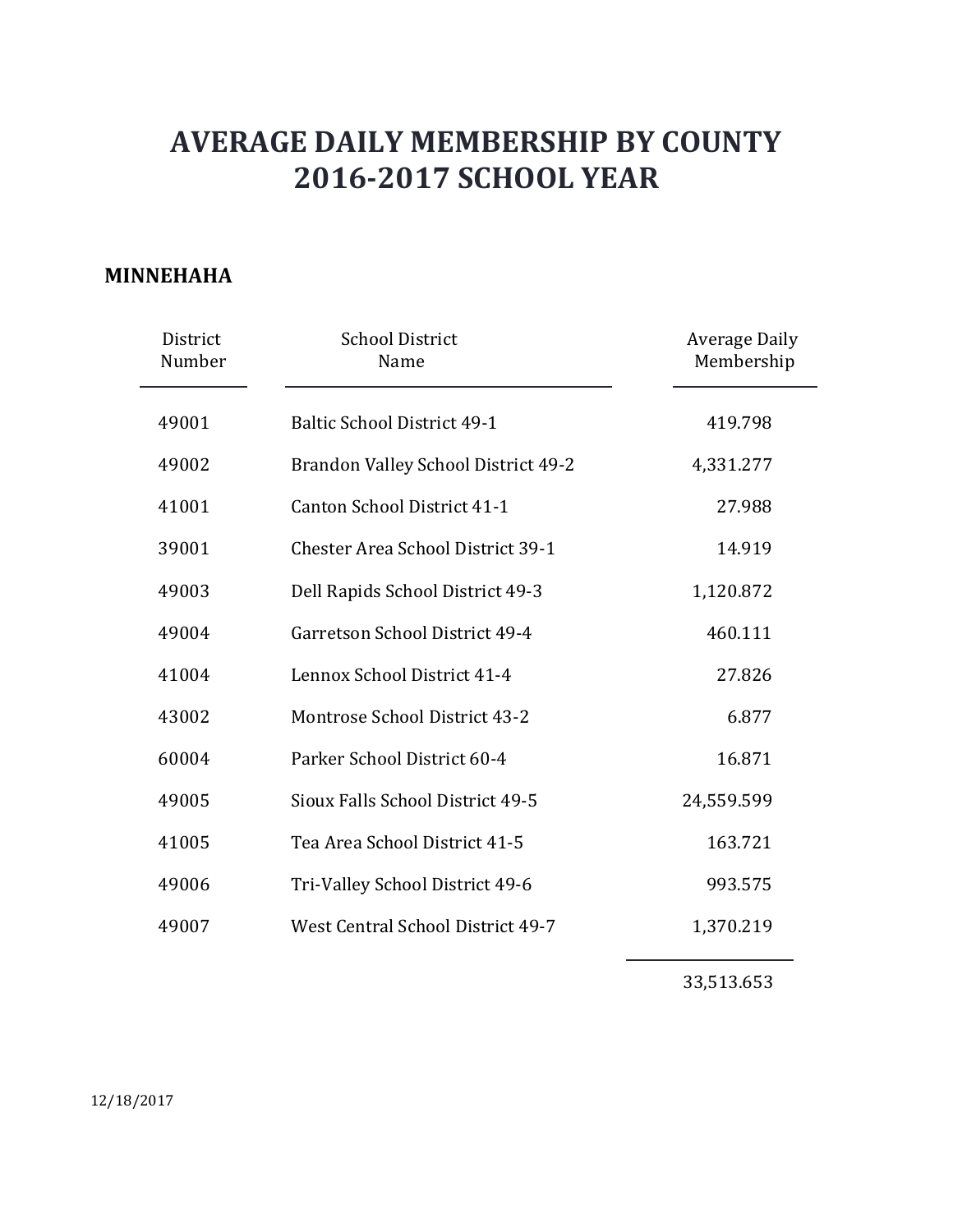### **MOODY**

| District<br>Number | <b>School District</b><br>Name           | Average Daily<br>Membership |
|--------------------|------------------------------------------|-----------------------------|
| 5001               | <b>Brookings School District 05-1</b>    | 0.000                       |
| 39001              | <b>Chester Area School District 39-1</b> | 13.924                      |
| 50005              | Colman-Egan School District 50-5         | 337.325                     |
| 49003              | Dell Rapids School District 49-3         | 7.000                       |
| 5003               | Elkton School District 05-3              | 0.000                       |
| 50003              | Flandreau School District 50-3           | 943.878                     |
| 39004              | <b>Rutland School District 39-4</b>      | 0.000                       |
| 5005               | Sioux Valley School District 05-5        | 0.000                       |
|                    |                                          |                             |

1,302.128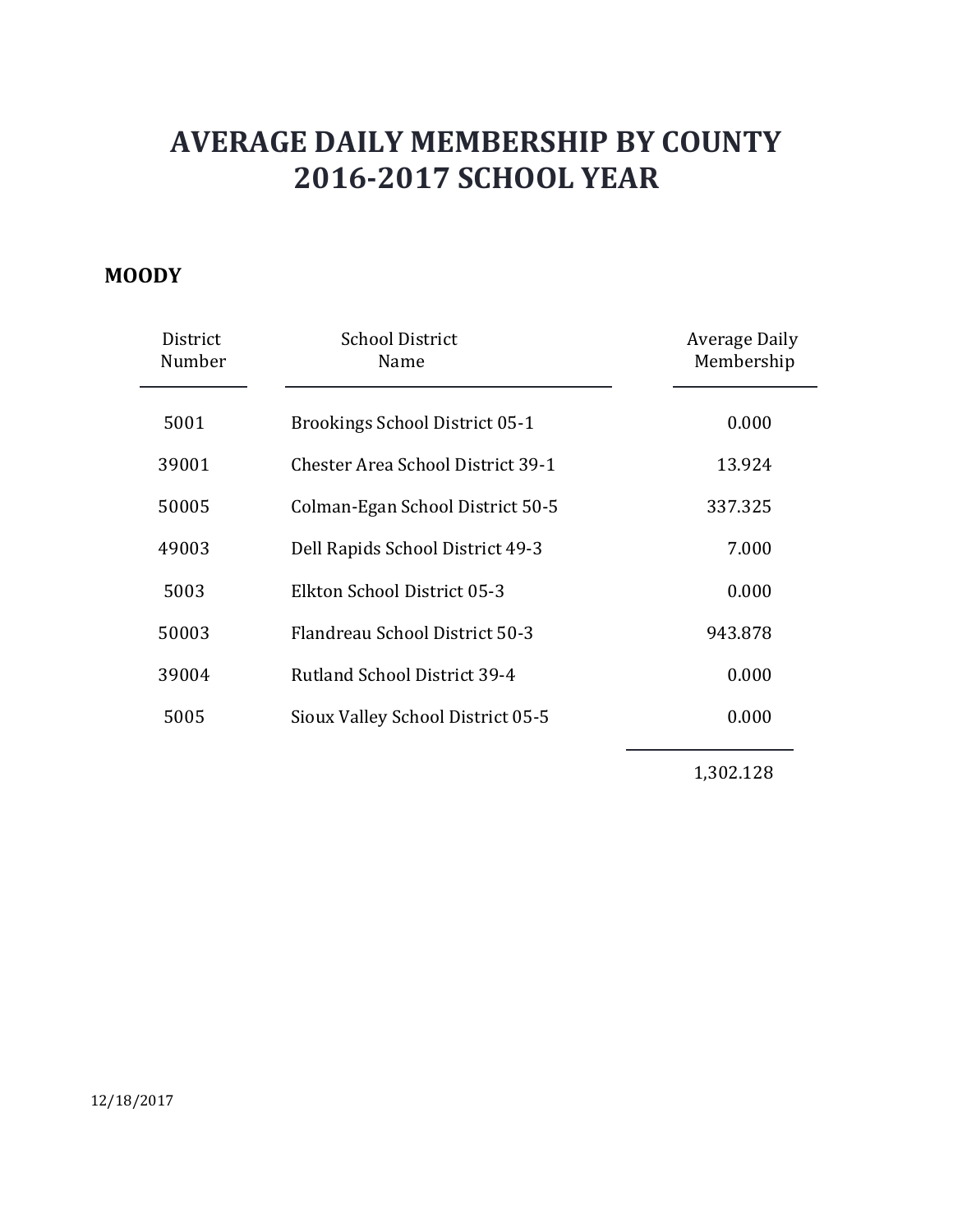### **OGLALA LAKOTA**

| District<br>Number | <b>School District</b><br>Name            | Average Daily<br>Membership |
|--------------------|-------------------------------------------|-----------------------------|
| 65001              | Oglala Lakota County School District 65-1 | 3,941.809                   |
|                    |                                           | 3,941.809                   |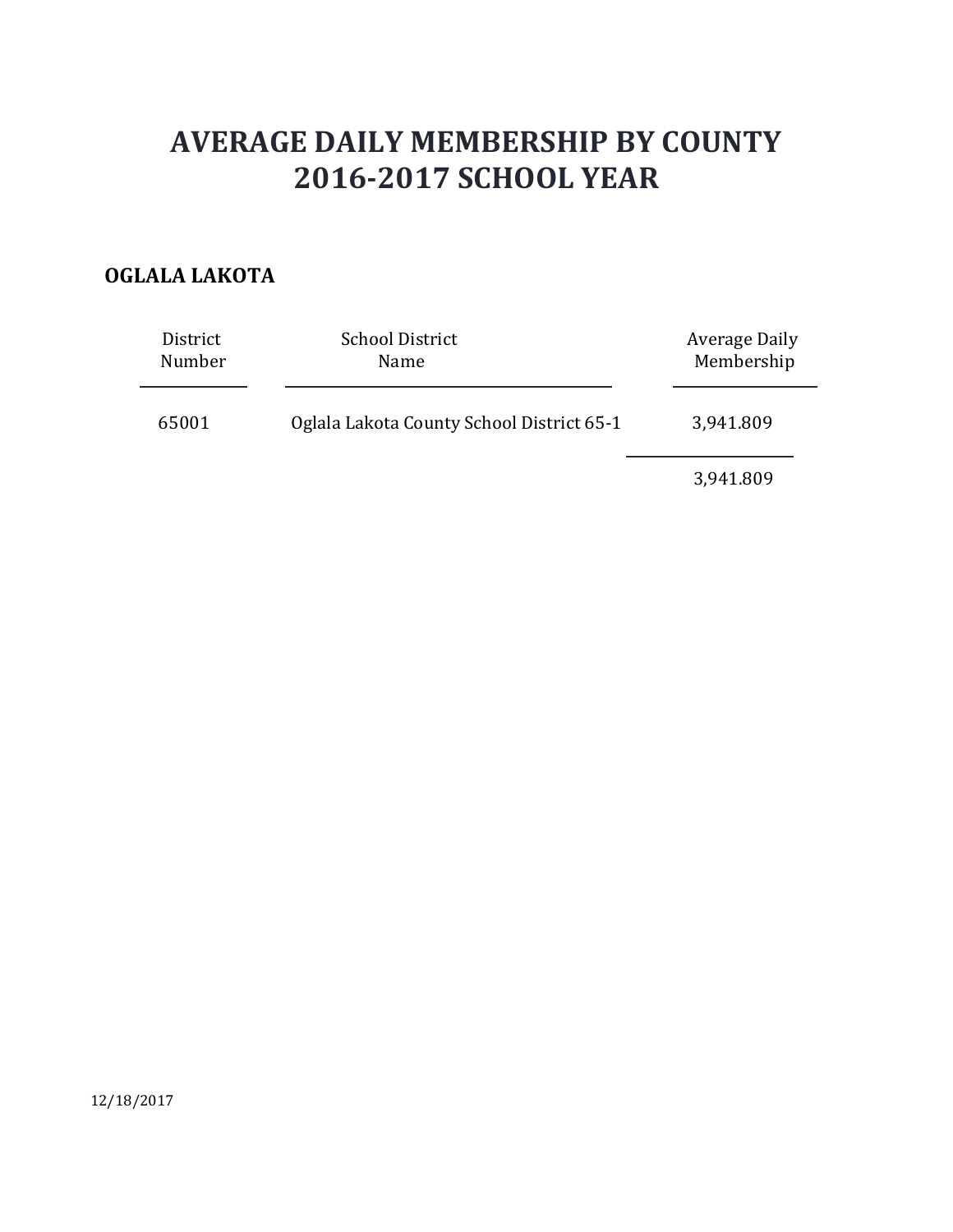### **PENNINGTON**

| District<br>Number | <b>School District</b><br>Name       | Average Daily<br>Membership |
|--------------------|--------------------------------------|-----------------------------|
| 16001              | Custer School District 16-1          | 12.196                      |
| 51001              | Douglas School District 51-1         | 1,939.831                   |
| 51002              | Hill City School District 51-2       | 467.230                     |
| 51003              | New Underwood School District 51-3   | 172.934                     |
| 51004              | Rapid City Area School District 51-4 | 15,147.415                  |
| 51005              | Wall School District 51-5            | 234.355                     |
|                    |                                      |                             |

17,973.960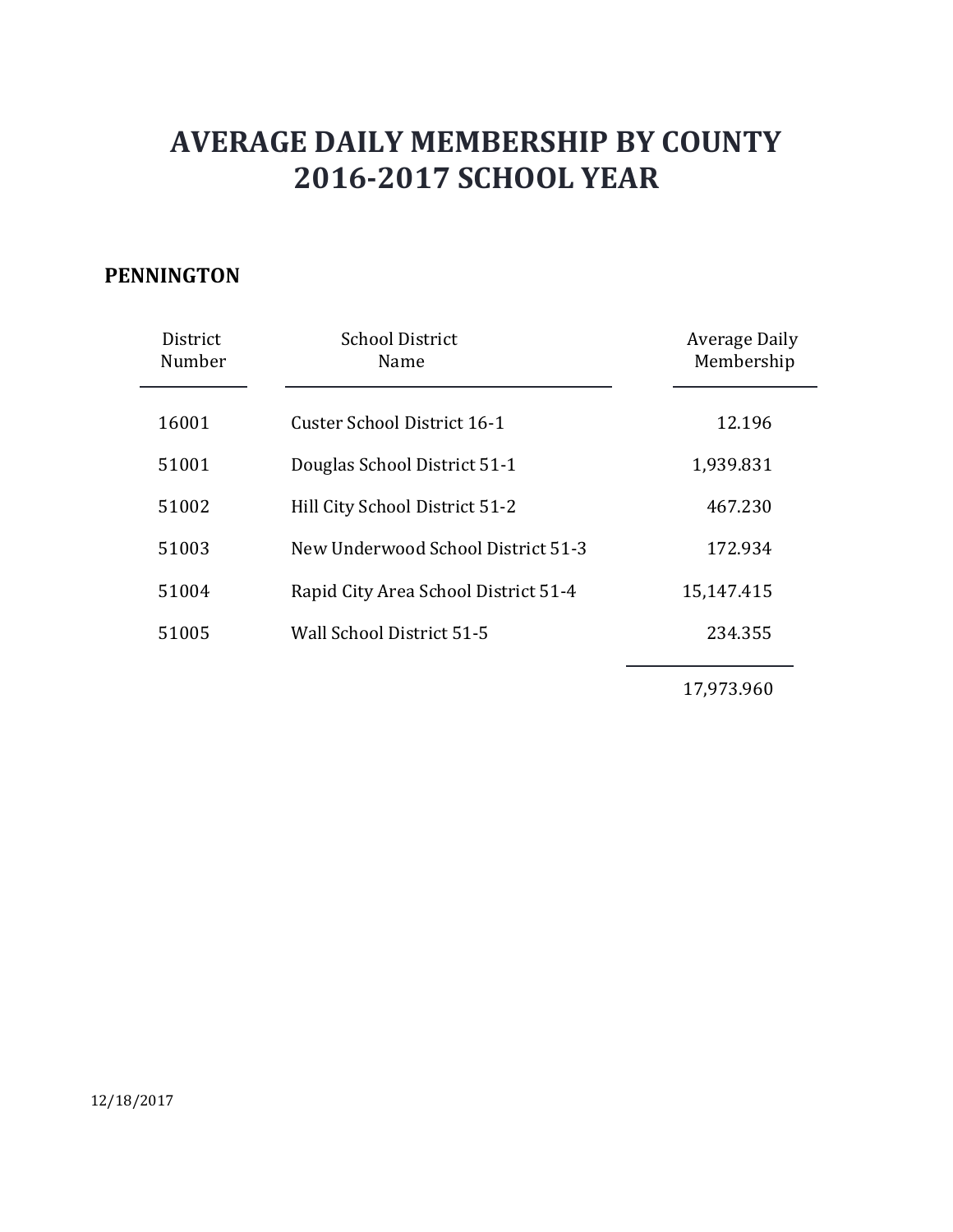### **PERKINS**

| District<br>Number | <b>School District</b><br>Name    | Average Daily<br>Membership |
|--------------------|-----------------------------------|-----------------------------|
| 52001              | <b>Bison School District 52-1</b> | 161.216                     |
| 46002              | Faith School District 46-2        | 12.743                      |
| 52004              | Lemmon School District 52-4       | 287.836                     |
|                    |                                   | 461.796                     |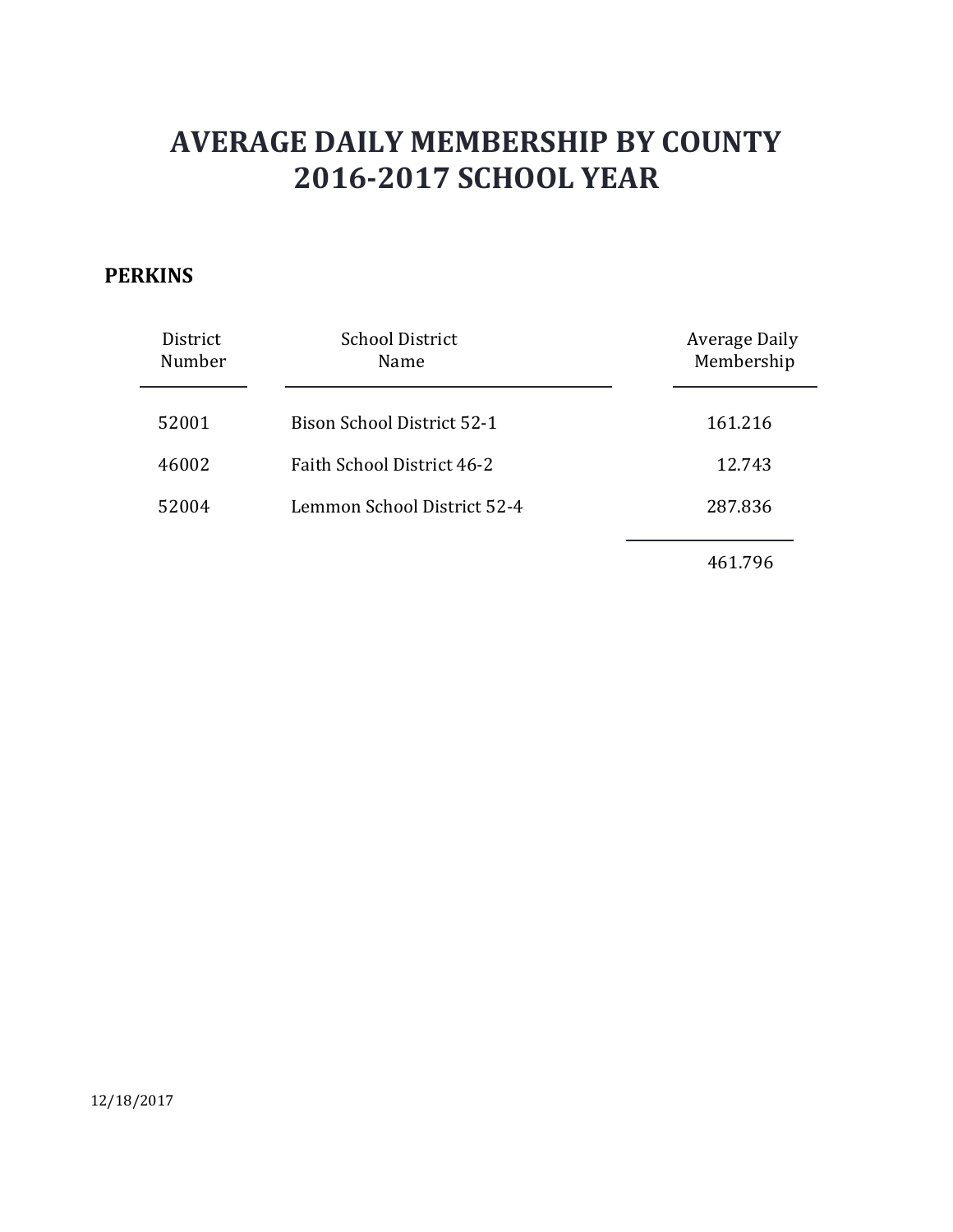### **POTTER**

| District<br>Number | <b>School District</b><br>Name             | Average Daily<br>Membership |
|--------------------|--------------------------------------------|-----------------------------|
| 24004              | <b>Faulkton Area Schools District 24-4</b> | 0.000                       |
| 53001              | Gettysburg School District 53-1            | 208.167                     |
| 53002              | Hoven School District 53-2                 | 135.015                     |
|                    |                                            | 343.182                     |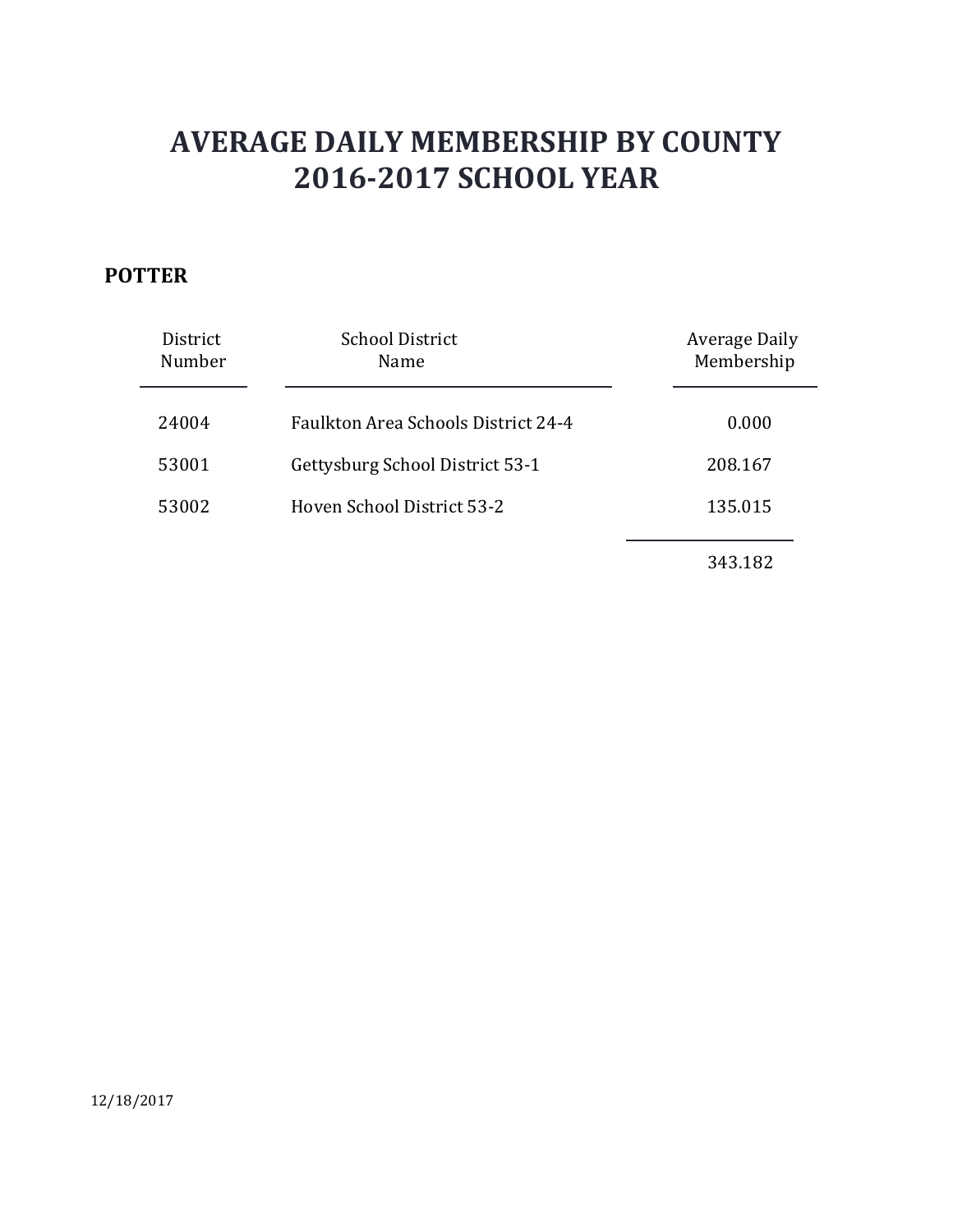### **ROBERTS**

| District<br>Number | <b>School District</b><br>Name      | Average Daily<br>Membership |
|--------------------|-------------------------------------|-----------------------------|
| 25001              | Big Stone City School District 25-1 | 1.464                       |
| 25004              | Milbank School District 25-4        | 30.526                      |
| 54004              | Rosholt School District 54-4        | 159.259                     |
| 54002              | Sisseton School District 54-2       | 1,682.675                   |
| 54006              | Summit School District 54-6         | 92.648                      |
| 18003              | <b>Waubay School District 18-3</b>  | 3.953                       |
| 54007              | Wilmot School District 54-7         | 190.198                     |
|                    |                                     | 2,160.721                   |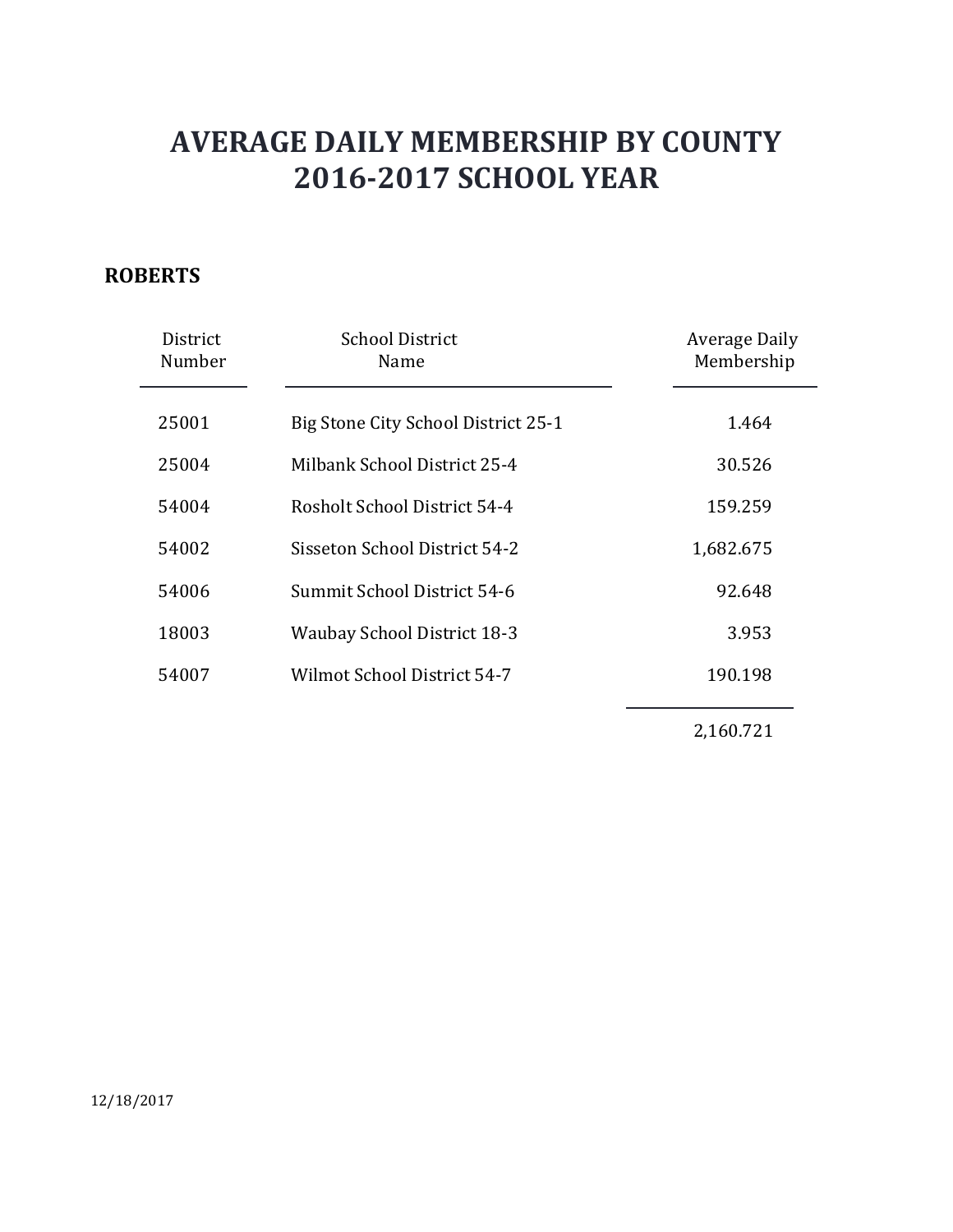#### **SANBORN**

| District<br>Number | <b>School District</b><br>Name           | Average Daily<br>Membership |
|--------------------|------------------------------------------|-----------------------------|
| 2002               | Huron School District 02-2               | 0.000                       |
| 17003              | <b>Mount Vernon School District 17-3</b> | 0.000                       |
| 55005              | Sanborn Central School District 55-5     | 209.685                     |
| 36002              | Wessington Springs School District 36-2  | 0.000                       |
| 55004              | Woonsocket School District 55-4          | 217.601                     |
|                    |                                          |                             |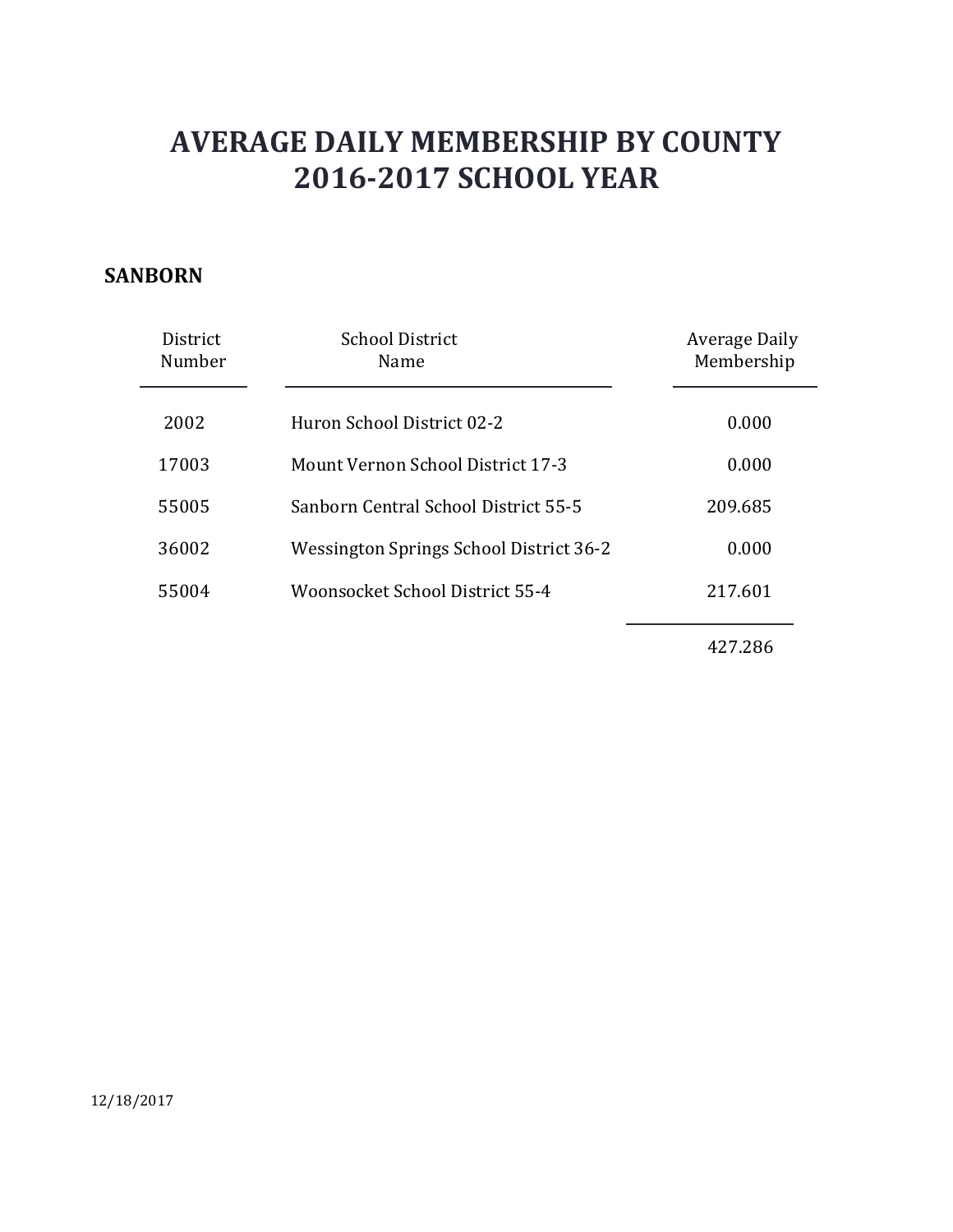### **SPINK**

| District<br>Number | <b>School District</b><br>Name         | Average Daily<br>Membership |
|--------------------|----------------------------------------|-----------------------------|
| 12002              | Clark School District 12-2             | 0.000                       |
| 56002              | Doland School District 56-2            | 190.076                     |
| 6006               | Groton Area School District 06-6       | 0.988                       |
| 56006              | Hitchcock-Tulare School District 56-6  | 253.336                     |
| 56007              | Northwestern Area School District 56-7 | 278.471                     |
| 56004              | Redfield School District 56-4          | 591.027                     |
| 6005               | Warner School District 06-5            | 0.000                       |
| 12003              | Willow Lake School District 12-3       | 0.000                       |
|                    |                                        |                             |

1,313.898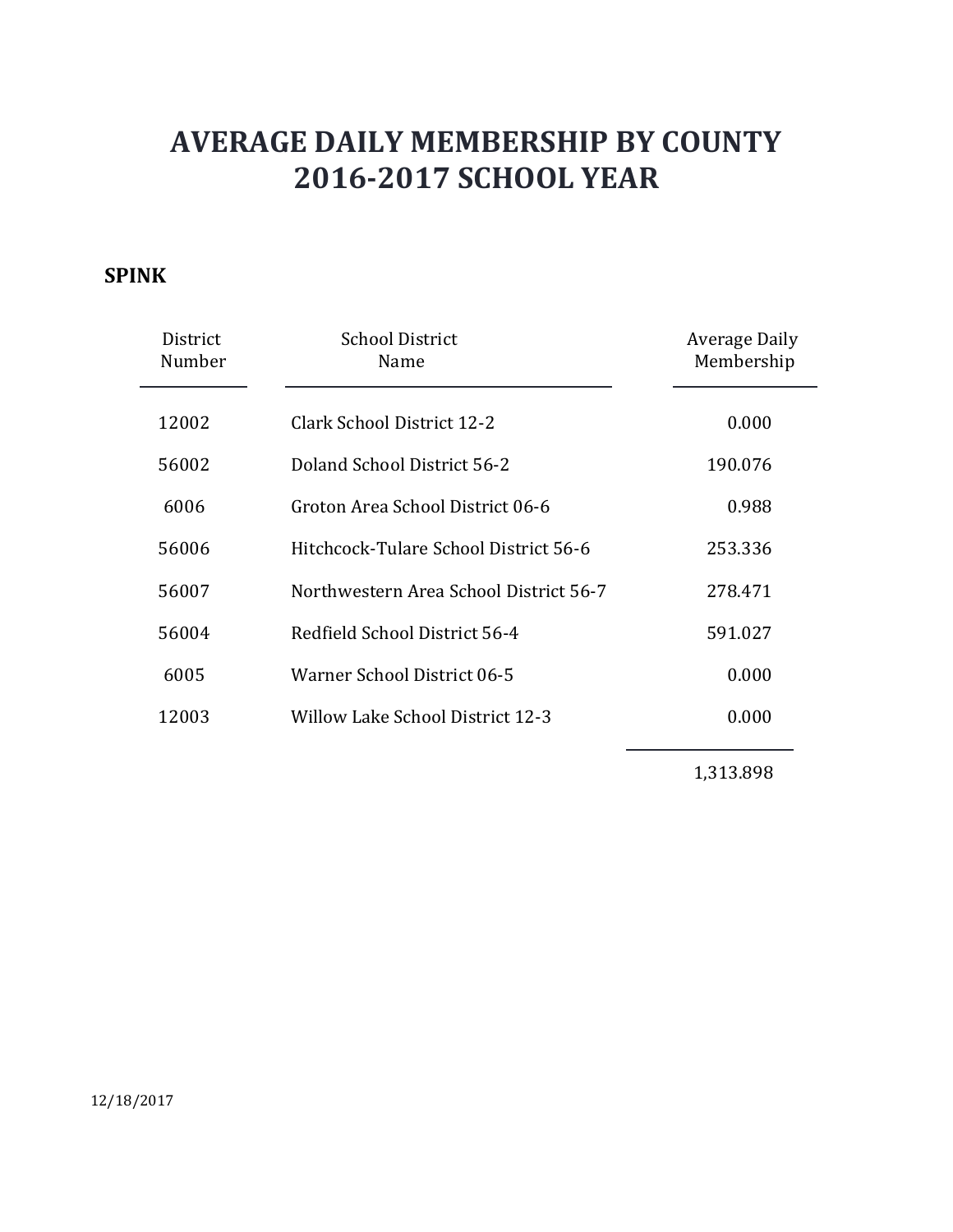### **STANLEY**

| District<br>Number | <b>School District</b><br>Name             | Average Daily<br>Membership |
|--------------------|--------------------------------------------|-----------------------------|
| 57001              | <b>Stanley County School District 57-1</b> | 564.419                     |
|                    |                                            | 564.419                     |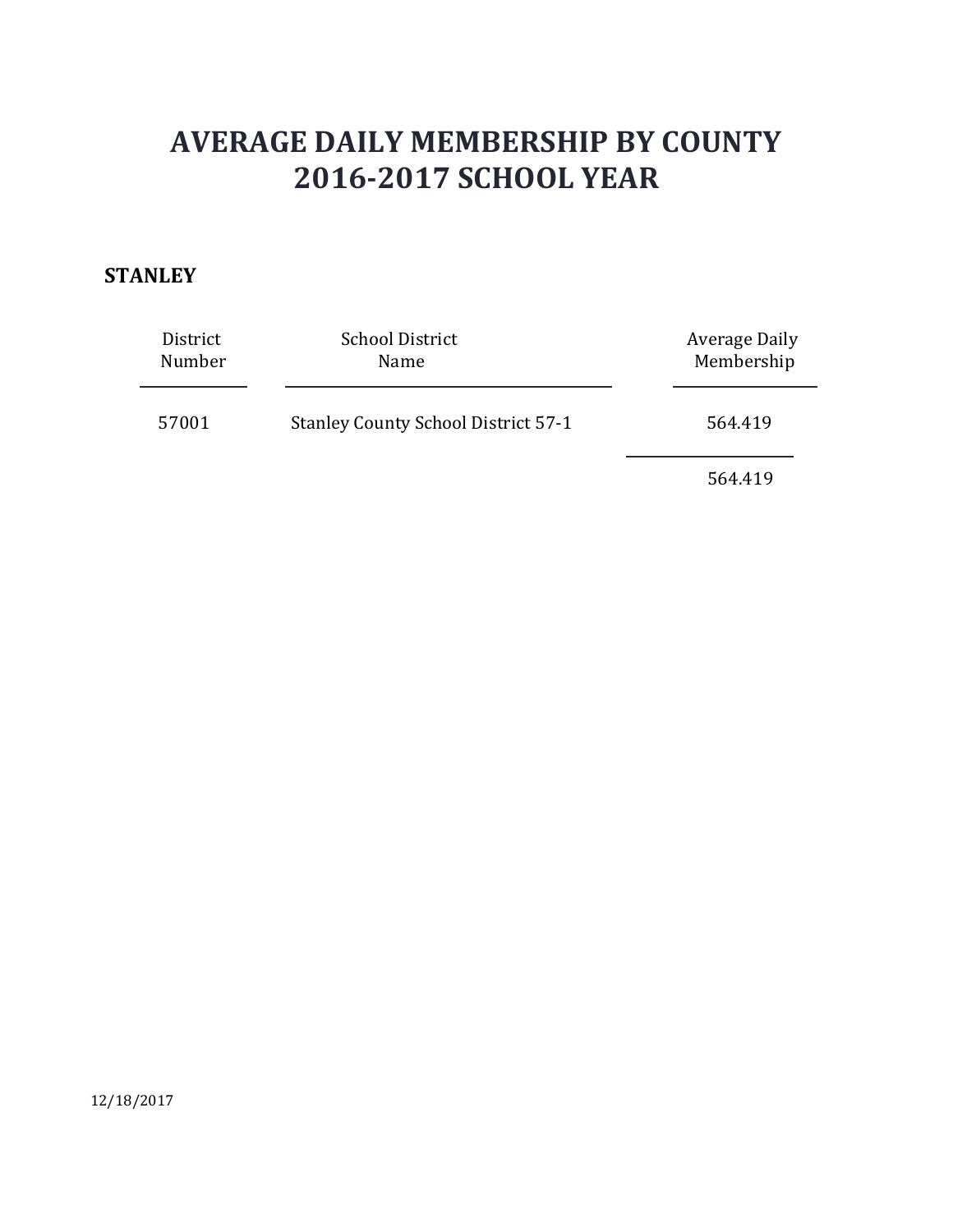### **SULLY**

| District<br>Number | <b>School District</b><br>Name        | Average Daily<br>Membership |
|--------------------|---------------------------------------|-----------------------------|
| 58003              | Agar-Blunt-Onida School District 58-3 | 217.181                     |
| 34002              | Highmore-Harrold School District 34-2 | 0.000                       |
|                    |                                       | 217.181                     |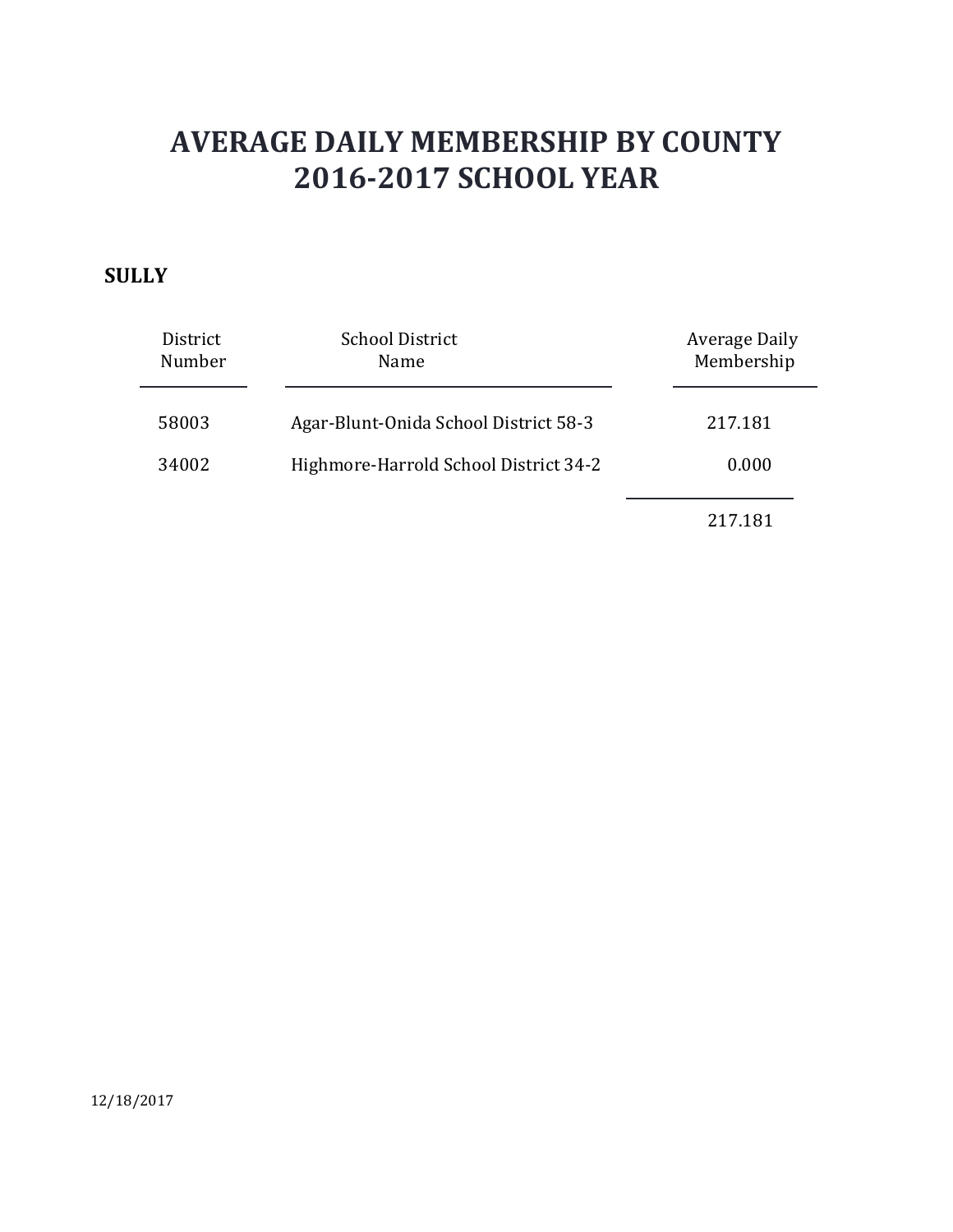#### **TODD**

| District<br>Number | <b>School District</b><br>Name   | Average Daily<br>Membership |
|--------------------|----------------------------------|-----------------------------|
| 66001              | Todd County School District 66-1 | 2,719.181                   |
|                    |                                  | 2,719.181                   |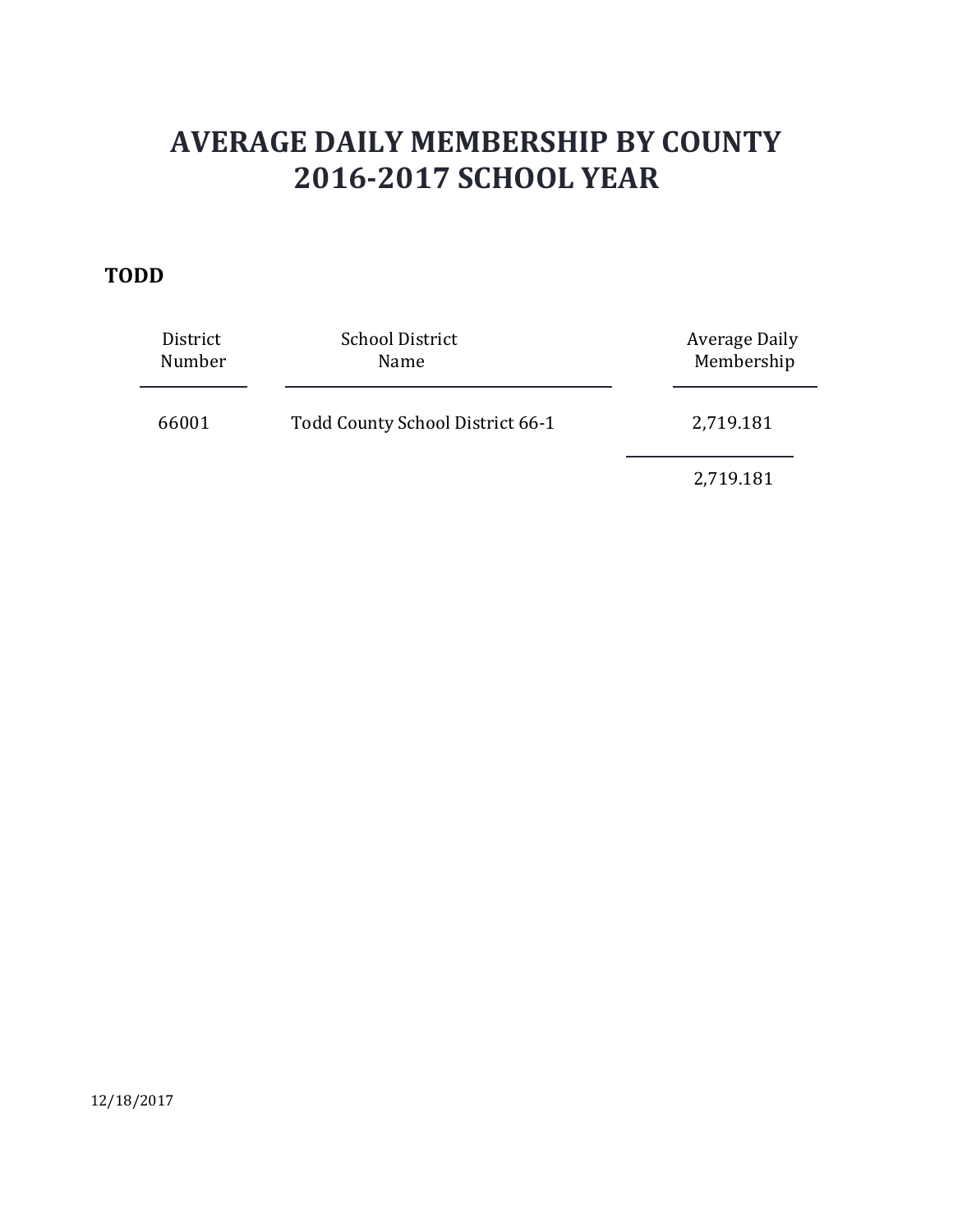#### **TRIPP**

| <b>District</b><br>Number | <b>School District</b><br>Name           | Average Daily<br>Membership |
|---------------------------|------------------------------------------|-----------------------------|
| 59003                     | Colome Consolidated School District 59-3 | 169.711                     |
| 26004                     | Gregory School District 26-4             | 0.000                       |
| 42001                     | Lyman School District 42-1               | 0.000                       |
| 59002                     | <b>Winner School District 59-2</b>       | 745.900                     |
|                           |                                          | 915.612                     |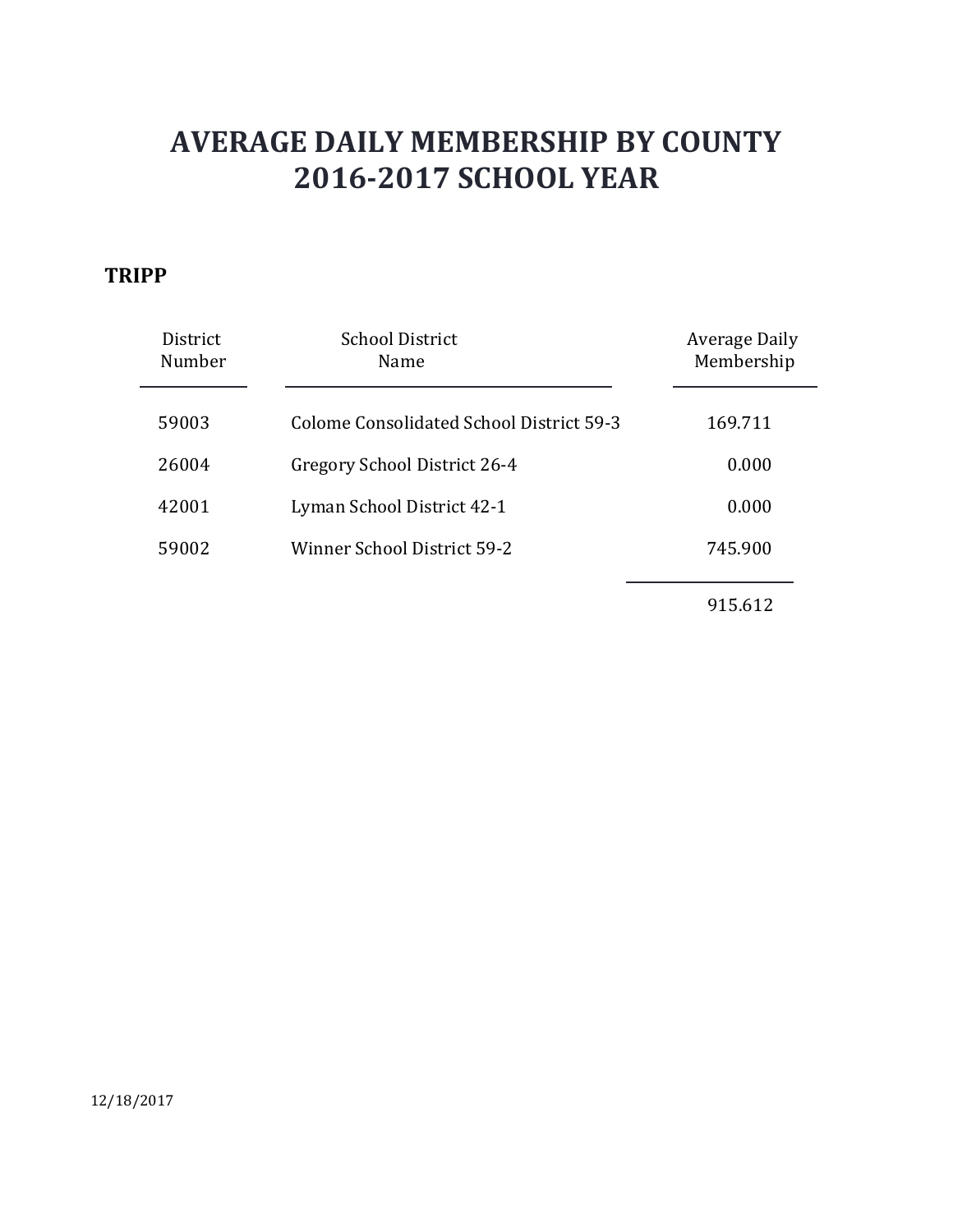### **TURNER**

| District<br>Number | <b>School District</b><br>Name     | Average Daily<br>Membership |
|--------------------|------------------------------------|-----------------------------|
| 60001              | Centerville School District 60-1   | 211.161                     |
| 33001              | Freeman School District 33-1       | 2.060                       |
| 13003              | Irene-Wakonda School District 13-3 | 49.926                      |
| 41004              | Lennox School District 41-4        | 166.501                     |
| 60003              | <b>Marion School District 60-3</b> | 237.602                     |
| 33002              | Menno School District 33-2         | 0.000                       |
| 60004              | Parker School District 60-4        | 389.556                     |
| 60006              | Viborg-Hurley School District 60-6 | 392.032                     |
|                    |                                    |                             |

1,448.839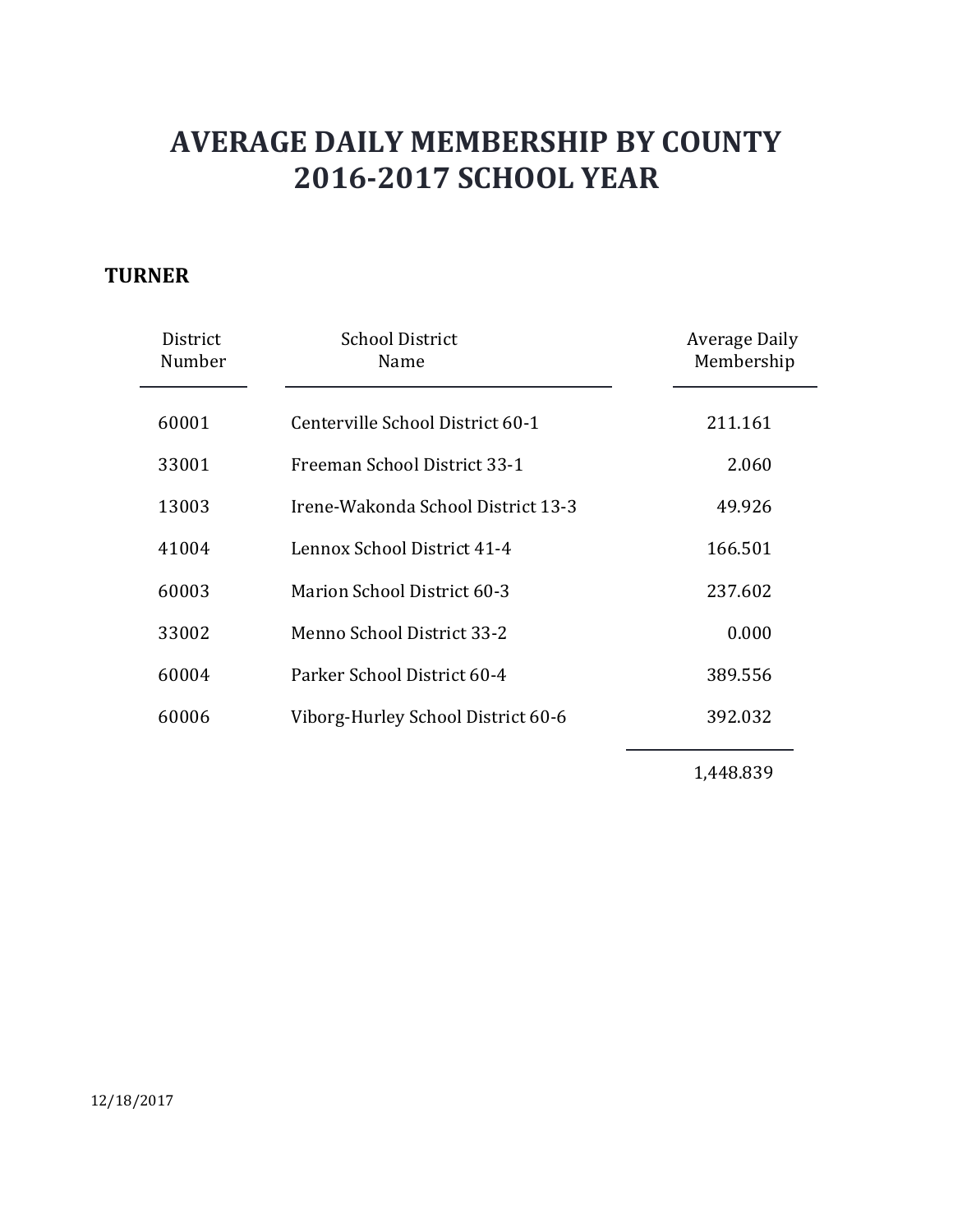#### **UNION**

| <b>District</b><br>Number | <b>School District</b><br>Name           | <b>Average Daily</b><br>Membership |
|---------------------------|------------------------------------------|------------------------------------|
| 61001                     | Alcester-Hudson School District 61-1     | 268.489                            |
| 61002                     | Beresford School District 61-2           | 466.044                            |
| 61008                     | Dakota Valley School District 61-8       | 1,450.699                          |
| 61007                     | Elk Point-Jefferson School District 61-7 | 759.995                            |
| 13001                     | Vermillion School District 13-1          | 2.988                              |
|                           |                                          |                                    |

2,948.215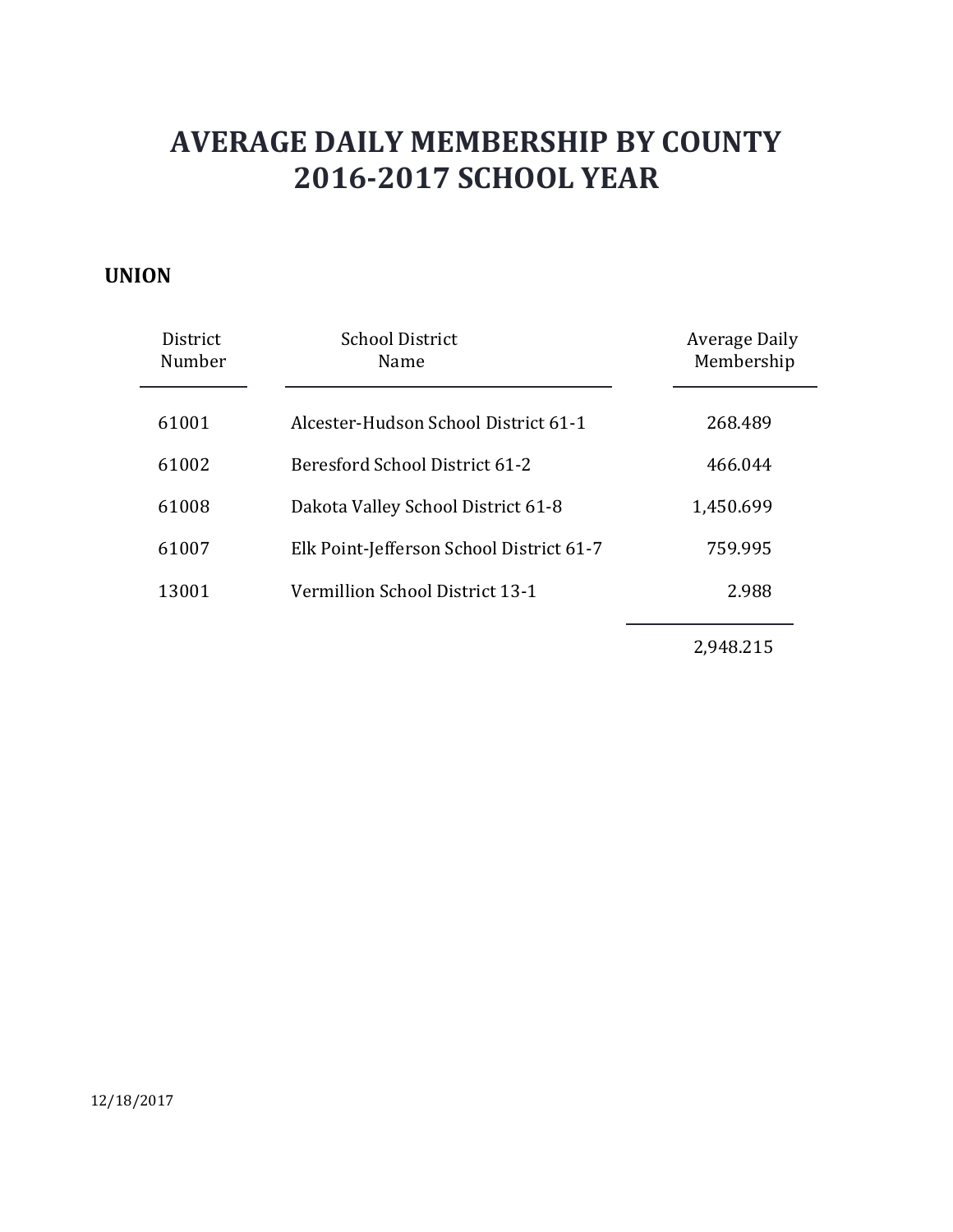#### **WALWORTH**

| District<br>Number | <b>School District</b><br>Name        | Average Daily<br>Membership |
|--------------------|---------------------------------------|-----------------------------|
| 22001              | Bowdle School District 22-1           | 2.200                       |
| 53002              | Hoven School District 53-2            | 0.866                       |
| 62006              | Mobridge-Pollock School District 62-6 | 664.400                     |
| 62005              | Selby Area School District 62-5       | 243.417                     |
|                    |                                       |                             |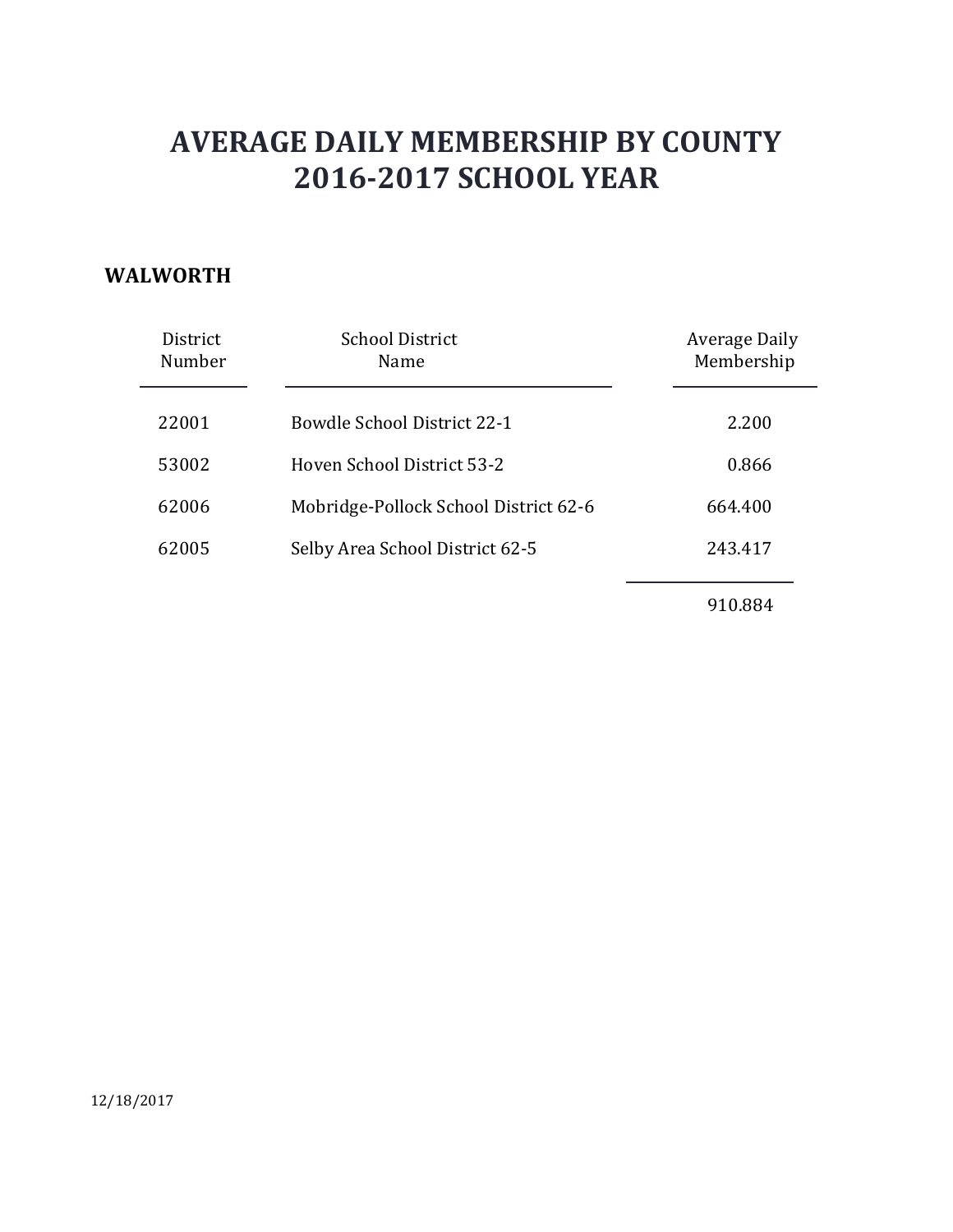#### **YANKTON**

| District<br>Number | <b>School District</b><br>Name        | Average Daily<br>Membership |
|--------------------|---------------------------------------|-----------------------------|
| 4002               | <b>Bon Homme School District 04-2</b> | 0.000                       |
| 63001              | Gayville-Volin School District 63-1   | 207.636                     |
| 13003              | Irene-Wakonda School District 13-3    | 68.874                      |
| 33002              | Menno School District 33-2            | 34.602                      |
| 4003               | Scotland School District 04-3         | 15.636                      |
| 60006              | Viborg-Hurley School District 60-6    | 9.328                       |
| 63003              | Yankton School District 63-3          | 3,098.969                   |
|                    |                                       | 3,435.046                   |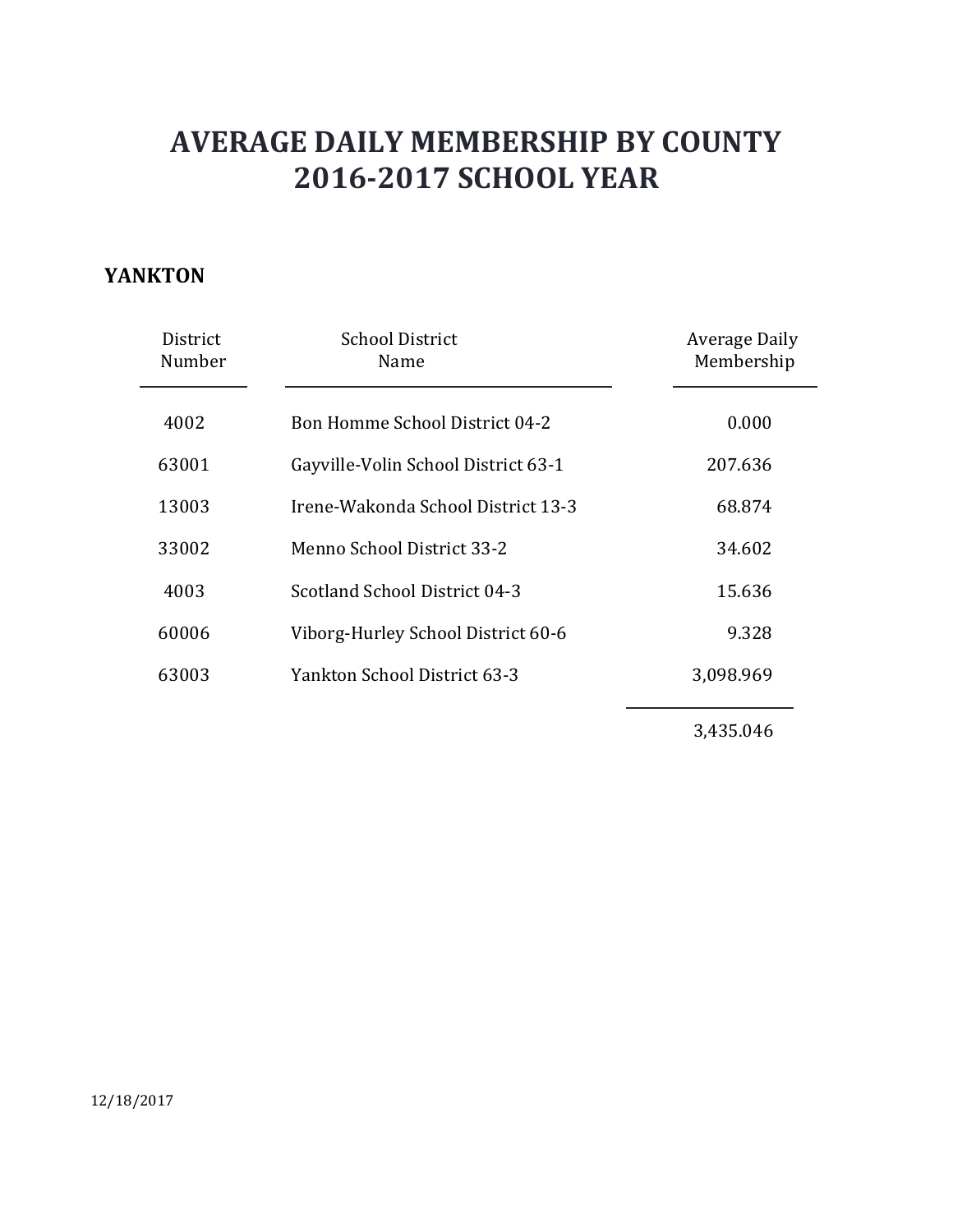### **ZIEBACH**

| District<br>Number | <b>School District</b><br>Name   | <b>Average Daily</b><br>Membership |
|--------------------|----------------------------------|------------------------------------|
| 64002              | Dupree School District 64-2      | 394.555                            |
| 20001              | Eagle Butte School District 20-1 | 98.197                             |
| 46002              | Faith School District 46-2       | 3.919                              |
| 52004              | Lemmon School District 52-4      | 1.929                              |
| 20003              | Timber Lake School District 20-3 | 0.000                              |
|                    |                                  |                                    |